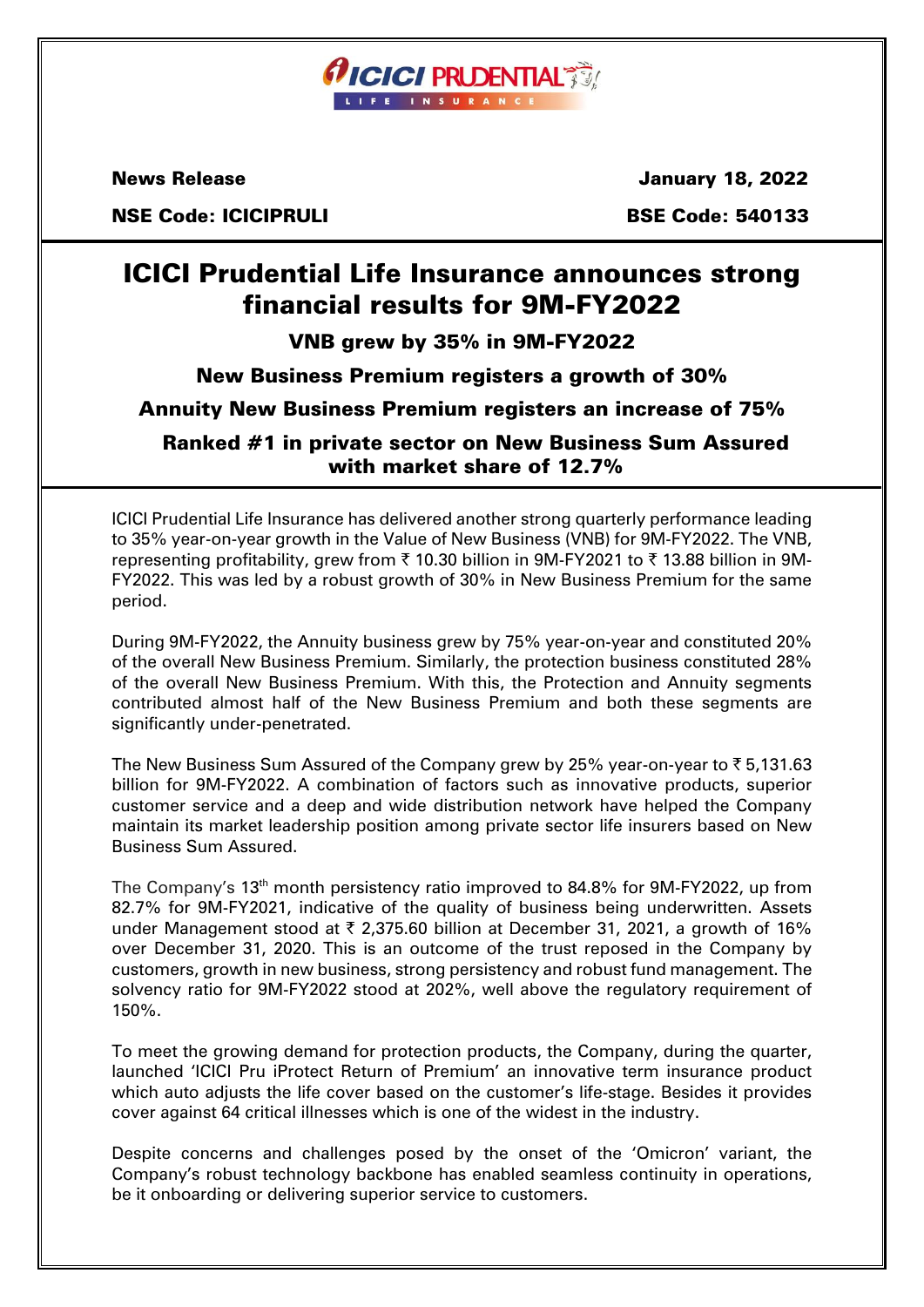

Mr. N S Kannan, MD & CEO, ICICI Prudential Life Insurance said, "We have maintained positive momentum in business and profitability, and have registered a strong year-on-year growth of 35% in the Value of New Business for 9M-FY2022. Given the environment, financial security for self and family including retirement planning has assumed greater significance with growth of 30% in New Business Premium for 9M-FY2022. Further, almost half of our New Business Premium for 9M-FY2022 has been contributed by the Protection and Annuity segments. With this strong performance and continued focus on the 4P strategy, we remain on track to achieve our aspiration of doubling the FY2019 VNB by FY2023.

During the quarter, we became a signatory to the United Nations supported Principles of Responsible Investment (UNPRI), the first Indian insurance company to do so. This demonstrates our commitment to sustainability. Also, we are the first insurance company in India to offer an ESG-focused fund to our customers.

As we continue to develop innovative products, leverage technology, expand distribution across platforms and geographies, we remain committed to our vision of securing the protection and long-term saving needs of customers with sensitivity."

| ₹ billion                                       | $9M -$<br><b>FY2021</b> | $9M -$<br><b>FY2022</b> | <b>Growth</b><br>YoY |
|-------------------------------------------------|-------------------------|-------------------------|----------------------|
| Value of New Business (VNB) <sup>1</sup>        | 10.30                   | 13.88                   | 35%                  |
| Value of New Business Margin (VNB<br>Margin)    | 26.0%                   | 27.1%                   |                      |
| <b>New Business Received Premium</b>            | 78.99                   | 102.48                  | 30%                  |
| <b>Annualized Premium Equivalent (APE)</b>      | 51.25<br>39.54          |                         | 30%                  |
| Savings                                         | 32.51                   | 42.68                   | 31%                  |
| Protection                                      | 7.03                    | 8.56                    | 22%                  |
| <b>Annuity New Business Premium</b>             | 12.10                   | 21.21                   | 75%                  |
| <b>New Business Sum Assured</b>                 | 4,115.00                | 5,131.63                | 25%                  |
| 13 <sup>th</sup> month persistency <sup>2</sup> | 82.7%                   | 84.8%                   |                      |
| Total expenses                                  | 28.04                   | 35.05                   | 25%                  |

# Operational metrics:

| ₹ billion                            | 2020     | <b>At December At December</b><br>-2021 | Growth<br>YoY |  |
|--------------------------------------|----------|-----------------------------------------|---------------|--|
| <b>Assets Under Management (AUM)</b> | 2,048.72 | 2,375.60                                | $16\%$ .      |  |

1. Based on management forecast of full year cost

2. Definition revised in accordance with IRDAI circular on 'Public Disclosures by Insurers' dated September 30, 2021; persistency for regular and limited pay individual policies; comparative period figures restated for revised definition Components may not add up to the totals due to rounding off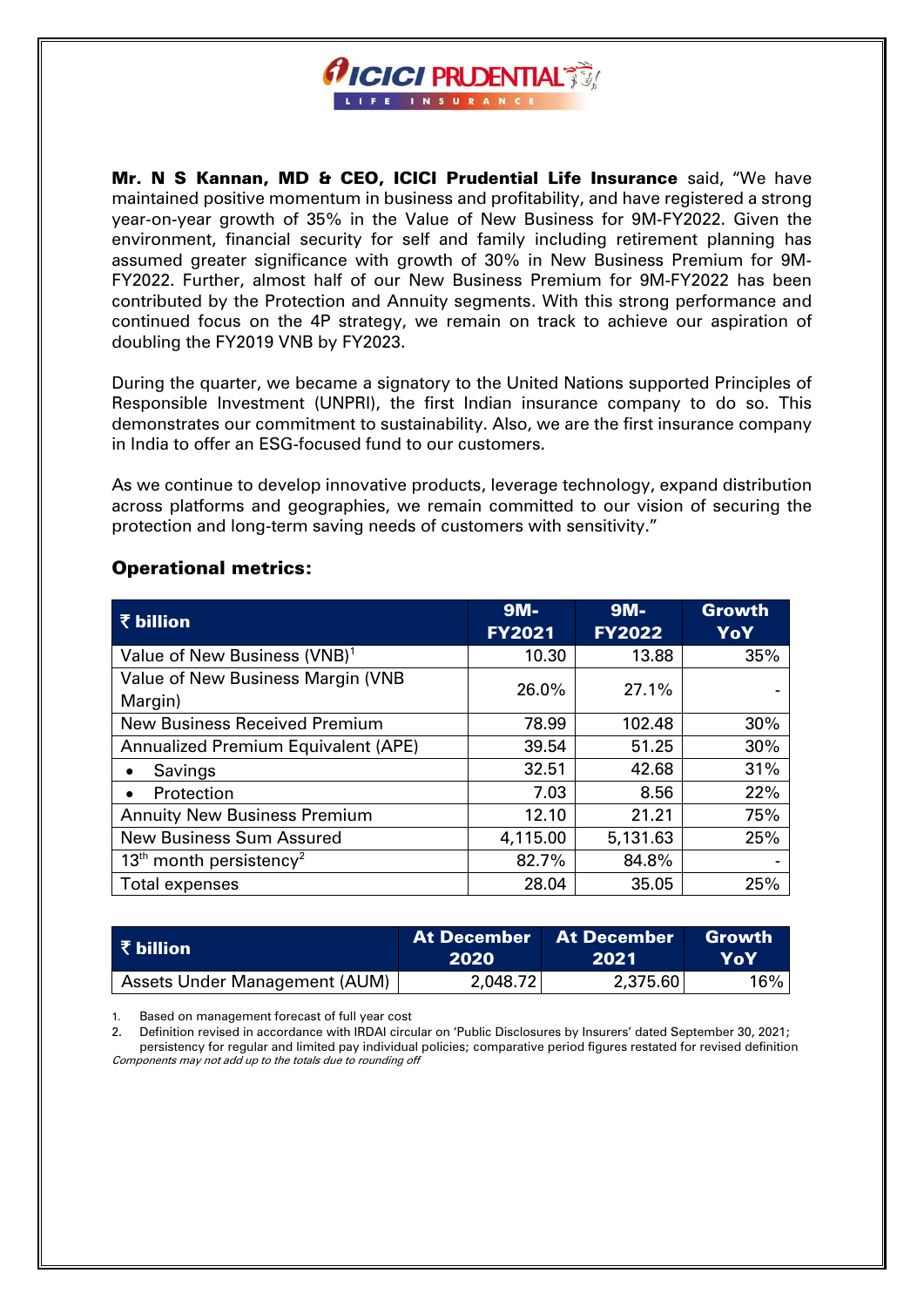

# Company Performance:

# Value of New Business (VNB) growth

The VNB for 9M-FY2022 grew by 35% year-on-year to  $\bar{\tau}$  13.88 billion. The VNB margin for 9M-FY2022 stood at 27.1%, up from 25.1% for FY2021.

# Progress on our 4P strategy

# Premium Growth

New Business Premium grew by 30% year-on-year to  $\bar{\tau}$  102.48 billion in 9M-FY2022. Within this, our retail New Business Premium grew by 38% year-on-year. The Annuity business registered a strong growth of 75% year-on-year with  $\bar{\tau}$  21.21 billion of New Business Received Premium in 9M-FY2022. The Company has a well-diversified product mix with linked savings at 50%, traditional savings at 29%, protection at 17% and the balance of 4% accounted for by group savings products.

# Protection

Protection APE grew by 22% year-on-year to  $\bar{\zeta}$  8.56 billion in 9M-FY2022. The protection mix increased from 16.2% of APE in FY2021 to 16.7% of APE in 9M-FY2022. Focus on premium growth and expanding the protection business led to New Business Sum Assured (NBSA) growth of 25% year-on-year to ₹5,131.63 billion in 9M-FY2022. With this the NBSA market share increased from 12.5% in FY2021 to 12.7% in 9M-FY2022, and the Company continued to be leader in the private sector.

# **Persistency**

The persistency ratios have seen improvements across most cohorts. The  $13<sup>th</sup>$  month persistency ratio improved to 84.8% at December 2021 as compared to 82.7% at December 2020. The AUM grew by 16% year-on-year to  $\bar{\tau}$  2,375.60 billion at December 31, 2021.

# **Productivity**

Total expenses grew by 25% year-on-year to  $\bar{\tau}$  35.05 billion for 9M-FY2022. The growth in expense was lower than the New Business Premium growth which stood at 30% for the same period.

### Net Worth and capital position

Company's Net Worth was  $\bar{\tau}$  90.86 billion at December 31, 2021. The solvency ratio was 202% against the regulatory requirement of 150%.

# Definitions, abbreviations and explanatory notes

- Annual Premium Equivalent (APE): APE is a measure of new business written by a life insurance company. It is computed as the sum of annualised first year premiums on regular premium policies, and ten percent of single premiums, written by the Company during any period from new retail and group customers.
- Value of New Business (VNB) and VNB margin: VNB is used to measure profitability of the new business written in a period. It is present value of all future profits to shareholders measured at the time of writing of the new business contract. Future profits are computed on the basis of long term assumptions which are reviewed annually. VNB is also referred to as NBP (new business profit). VNB margin is computed as VNB for the period/APE for the period. It is similar to profit margin for any other business.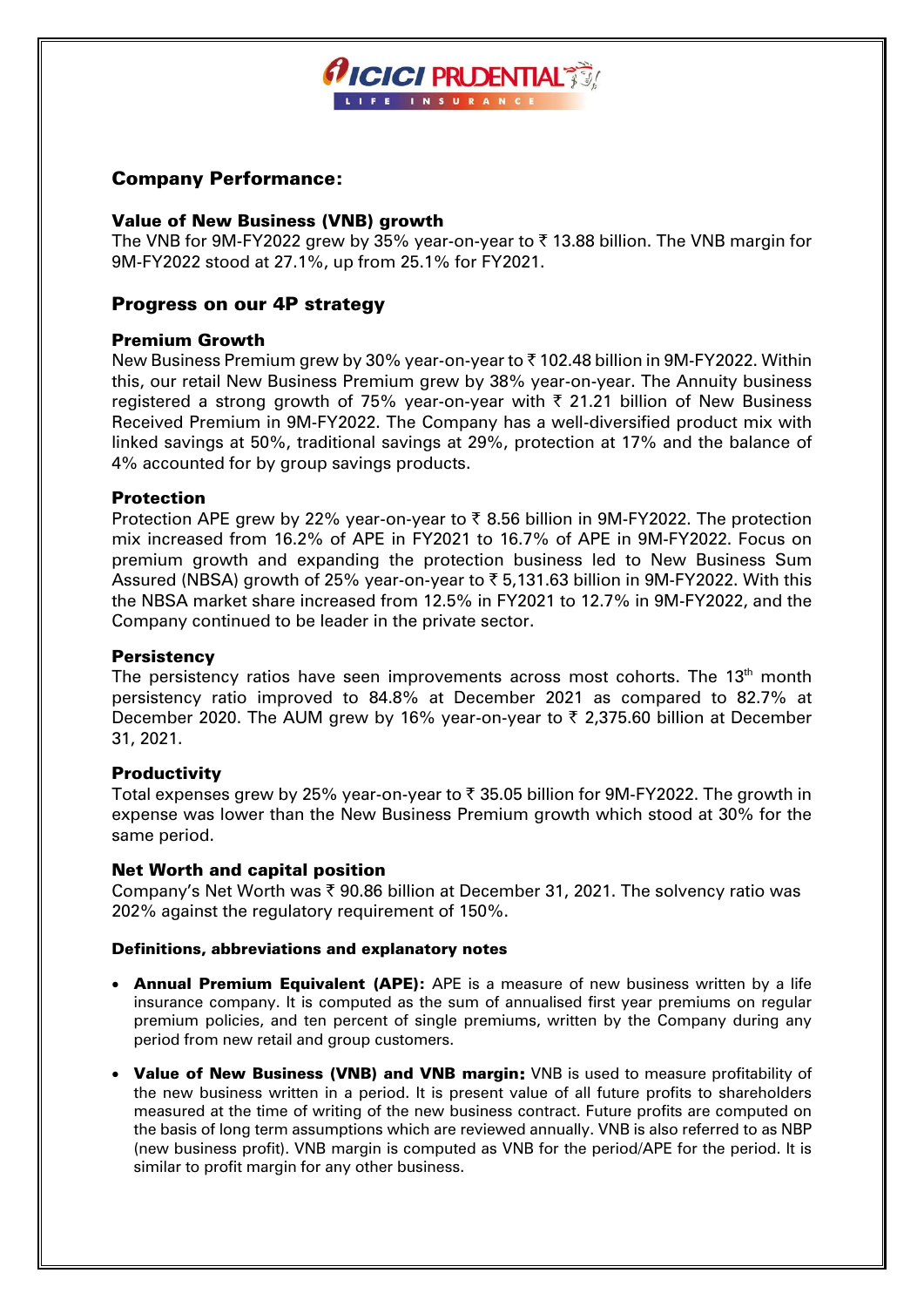

*CICICI PRUDENTIAL TO* FE INSURAN

- **Persistency:** It is the most common parameter for quality of business representing the percentage of retail policies (where premiums are expected) that continue paying premiums. The method of computation of Persistency has been prescribed by IRDAI vide its circular 'Public Disclosures by Insurers' dated September 30, 2021.
- Total Weighted Received Premium (TWRP): TWRP is a measure of total premiums from new and existing retail and group customers received in a period. It is sum of first year and renewal premiums on regular premium policies and ten percent of single premiums received from both retail and group customers by Company during the period.
- **Cost Ratio:** Cost ratio is a measure of the cost efficiency of a Company. Expenses are incurred by the Company on new business as well as renewal premiums. Cost ratio is computed as a ratio of all expenses incurred in a period comprising commission, operating expenses, provision for doubtful debts and bad debts written off to total weighted received Premium (TWRP).

### About ICICI Prudential Life Insurance

ICICI Prudential Life is promoted by ICICI Bank Limited and Prudential Corporation Holdings Limited. The Company began operations in fiscal 2001 and has consistently been amongst the top private sector life insurance companies in India on a Retail Weighted Received Premium (RWRP) basis. The Company offers an array of products in the Protection and Savings category which match the different life stage requirements of customers, enabling them to provide a financial safety-net to their families as well as achieve their long-term financial goals. The digital platform of the Company provides a paperless on-boarding experience to customers, empowers them to conduct an assortment of self-service transactions, provides a convenient route to make digital payments for purchasing and making renewal premium payments, and facilitates a hassle-free claims settlement process. On December 31, 2021 the Company had an AUM of ₹ 2,375.60 billion and a Total Sum Assured of ₹ 22.30 trillion. ICICI Prudential Life is listed on both the National Stock Exchange (NSE) Limited and the BSE Limited.

### Disclaimer

Except for the historical information contained herein, statements in this release which contain words or phrases such as 'will', 'expected to', etc., and similar expressions or variations of such expressions may constitute 'forward-looking statements'. These forward-looking statements involve a number of risks, uncertainties and other factors that could cause actual results, opportunities and growth potential to differ materially from those suggested by the forward-looking statements. These risks and uncertainties include, but are not limited to, the actual growth in demand for insurance and other financial products and services in the countries that we operate or where a material number of our customers reside, our ability to successfully implement our strategy, including our use of the Internet and other technology our exploration of merger and acquisition opportunities, our ability to integrate mergers or acquisitions into our operations and manage the risks associated with such acquisitions to achieve our strategic and financial objectives, our growth and expansion in domestic and overseas markets, technological changes, our ability to market new products, the outcome of any legal, tax or regulatory proceedings in India and in other jurisdictions we are or become a party to, the future impact of new accounting standards, our ability to implement our dividend policy, the impact of changes in insurance regulations and other regulatory changes in India and other jurisdictions on us. ICICI Prudential Life insurance undertakes no obligation to update forward-looking statements to reflect events or circumstances after the date thereof. This release does not constitute an offer of securities.

For further queries please e-mail on corporatecommunications@iciciprulife.com

### 1 billion = 100 crore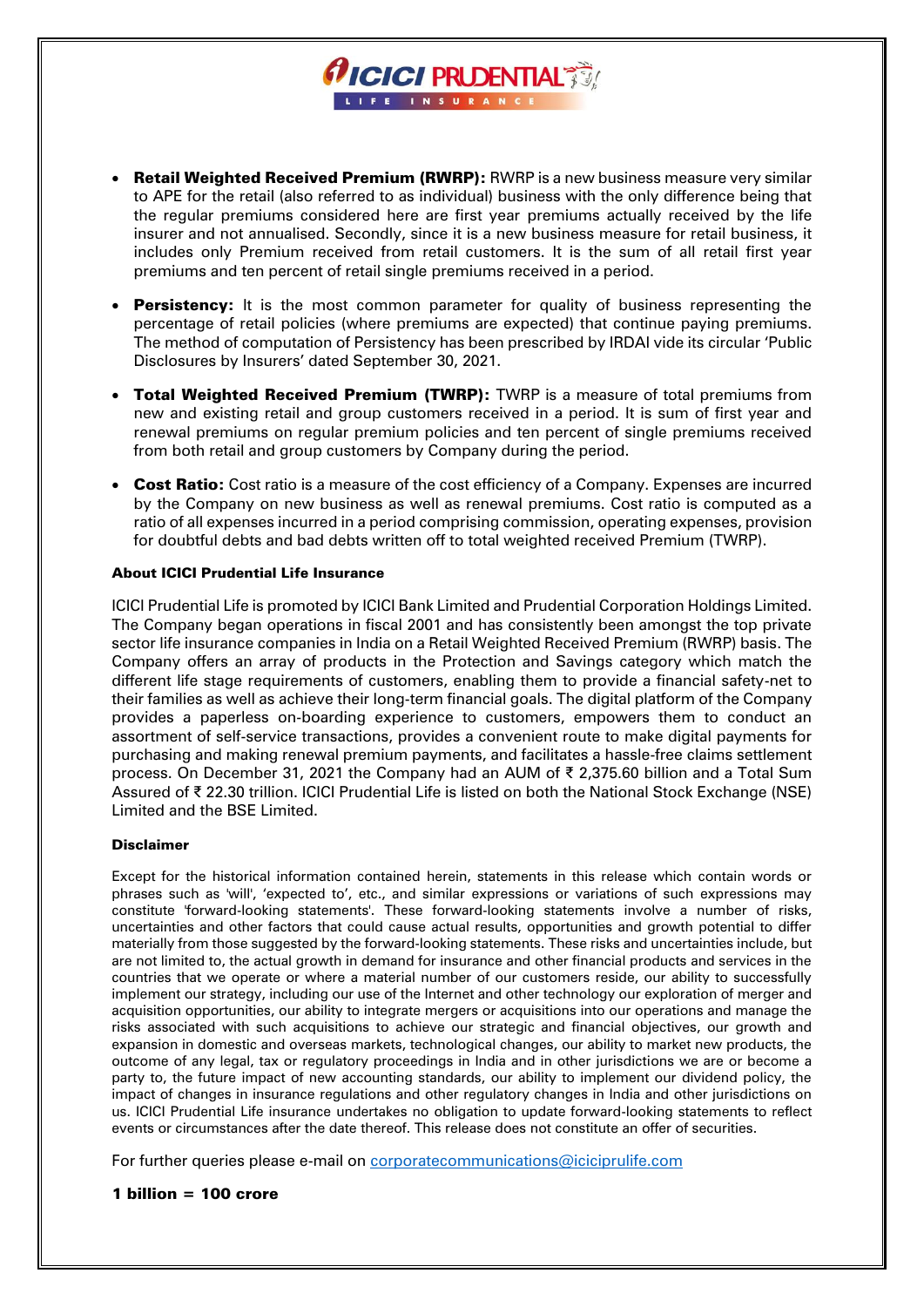# Performance for the quarter ended December 31, 2021

# 1. Operating performance review

### (` in billion)

| $\bar{\tau}$ in billion                  | <b>FY2021</b> | 9M-FY2021 | 9M-FY2022             | Growth  |
|------------------------------------------|---------------|-----------|-----------------------|---------|
| Value of new business (VNB) <sup>1</sup> | 16.21         | 10.30     | 13.88                 | 34.8%   |
| <b>New Business Premium</b>              | 130.32        | 78.99     | 102.48                | 29.7%   |
| APE <sup>2</sup>                         | 64.62         | 39.54     | 51.25                 | 29.6%   |
| -Savings                                 | 54.16         | 32.51     | 42.68                 | 31.3%   |
| -Protection                              | 10.46         | 7.03      | 8.56                  | 21.8%   |
| New Business Sum assured                 | 6,166.84      | 4,115.00  | 5,131.63              | 24.7%   |
| Total expenses                           | 42.20         | 28.04     | 35.05                 | 25.0%   |
| Cost ratio (Cost/TWRP) <sup>3</sup>      | 14.8%         | 14.6%     | 17.7%                 |         |
| Profit After Tax (PAT)                   | 9.60          | 8.96      | 5.69                  | (36.5%) |
| Assets under management                  | 2,142.184     | 2,048.725 | 2,375.60 <sup>5</sup> | 16.0%   |

|                                 | <b>Regular and Limited pay</b> |                                    |                | <b>Fully paid and Single premium</b> |                                       |                |  |
|---------------------------------|--------------------------------|------------------------------------|----------------|--------------------------------------|---------------------------------------|----------------|--|
| <b>Persistency</b> <sup>6</sup> | 8M-<br>FY2021 <sup>7</sup>     | 11M-<br><b>FY2021</b> <sup>8</sup> | 8M-<br>FY20227 | 8M-<br>FY2021 <sup>7</sup>           | $11M -$<br><b>FY2021</b> <sup>8</sup> | 8M-<br>FY20227 |  |
| $13th$ month                    | 82.7%                          | 84.8%                              | 84.8%          | 100.0%                               | 100.0%                                | 100.0%         |  |
| $25th$ month                    | 72.7%                          | 73.6%                              | 75.7%          | 98.8%                                | 99.3%                                 | 100.0%         |  |
| $37th$ month                    | 65.1%                          | 66.3%                              | 66.6%          | $97.2\%$                             | 97.4%                                 | 98.0%          |  |
| 49 <sup>th</sup> month          | 61.4%                          | 62.2%                              | 59.4%          | 97.1%                                | 97.3%                                 | 98.1%          |  |
| $61st$ month                    | 50.7%                          | 49.8%                              | 52.7%          | 99.7%                                | 99.5%                                 | 99.0%          |  |

1. For full year, based on actual cost; 9M: based on management forecast of full year cost

2. Annualized premium equivalent

3. Total Cost including commission / (Total premium – 90% of single premium) 4. At March 31, 2021

5. At December 31 of respective years

6. Definition revised in accordance with IRDAI circular on 'Public Disclosures by Insurers' dated September 30, 2021; persistency for individual policies; comparative period figures restated for revised definition

7. For policies issued during December to November period of relevant year measured at December 31

8. For policies issued during March to February period of relevant year measured at March 31

Components may not add up to the totals due to rounding off

## **• Profitability**

Value of New Business (VNB) for 9M-FY2022 was  $\bar{\tau}$  13.88 billion, a growth of 34.8% over 9M-FY2021. With an APE of  $\overline{\tau}$  51.25 billion for the 9M-FY2022, VNB margin was 27.1% for 9M-FY2022 as compared to 25.1% for FY2021.

### New business growth

New business premium was  $\bar{\tau}$  102.48 billion for 9M-FY2022, a growth of 29.7% as compared to ₹ 78.99 billion for 9M-FY2021. APE was ₹ 51.25 billion for 9M-FY2022, a growth of 29.6% as compared to  $\overline{\mathfrak{c}}$  39.54 billion for 9M-FY2021.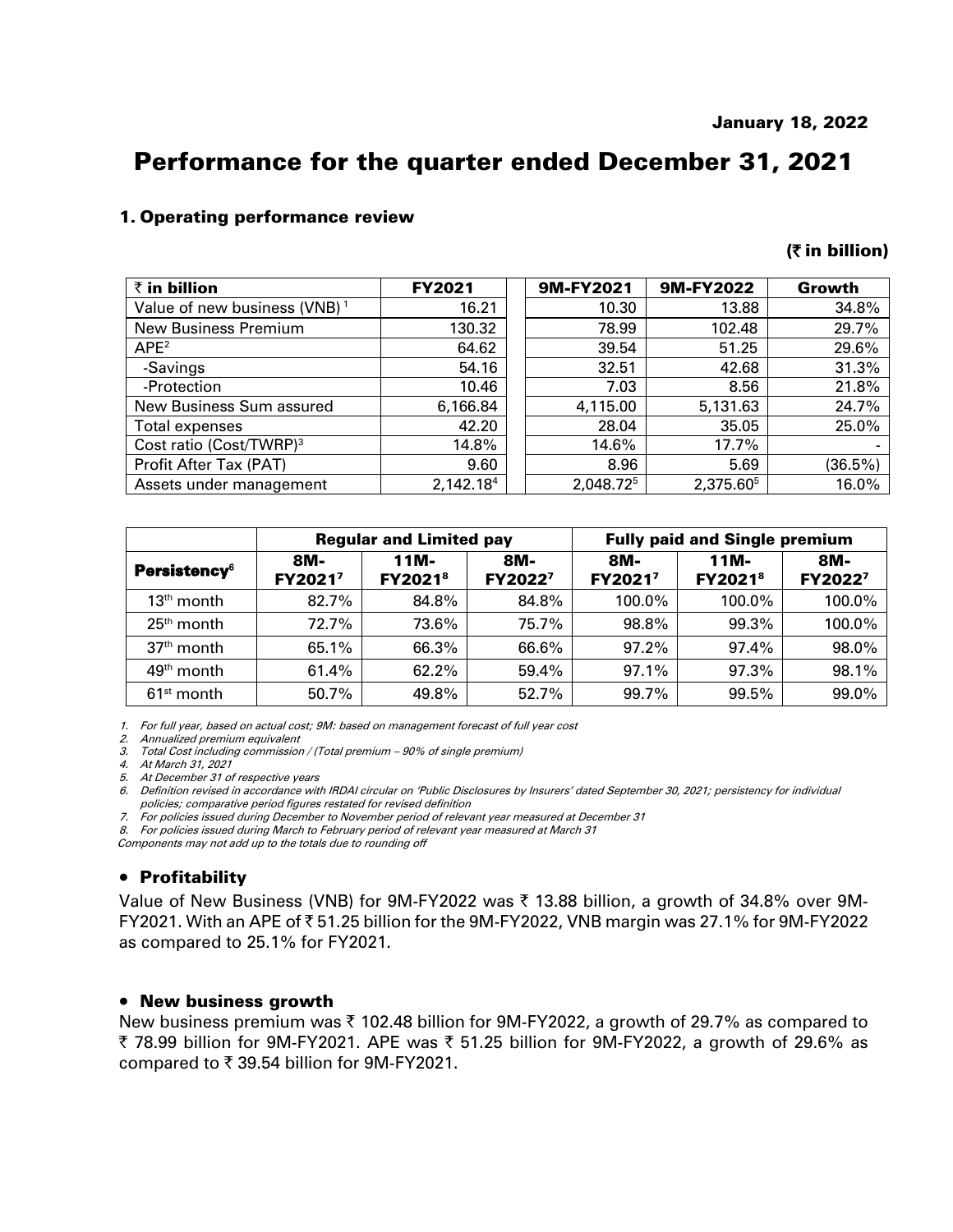# Product mix

The Company offers a range of products across protection and savings solutions to meet the specific needs of customers. During 9M-FY2022, retail traditional savings APE grew by 33.9% from  $\bar{\tau}$  11.27 billion in 9M-FY2021 to  $\bar{\tau}$  15.09 billion in 9M-FY2022, resulting in an improvement in share of APE from 28.5% in 9M-FY2021 to 29.4% in 9M-FY2022. Protection APE grew by 21.8% year on year to  $\bar{\tau}$  8.56 billion and the protection mix stood at 16.7% in 9M-FY2022.

As a result, new business sum assured was  $\bar{\tau}$  5,131.63 billion for 9M-FY2022, a growth of 24.7% as compared to  $\bar{\tau}$  4,115.00 billion for 9M-FY2021. Based on new business sum assured, the Company continued to maintain a leadership within the private life insurance sector.

# Persistency

The Company has strong focus on improving the quality of business and customer retention which is reflected in 13<sup>th</sup> and 61<sup>st</sup> month persistency ratios. Our 13<sup>th</sup> month persistency ratio was stable at 84.8% at December 2021 as compared to March 2021. Our 61<sup>st</sup> month persistency ratio improved to 52.7% at December 2021 as compared to 49.8% to March 2021.

# Cost efficiency

Total expenses grew by 25% year-on-year to  $\bar{\tau}$  35.05 billion for 9M-FY2022. The growth in expense was lower than the new business growth which stood at 30% for the same period. Our overall cost to TWRP stood at 17.7% in 9M-FY2022.

# Assets under management

The total assets under management of the Company was  $\bar{\tau}$  2,375.60 billion at December 31, 2021 which makes it one of the largest fund managers in India. The Company had a debt-equity mix of 52:48% at December 31, 2021. 97.8% of the debt investments are in AAA rated and government bonds.

# Net worth and capital position

Company's net worth was  $\bar{x}$  90.86 billion at December 31, 2021. The solvency ratio was 202.2% against regulatory requirement of 150%.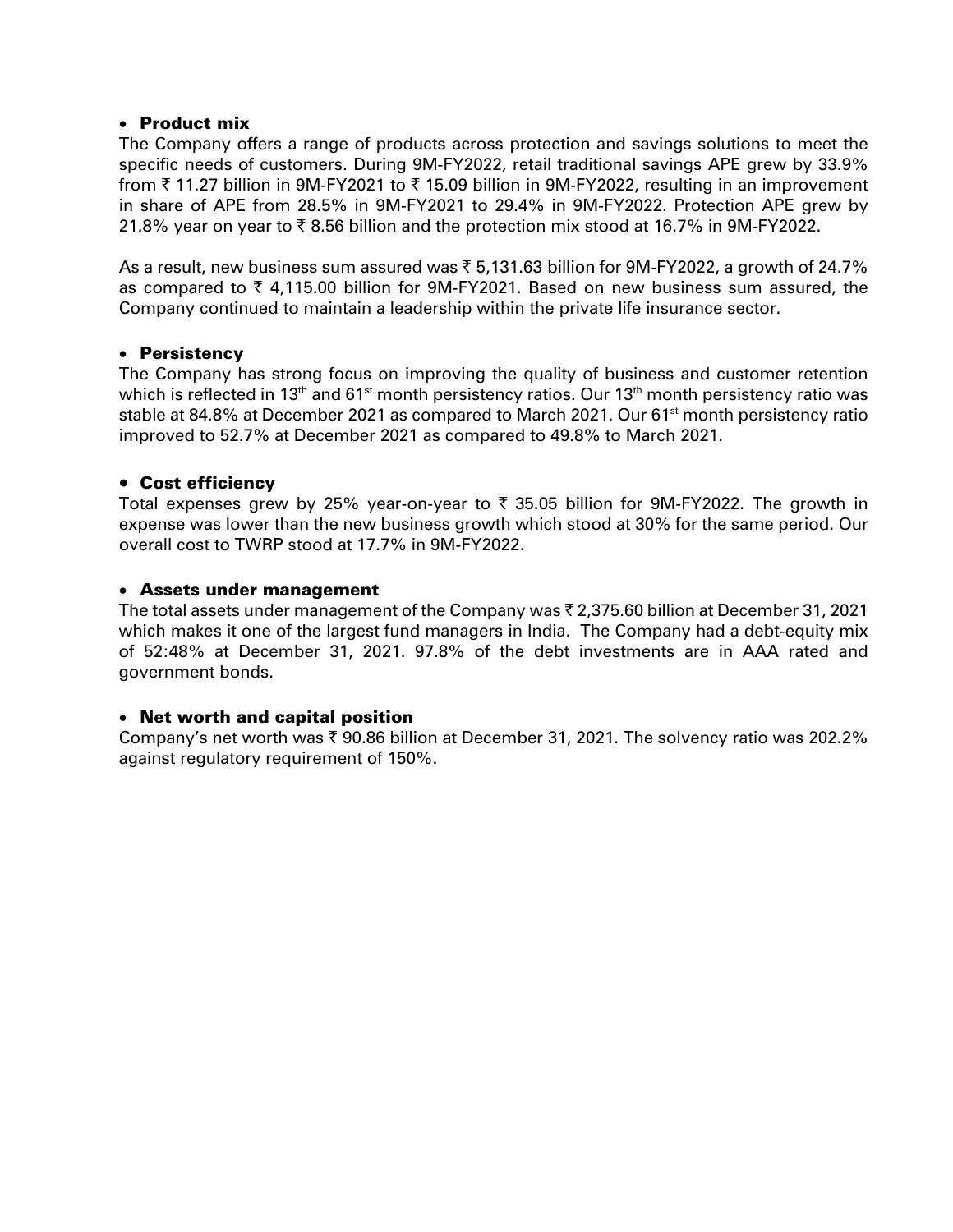# 2. Financial performance review

|                                |                 |                           |          |                          |                 | (₹ in billion) |
|--------------------------------|-----------------|---------------------------|----------|--------------------------|-----------------|----------------|
| <b>Particulars</b>             |                 | <b>Three months ended</b> |          | <b>Nine months ended</b> |                 | Year<br>ended  |
|                                | <b>December</b> | <b>September</b>          | December | <b>December</b>          | <b>December</b> | <b>March</b>   |
|                                | 31, 2021        | 30, 2021                  | 31, 2020 | 31, 2021                 | 31, 2020        | 31, 2021       |
| Premium earned                 | 93.44           | 95.33                     | 91.52    | 257.47                   | 236.32          | 357.33         |
| Premium on                     |                 |                           |          |                          |                 |                |
| reinsurance ceded              | (2.70)          | (2.47)                    | (1.81)   | (7.85)                   | (5.38)          | (7.60)         |
| <b>Net premium</b>             |                 |                           |          |                          |                 |                |
| earned                         | 90.74           | 92.86                     | 89.71    | 249.62                   | 230.94          | 349.73         |
| Investment income <sup>1</sup> | 7.34            | 138.74                    | 194.91   | 242.17                   | 407.56          | 481.58         |
| Other income                   | 0.30            | 0.28                      | 0.23     | 0.82                     | 0.71            | 0.94           |
| <b>Total income</b>            | 98.38           | 231.88                    | 284.85   | 492.61                   | 639.21          | 832.25         |
| Commission paid <sup>2</sup>   | 4.21            | 4.25                      | 3.86     | 11.16                    | 9.43            | 15.00          |
| Expenses <sup>3</sup>          | 10.42           | 9.70                      | 8.90     | 29.56                    | 23.52           | 34.16          |
| Tax on policyholders           |                 |                           |          |                          |                 |                |
| fund                           | 0.47            | 0.26                      | 0.24     | 0.73                     | 0.82            | 1.42           |
| Claims/benefits paid           | 76.65           | 80.22                     | 68.17    | 213.55                   | 143.23          | 226.41         |
| Change in actuarial            |                 |                           |          |                          |                 |                |
| liability <sup>4</sup>         | 3.52            | 132.70                    | 200.41   | 231.92                   | 452.53          | 544.45         |
| <b>Total Outgo</b>             | 95.27           | 227.13                    | 281.58   | 486.92                   | 629.53          | 821.44         |
| <b>Profit before tax</b>       | 3.11            | 4.75                      | 3.27     | 5.69                     | 9.68            | 10.81          |
| Tax charge/ (credit)           |                 | 0.30                      | 0.21     |                          | 0.72            | 1.21           |
| <b>Profit after tax</b>        | 3.11            | 4.45                      | 3.06     | 5.69                     | 8.96            | 9.60           |

# Summary Standalone Revenue and Profit & Loss Account

1. Net of provision for diminution in value of investments

2. Commission also includes rewards and/or remuneration to agents, brokers or other intermediaries

3. Includes provisions for doubtful debts (including write off) and goods and service tax on linked charges

4. Includes movement in funds for future appropriation

Profit after tax has decreased from  $\bar{z}$  8.96 billion in 9M-FY2021 to  $\bar{z}$  5.69 billion in 9M-FY2022. The performance highlights for 9M-FY2022 are given below:

• Net premium earned (gross premium less reinsurance premium) increased by 8.9% from  $\bar{x}$  230.94 billion in 9M-FY2021 to  $\bar{x}$  249.62 billion in 9M-FY2022.

• Total investment income of  $\overline{\tau}$  242.17 billion in 9M-FY2022 comprised income of  $\overline{\tau}$  195.05 billion (Investment income 9M-FY2021:  $\bar{\tau}$  369.44 billion) under the unit-linked portfolio and an investment income of  $\bar{\tau}$  47.12 billion (9M-FY2021:  $\bar{\tau}$  38.12 billion) under the non-unit funds. The investment income under unit-linked portfolio is directly offset by a change in valuation of policyholder liabilities. The decrease in investment income under unit linked portfolio is primarily on account of decrease in market value of the securities held.

• Other income increased from  $\overline{z}$  0.71 billion in 9M-FY2021 to  $\overline{z}$  0.82 billion 9M-FY2022.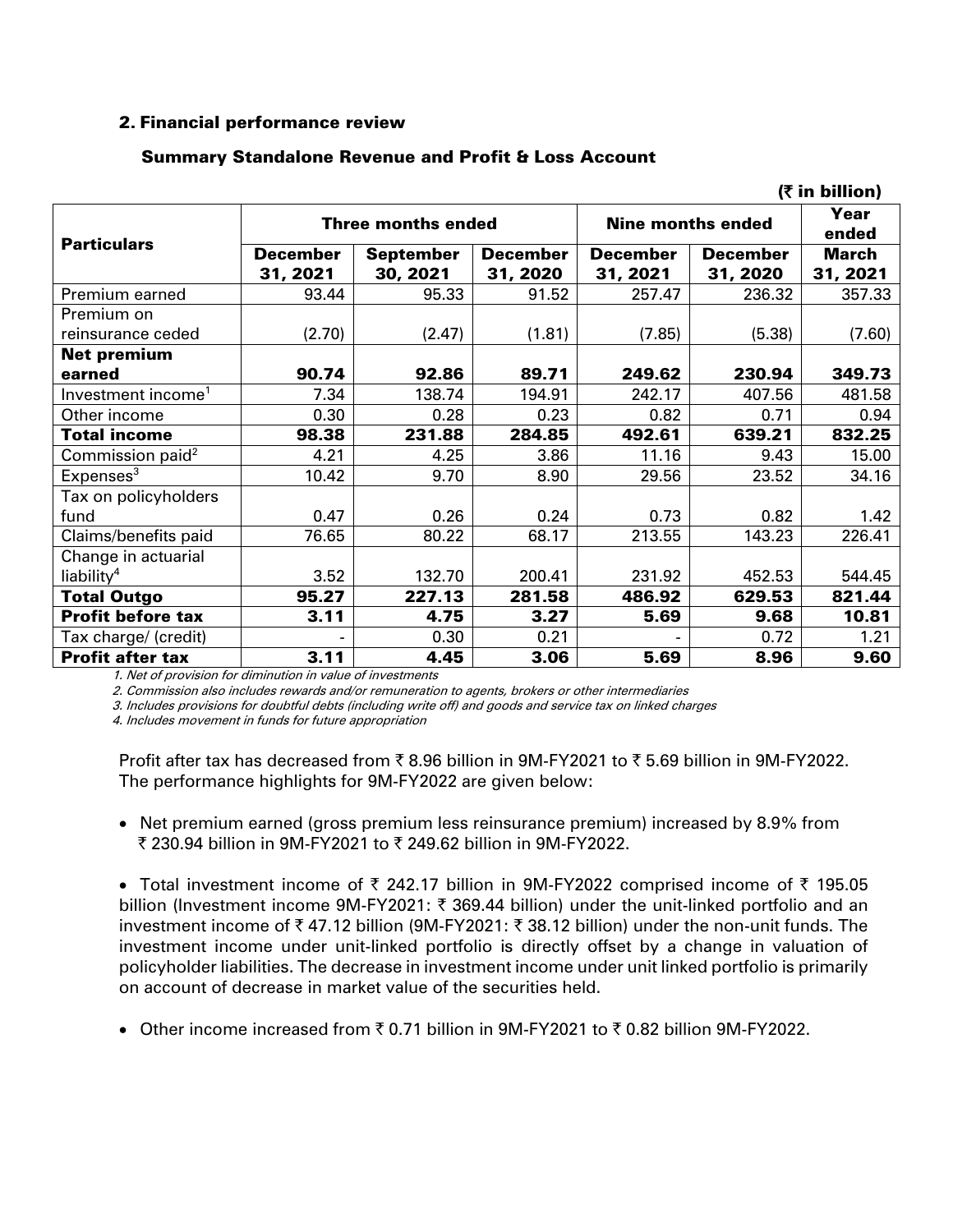• Total expenses (including commission) increased by 23.6% from  $\bar{\tau}$  32.95 billion in 9M-FY2021 to  $\bar{\tau}$  40.72 billion in 9M-FY2022. Commission expense (including rewards) increased by 18.3% from  $\bar{\tau}$  9.43 billion in 9M-FY2021 to  $\bar{\tau}$  11.16 billion in 9M-FY2022. New business commission (including single premium) has increased from  $\bar{\tau}$  6.23 billion in 9M-FY2021 to  $\bar{\tau}$  7.83 billion in 9M-FY2022. Renewal commission has increased from  $\bar{\tau}$  2.74 billion in 9M-FY2021 to  $\bar{\tau}$  2.81 billion in 9M-FY2022. Operating expenses of  $\bar{\tau}$  29.56 billion in 9M-FY2022 (9M-FY2021:  $\bar{\tau}$  23.52 billion) include unit fund expenses (including goods and service tax on linked charges) under the unitlinked portfolio amounting to  $\overline{\xi}$  5.18 billion (9M-FY2021:  $\overline{\xi}$  4.86 billion), which is directly offset by a change in valuation of policyholder liabilities. Operating expenses of other than unit linked portfolio increased by 30.7% from  $\bar{\tau}$  18.66 billion in 9M-FY2021 to  $\bar{\tau}$  24.38 billion in 9M-FY2022 primarily on account of increase in expenses relating to employee remuneration and welfare benefits, advertisement cost, and interest on sub debt.

• Claims and benefit payouts increased by 49.1% from  $\bar{\tau}$  143.23 billion in 9M-FY2021 to  $\bar{\tau}$  213.55 billion in 9M-FY2022 primarily on account of increase in surrender/withdrawals and death claims. The Company had COVID-19 claims (net of reinsurance) of  $\bar{\tau}$  9.82 billion.

• Change in actuarial liability, including funds for future appropriation, decreased from  $\bar{\tau}$  452.53 billion in 9M-FY2021 to  $\bar{\tau}$  231.92 billion in 9M-FY2022. Fund reserve, which represents liability carried on account of units held by unit linked policyholders, decreased from  $\bar{\tau}$  373.60 billion in 9M-FY2021 to  $\bar{\tau}$  136.83 billion in 9M-FY2022. Non-unit reserve increased from  $\bar{\tau}$  78.28 billion in  $9M-FY2021$  to  $\bar{z}$  95.55 billion in 9M-FY2022.

### Disclaimer

Except for the historical information contained herein, statements in this release which contain words or phrases such as 'will', 'expected to', etc., and similar expressions or variations of such expressions may constitute 'forward-looking statements'. These forward-looking statements involve a number of risks, uncertainties and other factors that could cause actual results, opportunities and growth potential to differ materially from those suggested by the forward-looking statements. These risks and uncertainties include, but are not limited to, the actual growth in demand for insurance and other financial products and services in the countries that we operate or where a material number of our customers reside, our ability to successfully implement our strategy, including our use of the Internet and other technology our exploration of merger and acquisition opportunities, our ability to integrate mergers or acquisitions into our operations and manage the risks associated with such acquisitions to achieve our strategic and financial objectives, our growth and expansion in domestic and overseas markets, technological changes, our ability to market new products, the outcome of any legal, tax or regulatory proceedings in India and in other jurisdictions we are or become a party to, the future impact of new accounting standards, our ability to implement our dividend policy, the impact of changes in insurance regulations and other regulatory changes in India and other jurisdictions on us. ICICI Prudential Life insurance undertakes no obligation to update forward-looking statements to reflect events or circumstances after the date thereof. This release does not constitute an offer of securities.

For investor queries please reach out to Investor relations team at +91-22-40391600 or email [ir@iciciprulife.com.](mailto:ir@iciciprulife.com) 1 billion <sup>=</sup> 100 crore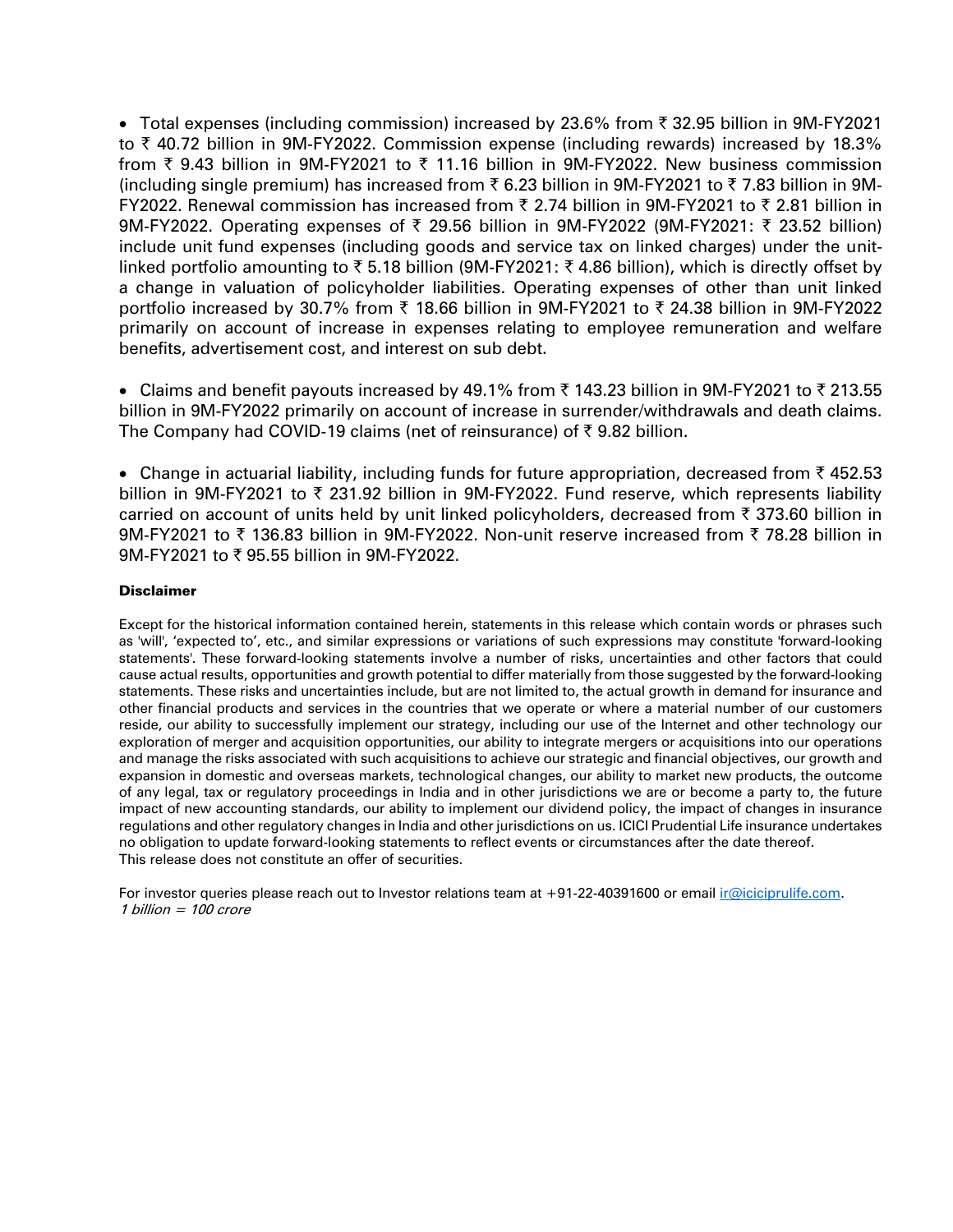|                                    |                                                                                                                |                      |                       |                      |                      |                      | (₹ in Lakhs)         |  |
|------------------------------------|----------------------------------------------------------------------------------------------------------------|----------------------|-----------------------|----------------------|----------------------|----------------------|----------------------|--|
|                                    |                                                                                                                |                      | Three months ended/at |                      |                      | Nine months ended/at | Year ended/at        |  |
| Sr<br>No.                          | <b>Particulars</b>                                                                                             | December 31,<br>2021 | September 30,<br>2021 | December 31,<br>2020 | December 31,<br>2021 | December 31,<br>2020 | March 31,<br>2021    |  |
|                                    |                                                                                                                | (Audited)            | (Audited)             | (Audited)            | (Audited)            | (Audited)            | (Audited)            |  |
|                                    | POLICYHOLDERS' A/C                                                                                             |                      |                       |                      |                      |                      |                      |  |
|                                    | Gross premium income<br>(a) First Year Premium                                                                 | 154,754              | 155,724               | 136,050              | 398.504              | 315,788              | 518,720              |  |
|                                    | (b) Renewal Premium                                                                                            | 544,488              | 557,035               | 568,012              | 1,515,267            | 1,559,415            | 2,250,676            |  |
|                                    | (c) Single Premium                                                                                             | 235,178              | 240,561               | 211,142              | 660,965              | 488,019              | 803,886              |  |
| $\overline{2}$                     | Net premium income <sup>1</sup>                                                                                | 907,397              | 928,653               | 897,084              | 2,496,235            | 2,309,409            | 3,497,337            |  |
| 3                                  | Income from investments: (Net) <sup>2</sup>                                                                    | 73,696               | 1,354,583             | 1,927,825            | 2,349,307            | 4,029,480            | 4,743,758            |  |
| $\overline{4}$                     | Other income                                                                                                   | 2,909                | 2,640                 | 2,342                | 7,981                | 7,062                | 9,340                |  |
| $5\phantom{.0}$<br>$6\phantom{1}6$ | Transfer of funds from Shareholders' A/c<br><b>Total (2 to 5)</b>                                              | 2,532<br>986,534     | 27,063<br>2,312,939   | 27,529<br>2.854.780  | 118,353<br>4,971,876 | 98,108<br>6,444,059  | 157,478<br>8,407.913 |  |
|                                    | Commission on                                                                                                  |                      |                       |                      |                      |                      |                      |  |
|                                    | (a) First Year Premium                                                                                         | 26,013               | 26,486                | 23,391               | 68,323               | 56,997               | 93,061               |  |
|                                    | (b) Renewal Premium                                                                                            | 10,506               | 10,106                | 10,172               | 28,063               | 27,395               | 39,833               |  |
|                                    | (c) Single Premium                                                                                             | 3,939                | 3,579                 | 2,606                | 9,958                | 5,330                | 10,107               |  |
| $\bf 8$                            | Net Commission <sup>3</sup>                                                                                    | 42,083               | 42,507                | 38,607               | 111,647              | 94,264               | 150,022              |  |
| 9                                  | Operating Expenses related to insurance business (a+b+c):<br>(a) Employees remuneration and welfare expenses   | 30,136               | 28,967                | 23,244               | 88,231               | 66,763               | 99,246               |  |
|                                    | (b) Advertisement and publicity                                                                                | 23,510               | 22,739                | 25,004               | 71,746               | 57,689               | 91,428               |  |
|                                    | (c) Other operating expenses                                                                                   | 30,138               | 25,150                | 21,814               | 77,455               | 59,000               | 78,152               |  |
| 10                                 | <b>Expenses of Management (8+9)</b>                                                                            | 125,867              | 119,363               | 108,669              | 349,079              | 277,716              | 418,848              |  |
| 11                                 | Provisions for doubtful debts (including bad debts written off)                                                | 84                   | 113                   | 94                   | 294                  | 256                  | 366                  |  |
| 12                                 | Provisions for diminution in value of investments<br>Goods and Service tax charge on linked charges            | 17,900               | 17,497                | 16,707               |                      | 2,012<br>47,297      | 2,012                |  |
| 13<br>14                           | Provision for taxes (a+b)                                                                                      | 4,744                | 2,604                 | 2,414                | 51,282<br>7,348      | 8,218                | 65,464<br>14,185     |  |
|                                    | (a) Current tax                                                                                                | 4,744                | 2,604                 | 2,414                | 7,348                | 8,218                | 14,185               |  |
|                                    | (b) Deferred tax                                                                                               |                      |                       |                      |                      |                      |                      |  |
| 15                                 | Benefits Paid <sup>4</sup> (Net)                                                                               | 766,461              | 802,286               | 681,744              | 2,135,506            | 1,432,327            | 2,264,090            |  |
| 16                                 | Change in actuarial liability                                                                                  | 30,585               | 1,322,843             | 2.004.697            | 2,323,739            | 4,518,749            | 5,432,410            |  |
| 17                                 | Total (10+11+12+13+14+15+16)                                                                                   | 945,641              | 2,264,706             | 2,814,325            | 4,867,248            | 6,286,575            | 8,197,375            |  |
| 18<br>19                           | Surplus/(Deficit) (6-17)<br><b>Appropriations</b>                                                              | 40,893               | 48,233                | 40,455               | 104,628              | 157,484              | 210,538              |  |
|                                    | (a) Transferred to Shareholders                                                                                | 36,265               | 44,019                | 41,004               | 109,212              | 150,929              | 198,486              |  |
|                                    | (b) Funds for Future Appropriations                                                                            | 4,628                | 4,214                 | (549)                | (4, 584)             | 6,555                | 12,051               |  |
| 20                                 | <b>Details of Surplus/(Deficit)</b>                                                                            |                      |                       |                      |                      |                      |                      |  |
|                                    | (a) Interim bonus paid                                                                                         | 5,653                | 4,809                 | 3,370                | 13,987               | 7,758                | 11,623               |  |
|                                    | (b) Allocation of bonus to policyholders<br>(c) Surplus shown in the Revenue Account                           | 40,893               | 48,233                | 40,455               | 104,628              | 157,484              | 60,824<br>210,538    |  |
|                                    | <b>Total Surplus</b>                                                                                           | 46,546               | 53,042                | 43,825               | 118,615              | 165,242              | 282,985              |  |
|                                    | <b>SHAREHOLDERS' A/C</b>                                                                                       |                      |                       |                      |                      |                      |                      |  |
| 21                                 | Transfer from Policyholders' Account                                                                           | 36,265               | 44,019                | 41,004               | 109,212              | 150,929              | 198,486              |  |
| 22                                 | Total income under Shareholders' Account                                                                       |                      |                       |                      |                      |                      |                      |  |
|                                    | (a) Investment Income                                                                                          | 11,797               | 32,836<br>130         | 21,295               | 84,493               | 50,945               | 76,868               |  |
| 23                                 | (b) Other income                                                                                               | 53<br>2,446          | 2,455                 | 1,682                | 235<br>7,356         | 60<br>3,664          | 28<br>6,115          |  |
| 24                                 | Expenses other than those related to insurance business <sup>b</sup><br>Transfer of funds to Policyholders A/c | 2,532                | 27,063                | 27,529               | 118,353              | 98,108               | 157,478              |  |
| 25                                 | Provisions for doubtful debts (including write off)                                                            |                      |                       | 430                  | (791)                | 531                  | 791                  |  |
| 26                                 | Provisions for diminution in value of investments                                                              | 12,075               |                       |                      | 12,075               | 2,858                | 2,858                |  |
| 27                                 | Profit/ (loss) before tax                                                                                      | 31,062               | 47,467                | 32,660               | 56.947               | 96,773               | 108,140              |  |
| 28                                 | Provisions for tax (a+b)<br>(a) Current tax (credit)/charge                                                    |                      | 3,010                 | 2,105<br>2,105       |                      | 7,137<br>7,137       | 12,125<br>12,125     |  |
|                                    | (b) Deferred tax (credit)/charge                                                                               |                      | 3,010                 |                      |                      |                      |                      |  |
| 29                                 | Profit/(loss) after tax and before extraordinary items                                                         | 31,062               | 44,457                | 30,555               | 56,947               | 89,636               | 96,015               |  |
| 30                                 | Extraordinary Items (Net of tax expenses)                                                                      |                      |                       |                      |                      |                      |                      |  |
| 31                                 | Profit/(loss) after tax and extraordinary items                                                                | 31,062               | 44,457                | 30,555               | 56,947               | 89,636               | 96,015               |  |
|                                    |                                                                                                                |                      |                       |                      |                      |                      |                      |  |
| 32                                 | Dividend per share (₹) (Nominal Value ₹ 10 per share):<br>(a) Interim Dividend                                 |                      |                       |                      |                      |                      |                      |  |
|                                    | (b) Final Dividend                                                                                             |                      |                       |                      |                      |                      | 2.00                 |  |
| 33                                 | Profit/(Loss) carried to Balance Sheet                                                                         | 389,294              | 358,231               | 354,699              | 389,294              | 354,699              | 361,078              |  |
| 34                                 | Paid up equity share capital                                                                                   | 143,729              | 143,712               | 143.590              | 143,729              | 143,590              | 143,597              |  |
| 35                                 | Reserve & Surplus (excluding Revaluation Reserve)                                                              | 737,473              | 705,780               | 697,735              | 737,473              | 697,735              | 704,377              |  |
| 36<br>37                           | Fair value Change Account and revaluation reserve                                                              | 27,422               | 26,012                | 50,204               | 27,422               | 50,204               | 63,912               |  |
|                                    | <b>Total Assets:</b><br>(a) Investments:                                                                       |                      |                       |                      |                      |                      |                      |  |
|                                    | Shareholders'                                                                                                  | 934.987              | 856,829               | 963,185              | 934,987              | 963.185              | 1,009,016            |  |
|                                    | Policyholders Fund excluding Linked Assets                                                                     | 7,401,097            | 7,104,902             | 5,887,638            | 7,401,097            | 5,887,638            | 6,357,256            |  |
|                                    | Assets held to cover Linked Liabilities                                                                        | 15,223,181           | 15,504,933            | 13,444,471           | 15,223,181           | 13,444,471           | 13,854,914           |  |
|                                    | (b) Other Assets (Net of current liabilities and provisions)                                                   | 113,918              | 192,172               | 139,074              | 113,918              | 139,074              | 128,759              |  |
|                                    | 1 Net of reinsurance<br>2 Net of amortisation and losses (including capital gains)                             |                      |                       |                      |                      |                      |                      |  |
|                                    | 3 Inclusive of rewards and/or remuneration to agents, brokers or other intermediaries                          |                      |                       |                      |                      |                      |                      |  |
|                                    | 4 Inclusive of interim bonus                                                                                   |                      |                       |                      |                      |                      |                      |  |
|                                    | 5 Inclusive of remuneration of MD/CEOs/ WTDs over specified limits and interest on debentures                  |                      |                       |                      |                      |                      |                      |  |

# ICICI Prudential Life Insurance Company Limited<br>Statement of Standalone Audited Results for the quarter and nine months ended December 31, 2021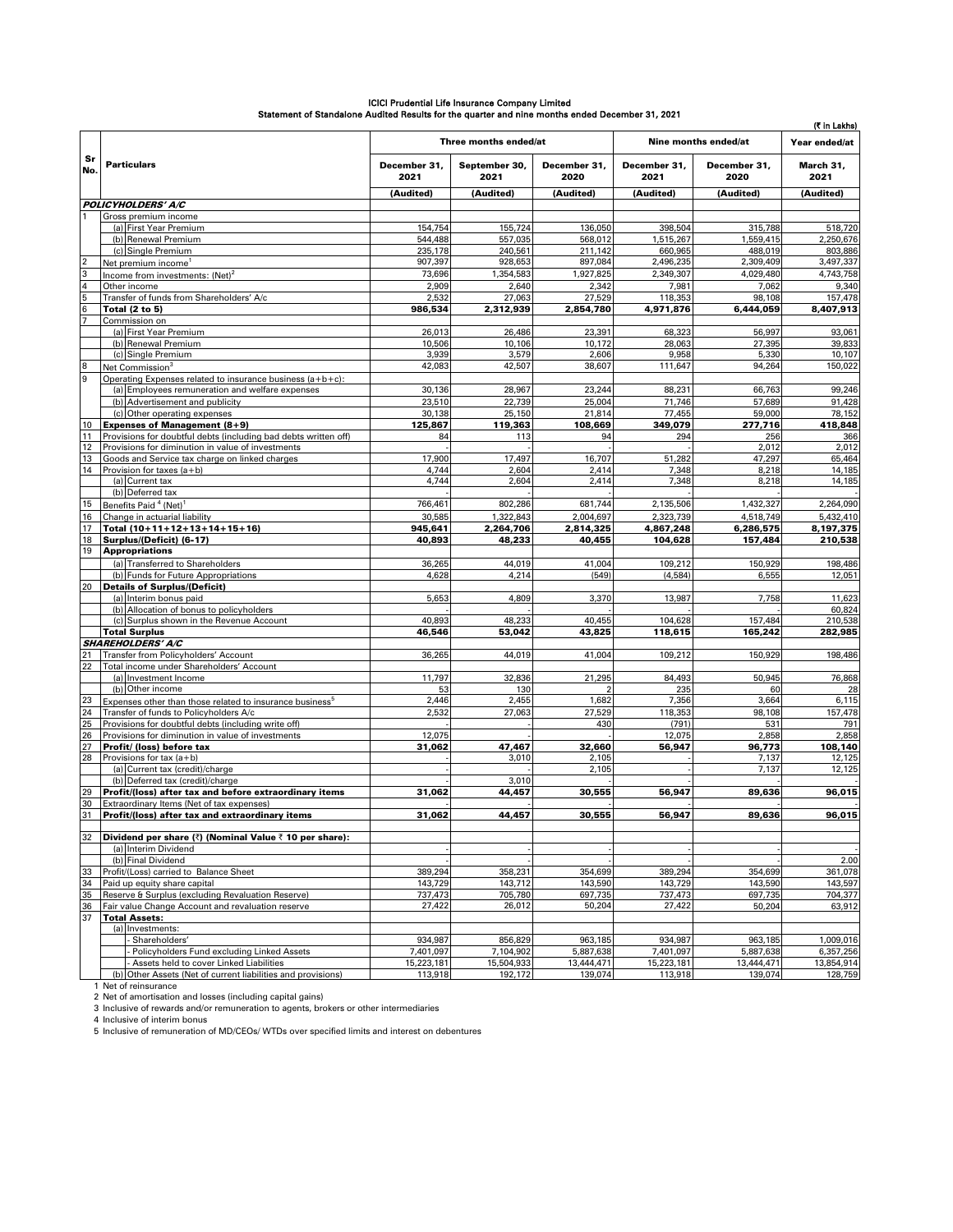#### ICICI Prudential Life Insurance Company Limited Standalone Balance Sheet at December 31, 2021

|                                                                                                                                         |                                |                                 |                          | (₹ in Lakhs)             |  |
|-----------------------------------------------------------------------------------------------------------------------------------------|--------------------------------|---------------------------------|--------------------------|--------------------------|--|
| <b>Particulars</b>                                                                                                                      | <b>At December</b><br>31, 2021 | <b>At September</b><br>30, 2021 | At March 31,<br>2021     | At December 31,<br>2020  |  |
|                                                                                                                                         | (Audited)                      | (Audited)                       | (Audited)                | (Audited)                |  |
|                                                                                                                                         |                                |                                 |                          |                          |  |
| <b>Sources of funds</b>                                                                                                                 |                                |                                 |                          |                          |  |
| Shareholders' funds:<br>Share capital                                                                                                   | 143,729                        | 143,712                         | 143,597                  | 143,590                  |  |
| Share application money                                                                                                                 |                                | 5                               | 55                       | 122                      |  |
| Reserve and surplus                                                                                                                     | 739,809                        | 708,116                         | 706,712                  | 700,320                  |  |
| Credit/[debit] fair value change account                                                                                                | 25,086                         | 23,676                          | 61,577                   | 47,619                   |  |
| Sub - total                                                                                                                             | 908,624                        | 875,509                         | 911,941                  | 891,651                  |  |
|                                                                                                                                         |                                |                                 |                          |                          |  |
| Borrowings                                                                                                                              | 120,000                        | 120,000                         | 120,000                  | 120,000                  |  |
| Policyholders' funds :<br>Credit/[debit] fair value change account                                                                      | 306,747                        | 360,727                         | 299,349                  | 323,535                  |  |
| Revaluation reserve - Investment property                                                                                               | 6,867                          | 6,867                           | 6,867                    | 6,552                    |  |
|                                                                                                                                         |                                |                                 |                          |                          |  |
| Policy liabilities $(A)+(B)+(C)$                                                                                                        | 22,200,211                     | 22,169,626                      | 19,876,470               | 18,962,809               |  |
| Non unit liabilities (mathematical reserves) (A)                                                                                        | 6,977,030                      | 6,664,693                       | 6,021,556                | 5,518,338                |  |
| <b>Insurance Reserve</b>                                                                                                                |                                |                                 |                          |                          |  |
|                                                                                                                                         |                                |                                 |                          |                          |  |
| Provision for linked liabilities (fund reserves) (B)<br>(a) Provision for linked liabilities                                            | 14,125,463<br>11,337,068       | 14,383,271<br>11,053,266        | 12,777,040<br>10,585,509 | 12,349,048<br>10,328,195 |  |
| (b) Credit/[debit] fair value change account (Linked)                                                                                   | 2,788,395                      | 3,330,005                       | 2.191.531                | 2,020,853                |  |
|                                                                                                                                         |                                |                                 |                          |                          |  |
| Funds for discontinued policies (C)                                                                                                     | 1,097,718                      | 1,121,662                       | 1,077,874                | 1,095,423                |  |
| (a) Discontinued on account of non-payment of premium                                                                                   | 1,125,277                      | 1.138.476                       | 1,086,806                | 1,091,871                |  |
| (b) Other discontinuance                                                                                                                | 5,661                          | 6,200                           | 6,180                    | 5,530                    |  |
| (c) Credit/[debit] fair value change account                                                                                            | (33, 220)                      | (23, 014)                       | (15, 112)                | (1,978)                  |  |
| Total linked liabilities $(B)+(C)$                                                                                                      | 15,223,181                     | 15,504,933                      | 13,854,914               | 13,444,471               |  |
| Sub - total                                                                                                                             | 22,633,825                     | 22,657,220                      | 20,302,686               | 19,412,896               |  |
| <b>Funds for Future Appropriations</b>                                                                                                  |                                |                                 |                          |                          |  |
| Non linked                                                                                                                              | 130,734                        | 126,107                         | 135,318                  | 129,821                  |  |
| Sub - total                                                                                                                             | 130,734                        | 126,107                         | 135,318                  | 129,821                  |  |
| <b>Total</b>                                                                                                                            | 23,673,183                     | 23,658,836                      | 21,349,945               | 20,434,368               |  |
|                                                                                                                                         |                                |                                 |                          |                          |  |
| <b>Application of funds</b><br>Investments                                                                                              |                                |                                 |                          |                          |  |
| Shareholders'                                                                                                                           | 934,987                        | 856,829                         | 1,009,016                | 963,185                  |  |
| Policyholders'                                                                                                                          | 7,401,097                      | 7,104,902                       | 6,357,256                | 5,887,638                |  |
| Asset held to cover linked liabilities                                                                                                  | 15,223,181                     | 15,504,933                      | 13,854,914               | 13,444,471               |  |
| Loans                                                                                                                                   | 86,008                         | 78,572                          | 66,282                   | 59,155                   |  |
| Fixed assets - net block                                                                                                                | 47,277                         | 45,641                          | 45,719                   | 45,224                   |  |
|                                                                                                                                         |                                |                                 |                          |                          |  |
| <b>Current assets</b>                                                                                                                   |                                |                                 |                          |                          |  |
| Cash and Bank balances                                                                                                                  | 25,183                         | 91,507<br>495,467               | 55,740<br>333,882        | 49,460<br>333,073        |  |
| Advances and Other assets<br>Sub-Total (A)                                                                                              | 436,165<br>461,348             | 586,974                         | 389,622                  | 382,533                  |  |
|                                                                                                                                         |                                |                                 |                          |                          |  |
| <b>Current liabilities</b>                                                                                                              | 478,143                        | 516,459                         | 370,541                  | 345,451                  |  |
| Provisions                                                                                                                              | 2,572                          | 2,556                           | 2,323                    | 2,387                    |  |
| Sub-Total (B)                                                                                                                           | 480,715                        | 519,015                         | 372,864                  | 347,838                  |  |
| Net Current Assets $(C) = (A-B)$                                                                                                        | (19, 367)                      | 67,959                          | 16,758                   | 34,695                   |  |
|                                                                                                                                         |                                |                                 | $\overline{\phantom{a}}$ |                          |  |
| Miscellaneous expenditure (to the extent not written-off or adjusted)<br>Debit Balance in Profit & Loss Account (Shareholders' account) | $\overline{\phantom{a}}$       | $\overline{\phantom{a}}$        |                          | $\sim$                   |  |
| <b>Total</b>                                                                                                                            | 23,673,183                     | 23,658,836                      | 21,349,945               | 20,434,368               |  |
| <b>Contingent liabilities</b>                                                                                                           | 97,341                         | 129,260                         | 131,164                  | 127,240                  |  |
|                                                                                                                                         |                                |                                 |                          |                          |  |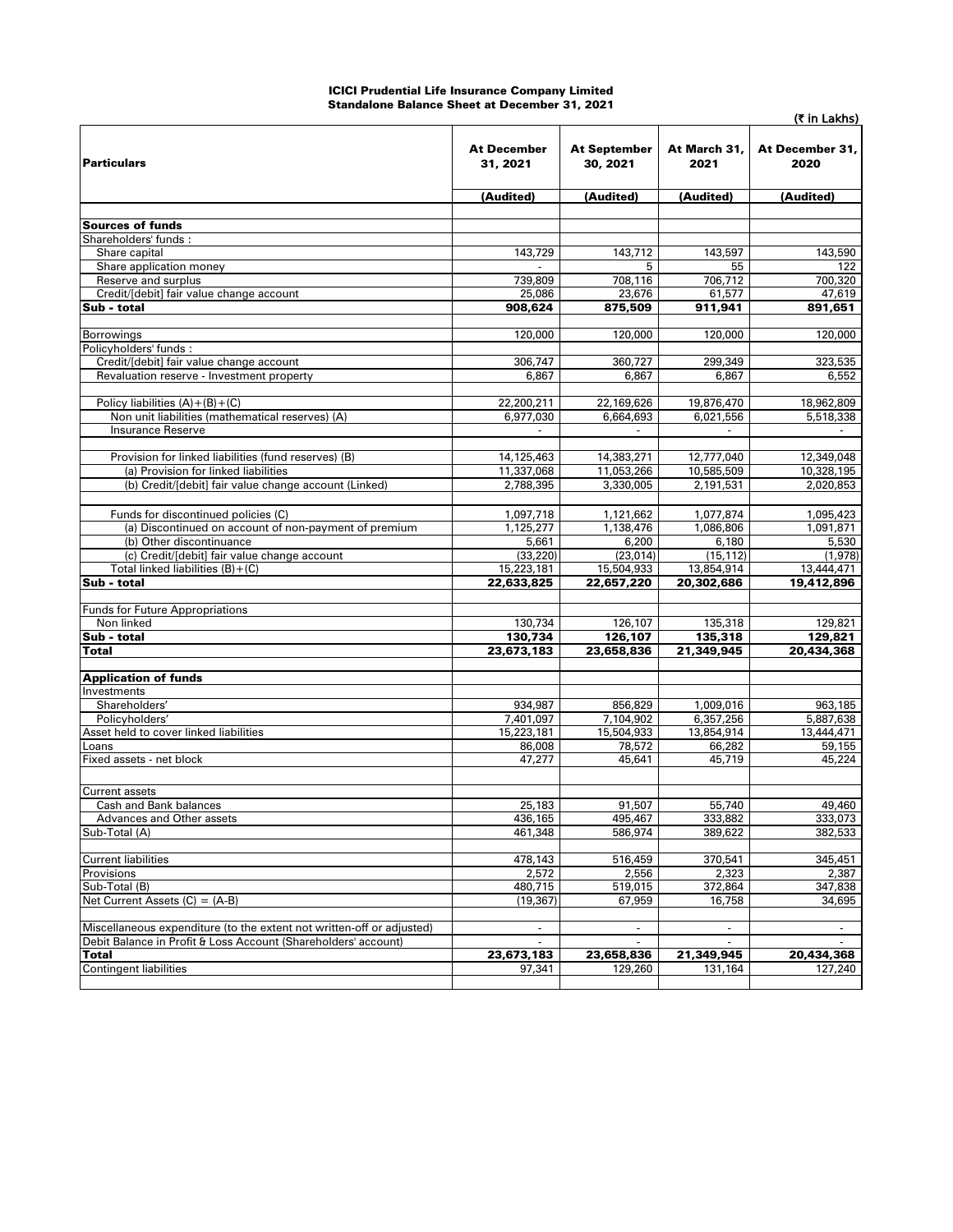#### ICICI Prudential Life Insurance Company Limited

Segment<sup>1</sup> Reporting (Standalone) for the quarter and nine months ended December 31, 2021

|              |                                                              |                                                      |                                                         |                                |                          |                          | (₹ in Lakhs)             |  |
|--------------|--------------------------------------------------------------|------------------------------------------------------|---------------------------------------------------------|--------------------------------|--------------------------|--------------------------|--------------------------|--|
|              |                                                              |                                                      | Three months ended/at                                   |                                |                          | Nine months ended/at     | Year ended/at            |  |
| Sr<br>No.    | <b>Particulars</b>                                           | December 31,                                         | September 30,                                           | December 31,                   | December 31,             | December 31,             | March 31,                |  |
|              |                                                              | 2021<br>(Audited)                                    | 2021<br>(Audited)                                       | 2020<br>(Audited)              | 2021<br>(Audited)        | 2020<br>(Audited)        | 2021<br>(Audited)        |  |
|              |                                                              |                                                      |                                                         |                                |                          |                          |                          |  |
| $\mathbf{1}$ | <b>Seament Income:</b>                                       |                                                      |                                                         |                                |                          |                          |                          |  |
|              | <b>Segment A: Par life</b>                                   |                                                      |                                                         |                                |                          |                          |                          |  |
|              | Net Premium                                                  | 116,844                                              | 111,033                                                 | 114,976                        | 302,437                  | 298,370                  | 432,247                  |  |
|              | Income from investments <sup>2</sup>                         | 40,943                                               | 43,604                                                  | 45,616                         | 152,999                  | 116,054                  | 210,078                  |  |
|              | Transfer of Funds from shareholders' account                 |                                                      |                                                         |                                |                          |                          | 4,901                    |  |
|              | Other income                                                 | 944                                                  | 826                                                     | 645                            | 2,539                    | 1,728                    | 2,456                    |  |
|              | <b>Segment B: Par pension</b>                                |                                                      |                                                         |                                |                          |                          |                          |  |
|              | Net Premium                                                  | 301                                                  | 30,702                                                  | 364                            | 31,262                   | 25,870                   | 26,980                   |  |
|              | Income from investments <sup>2</sup>                         | 4,081                                                | 2,859                                                   | 2,903                          | 9,596                    | 8,335                    | 14,849                   |  |
|              | Transfer of Funds from shareholders' account                 |                                                      |                                                         |                                |                          |                          |                          |  |
|              | Other income                                                 | $\overline{\phantom{a}}$                             | $\mathbf{1}$                                            | $\overline{\phantom{a}}$       | 3                        | 3                        | $\overline{4}$           |  |
|              | Segment C: Non Par Life                                      |                                                      |                                                         |                                |                          |                          |                          |  |
|              | Net Premium                                                  | 197,240                                              | 177,399                                                 | 141,532                        | 501,026                  | 314,219                  | 537,349                  |  |
|              | Income from investments <sup>2</sup>                         | 58,712                                               | 67,193                                                  | 60,748                         | 184,522                  | 164,912                  | 242,095                  |  |
|              | Transfer of Funds from shareholders' account                 | 2,532                                                | 30,270                                                  | 27,491                         | 118,353                  | 97,755                   | 137,280                  |  |
|              | Other income                                                 | 827                                                  | 771                                                     | 615                            | 2,304                    | 1,756                    | 2,450                    |  |
|              | <b>Segment D: Non Par Pension</b>                            |                                                      |                                                         |                                |                          |                          |                          |  |
|              | Net Premium                                                  | 1,600                                                | 6,200                                                   |                                | 9,800                    | 2,500                    | 2,798                    |  |
|              | Income from investments <sup>2</sup>                         | 270                                                  | 202                                                     | 92                             | 603                      | 244                      | 339                      |  |
|              | Transfer of Funds from shareholders' account                 | $\overline{\phantom{a}}$                             | $\sim$                                                  | (8)                            | $\sim$                   | 44                       | 49                       |  |
|              | Other income                                                 |                                                      | $\overline{\phantom{a}}$                                | $\overline{\phantom{a}}$       | ٠                        |                          |                          |  |
|              | <b>Segment E: Non Par Variable</b>                           |                                                      |                                                         |                                |                          |                          |                          |  |
|              | Net Premium                                                  | 13                                                   | 818                                                     | 1,917                          | 1,398                    | 2,629                    | 4,770                    |  |
|              | Income from investments <sup>2</sup>                         | 243                                                  | 515                                                     | 405                            | 1,793                    | 1,257                    | 1,727                    |  |
|              | Transfer of Funds from shareholders' account                 | $\overline{\phantom{a}}$                             | $\overline{\phantom{a}}$                                | $\overline{\phantom{a}}$       |                          | $\overline{\phantom{a}}$ |                          |  |
|              | Other income                                                 |                                                      | ÷,                                                      | ÷,                             |                          |                          |                          |  |
|              |                                                              |                                                      |                                                         |                                |                          |                          |                          |  |
|              | Segment F: Non Par Variable Pension<br>Net Premium           | 1,078                                                | 8,061                                                   | 521                            | 10,170                   | 542                      | 1,623                    |  |
|              | Income from investments <sup>2</sup>                         | 381                                                  | 530                                                     | 306                            | 1,243                    | 879                      | 1,187                    |  |
|              | Transfer of Funds from shareholders' account                 |                                                      |                                                         | $\sim$                         |                          |                          |                          |  |
|              | Other income                                                 | $\mathcal{L}_{\mathcal{A}}$                          | $\sim$                                                  | $\overline{\phantom{a}}$       | ÷,                       | ÷                        | $\overline{\phantom{a}}$ |  |
|              | <b>Segment G: Annuity Non Par</b>                            |                                                      |                                                         |                                |                          |                          |                          |  |
|              | Net Premium                                                  | 77,428                                               | 78,769                                                  | 51,783                         | 212,110                  | 120,994                  | 229,245                  |  |
|              | Income from investments <sup>2</sup>                         | 14,914                                               | 13,732                                                  | 10,514                         | 41,188                   | 35,053                   | 47,821                   |  |
|              | Transfer of Funds from shareholders' account                 |                                                      | (3, 139)                                                |                                |                          |                          | 15,247                   |  |
|              | Other income                                                 | $\overline{2}$                                       | $\mathbf{1}$                                            | 3                              | 14                       | 5                        | 6                        |  |
|              | <b>Segment H: Health</b>                                     |                                                      |                                                         |                                |                          |                          |                          |  |
|              | Net Premium                                                  | 734                                                  | 792                                                     | 791                            | 2,248                    | 2,310                    | 3,302                    |  |
|              | Income from investments <sup>2</sup>                         | 121                                                  | 117                                                     | 102                            | 353                      | 340                      | 443                      |  |
|              | Transfer of Funds from shareholders' account                 |                                                      | (68)                                                    | 94                             |                          | 309                      |                          |  |
|              | Other income                                                 |                                                      |                                                         | $\mathbf{1}$                   | $\mathbf{1}$             | $\mathbf{1}$             | $\overline{2}$           |  |
|              |                                                              |                                                      |                                                         |                                |                          |                          |                          |  |
|              | Segment I: Linked Life<br>Net Premium                        | 473,336                                              | 463,259                                                 | 505,932                        | 1,284,150                | 1,341,805                | 1,955,032                |  |
|              | Income from investments <sup>2</sup>                         | (51, 735)                                            | 1,119,753                                               | 1,635,266                      | 1,776,623                | 3,309,835                | 3,795,053                |  |
|              | Transfer of Funds from shareholders' account                 |                                                      |                                                         |                                |                          |                          |                          |  |
|              | Other income                                                 | 1,134                                                | 1,041                                                   | 1,073                          | 3,099                    | 3,562                    | 4,413                    |  |
|              |                                                              |                                                      |                                                         |                                |                          |                          |                          |  |
|              | <b>Segment J: Linked Pension</b>                             |                                                      |                                                         |                                |                          |                          |                          |  |
|              | Net Premium<br>Income from investments <sup>2</sup>          | 4,216<br>469                                         | 4,499                                                   | 5,382                          | 12,829                   | 15,002<br>252,683        | 22,551                   |  |
|              |                                                              |                                                      | 67,024                                                  | 112,955                        | 110,998                  |                          | 282,022                  |  |
|              | Transfer of Funds from shareholders' account<br>Other income | ä,                                                   | $\sim$                                                  | $\overline{\phantom{a}}$<br>÷, | $\mathbf{1}$             | $\mathbf{1}$             | $\mathbf{1}$             |  |
|              |                                                              |                                                      |                                                         |                                |                          |                          |                          |  |
|              | <b>Segment K: Linked Health</b>                              |                                                      |                                                         |                                |                          |                          |                          |  |
|              | Net Premium                                                  | (60)                                                 | 113                                                     | 602                            | 643                      | 2,179                    | 4,047                    |  |
|              | Income from investments <sup>2</sup>                         | 303                                                  | 9,116                                                   | 13,288                         | 14,759                   | 28,238                   | 32,006                   |  |
|              | Transfer of Funds from shareholders' account<br>Other income | $\overline{\phantom{a}}$<br>$\overline{\phantom{a}}$ | $\mathcal{L}_{\mathcal{A}}$<br>$\overline{\phantom{a}}$ | $\overline{\phantom{a}}$       | $\overline{\phantom{a}}$ | $\overline{\phantom{a}}$ | $\sim$                   |  |
|              |                                                              |                                                      |                                                         |                                |                          |                          |                          |  |
|              | Segment L: Linked Group Life                                 |                                                      |                                                         |                                |                          |                          |                          |  |
|              | Net Premium<br>Income from investments <sup>2</sup>          | 16,841<br>2,947                                      | 29,436<br>17,803                                        | 68,969<br>25,578               | 86,424<br>32,261         | 159,051<br>60,896        | 218,343<br>62,684        |  |
|              | Transfer of Funds from shareholders' account                 |                                                      |                                                         | (48)                           |                          |                          |                          |  |
|              | Other income                                                 | $\mathbf{1}$                                         | $\overline{\phantom{a}}$                                | 5                              | 18                       | 6                        | $\overline{7}$           |  |
|              |                                                              |                                                      |                                                         |                                |                          |                          |                          |  |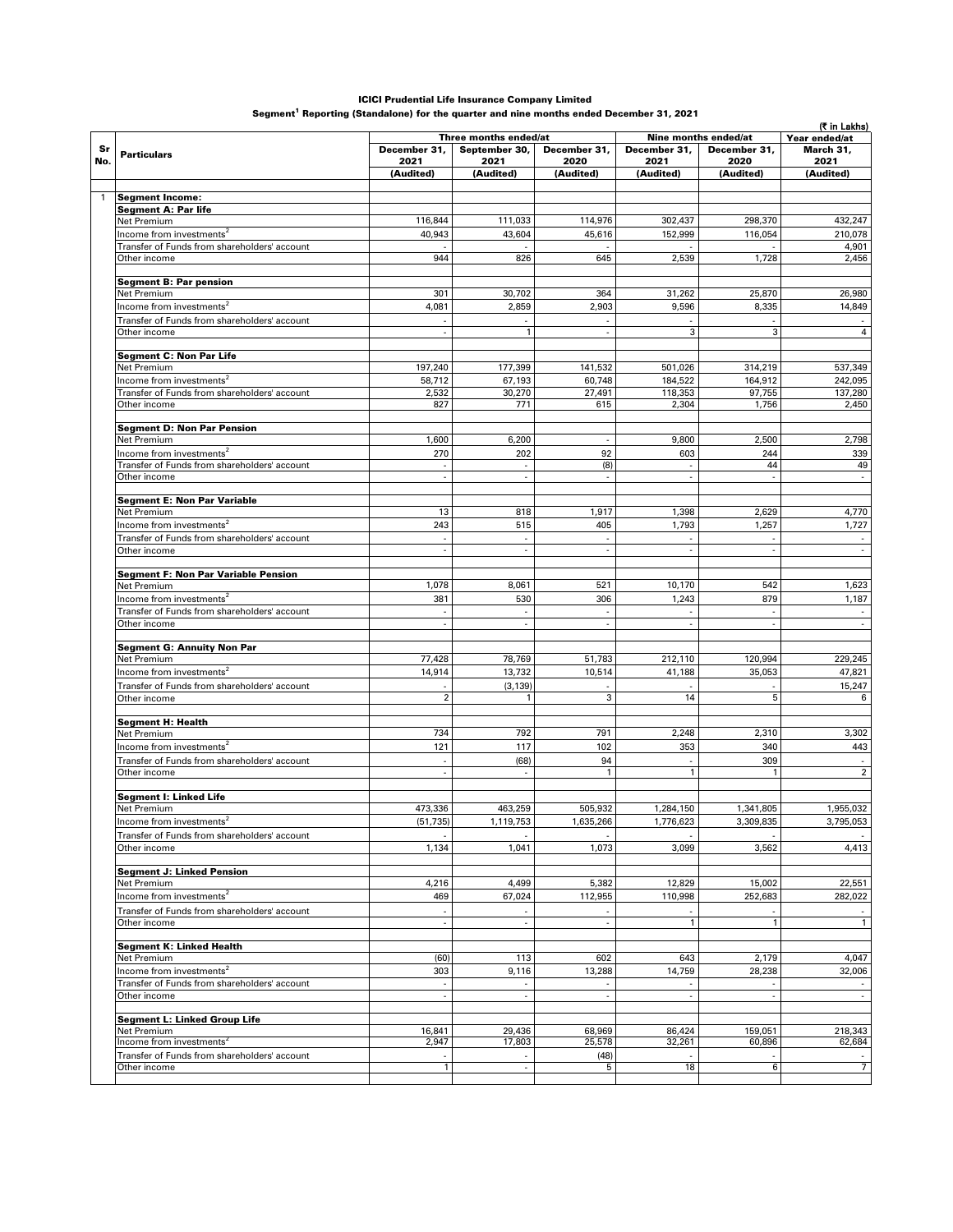|                |                                                                         |                          |                             | Three months ended/at<br>Nine months ended/at |                      |                      |                      |
|----------------|-------------------------------------------------------------------------|--------------------------|-----------------------------|-----------------------------------------------|----------------------|----------------------|----------------------|
|                |                                                                         |                          |                             |                                               |                      |                      | Year ended/at        |
| Sr<br>No.      | <b>Particulars</b>                                                      | December 31.<br>2021     | September 30,<br>2021       | December 31.<br>2020                          | December 31.<br>2021 | December 31.<br>2020 | March 31.<br>2021    |
|                |                                                                         | (Audited)                | (Audited)                   | (Audited)                                     | (Audited)            | (Audited)            | (Audited)            |
|                | <b>Segment M: Linked Group Pension</b>                                  |                          |                             |                                               |                      |                      |                      |
|                | Net Premium                                                             | 17,826                   | 17,572                      | 4,315                                         | 41,738               | 23,938               | 59,050               |
|                | Income from investments <sup>2</sup>                                    | 2,047                    | 12,135                      | 20,052                                        | 22,369               | 48,742               | 51,442               |
|                | Transfer of Funds from shareholders' account                            | $\overline{\phantom{a}}$ | $\overline{\phantom{a}}$    |                                               |                      |                      | $\blacksquare$       |
|                | Other income                                                            | $\overline{1}$           | $\mathcal{L}_{\mathcal{A}}$ |                                               | $\overline{2}$       |                      | $\overline{1}$       |
|                | <b>Shareholders</b>                                                     |                          |                             |                                               |                      |                      |                      |
|                | Income from investments <sup>2</sup>                                    | (278)                    | 32,836                      | 21,295                                        | 72,418               | 48.087               | 74,010               |
|                | Other income                                                            | 53                       | 130                         | $\overline{2}$                                | 235                  | 60                   | 28                   |
| $\overline{2}$ | Segment Surplus/(Deficit) (net of transfer from<br>shareholders' A/c) : |                          |                             |                                               |                      |                      |                      |
|                | Segment A: Par life                                                     | 3.338                    | 2.809                       | (1,776)                                       | (8, 363)             | 40                   | 9.377                |
|                | Segment B: Par pension                                                  | 1,290                    | 1,404                       | 1,227                                         | 3,779                | 6,515                | 5,824                |
|                | Segment C: Non Par Life                                                 | (2, 531)                 | (30, 268)                   | (27, 492)                                     | (118, 351)           | (97, 756)            | (127, 486)           |
|                | Seament D: Non Par Pension                                              | (42)                     | 105.00                      | 8                                             | 69                   | (44)                 | (49)                 |
|                | Segment E: Non Par Variable                                             | 65                       | 344                         | 68                                            | 1.040                | 302                  | 432                  |
|                | Segment F: Non Par Variable Pension                                     | 66                       | 211                         | 49                                            | 321                  | 239                  | 294                  |
|                | Segment G: Annuity Non Par                                              | (4,037)                  | 11,134                      | (1, 901)                                      | 3,959                | 2,075                | (15, 247)            |
|                | Segment H: Health                                                       | (10)                     | 368                         | (94)                                          | 290                  | (309)                | 3.252                |
|                | Segment I: Linked Life                                                  | 36,419                   | 31,420                      | 38,669                                        | 92,197               | 133,772              | 157,610              |
|                | Segment J: Linked Pension                                               | 3,095                    | 3,083                       | 3,189                                         | 9,261                | 10,359               | 13,608               |
|                | Segment K: Linked Health                                                | 138                      | (2)                         | 414                                           | 382                  | 2,987                | 3,910                |
|                | Segment L: Linked Group Life                                            | 254                      | 229                         | 106                                           | 664                  | 58                   | 309                  |
|                | Segment M: Linked Group Pension                                         | 316                      | 333                         | 459                                           | 1,027                | 1,138                | 1,226                |
|                | Shareholders                                                            | (2,671)                  | 27,501                      | 17,080                                        | 66,088               | 36,815               | 55,007               |
| 3              | <b>Segment Assets:</b>                                                  |                          |                             |                                               |                      |                      |                      |
|                | Segment A: Par life                                                     | 2,731,873                | 2,674,237                   | 2,317,310                                     | 2,731,873            | 2,317,310            | 2,453,298            |
|                | Segment B: Par pension                                                  | 184,723                  | 183,519                     | 147,268                                       | 184,723              | 147,268              | 147,941              |
|                | Segment C: Non Par Life                                                 | 3,449,140                | 3,328,381                   | 2,810,675                                     | 3,449,140            | 2,810,675            | 3,026,882            |
|                | Segment D: Non Par Pension                                              | 15,560                   | 13,658                      | 5,259                                         | 15,560               | 5,259                | 5,630                |
|                | Segment E: Non Par Variable                                             | 12,272                   | 13,621                      | 22,086                                        | 12,272               | 22,086               | 23,315               |
|                | Segment F: Non Par Variable Pension                                     | 21,558                   | 21,676                      | 15,899                                        | 21,558               | 15,899               | 17,153               |
|                | Segment G: Annuity Non Par                                              | 917,577                  | 836,403                     | 586,684                                       | 917,577              | 586,684              | 711,375              |
|                | Segment H: Health                                                       | 4,050                    | 3,804                       | 6,347                                         | 4,050                | 6,347                | 3,513                |
|                | Segment I: Linked Life                                                  | 13,479,770               | 13,729,334                  | 11,751,152                                    | 13,479,770           | 11,751,152           | 12,155,858           |
|                | Segment J: Linked Pension                                               | 790,873                  | 824,032                     | 791,592                                       | 790,873              | 791,592              | 774,323              |
|                | Segment K: Linked Health                                                | 111,382                  | 113,298                     | 100,517                                       | 111,382              | 100,517              | 103,128              |
|                | Segment L: Linked Group Life                                            | 551,192                  | 545,560                     | 487,657                                       | 551,192              | 487,657              | 514,591              |
|                | Segment M: Linked Group Pension<br>Shareholders                         | 374,589<br>1,028,624     | 375,804<br>995,509          | 380,271<br>1,011,651                          | 374,589<br>1,028,624 | 380,271<br>1,011,651 | 380,997<br>1,031,941 |
|                | <b>Segment Policy Liabilities:</b>                                      |                          |                             |                                               |                      |                      |                      |
|                | Segment A: Par life                                                     | 2,731,873                | 2,674,237                   | 2,317,310                                     | 2,731,873            | 2,317,310            | 2,453,298            |
|                | Segment B: Par pension                                                  | 184,723                  | 183,519                     | 147,268                                       | 184,723              | 147,268              | 147,941              |
|                | Segment C: Non Par Life                                                 | 3,449,140                | 3,328,381                   | 2,810,675                                     | 3,449,140            | 2,810,675            | 3,026,882            |
|                | Segment D: Non Par Pension                                              | 15,560                   | 13,658                      | 5,259                                         | 15,560               | 5,259                | 5,630                |
|                | Segment E: Non Par Variable                                             | 12,272                   | 13,621                      | 22,086                                        | 12,272               | 22,086               | 23,315               |
|                | Segment F: Non Par Variable Pension                                     | 21,558                   | 21,676                      | 15,899                                        | 21,558               | 15,899               | 17,153               |
|                | Segment G: Annuity Non Par                                              | 917,577                  | 836,403                     | 586,684                                       | 917,577              | 586,684              | 711,375              |
|                | Segment H: Health                                                       | 4,050                    | 3,804                       | 6,347                                         | 4,050                | 6,347                | 3,513                |
|                | Segment I: Linked Life                                                  | 13,479,770               | 13,729,334                  | 11,751,152                                    | 13,479,770           | 11,751,152           | 12,155,858           |
|                | Segment J: Linked Pension                                               | 790,873                  | 824,032                     | 791,592                                       | 790,873              | 791,592              | 774,323              |
|                | Segment K: Linked Health                                                | 111,382                  | 113,298                     | 100,517                                       | 111,382              | 100,517              | 103,128              |
|                | Segment L: Linked Group Life                                            | 551,192                  | 545.560                     | 487,657                                       | 551.192              | 487,657              | 514,591              |
|                | Segment M: Linked Group Pension                                         | 374,589                  | 375,804                     | 380,271                                       | 374,589              | 380,271              | 380,997              |
|                |                                                                         |                          |                             |                                               |                      |                      |                      |

#### Segment $^{\rm 1}$  Reporting (Standalone) for the quarter and nine months ended December 31, 2021

#### Footnotes:

1 **Segments are as under:**<br>(a) Linked Policies (i) Life (ii) General Annuity and Pension (iii) Health (iv) Variable

(b) Non-Linked

1. Non-Participating Policies: (i) Life (ii) General Annuity and Pension (iii) Health (iv) Variable 2. Participating Policies : (i) Life (ii) General Annuity and Pension (iii) Health (iv) Variable

(c) Variable insurance shall be further segregated into Life and Pension.

(d) Business within India and business outside India

2 Net of provisions for diminution in value of investments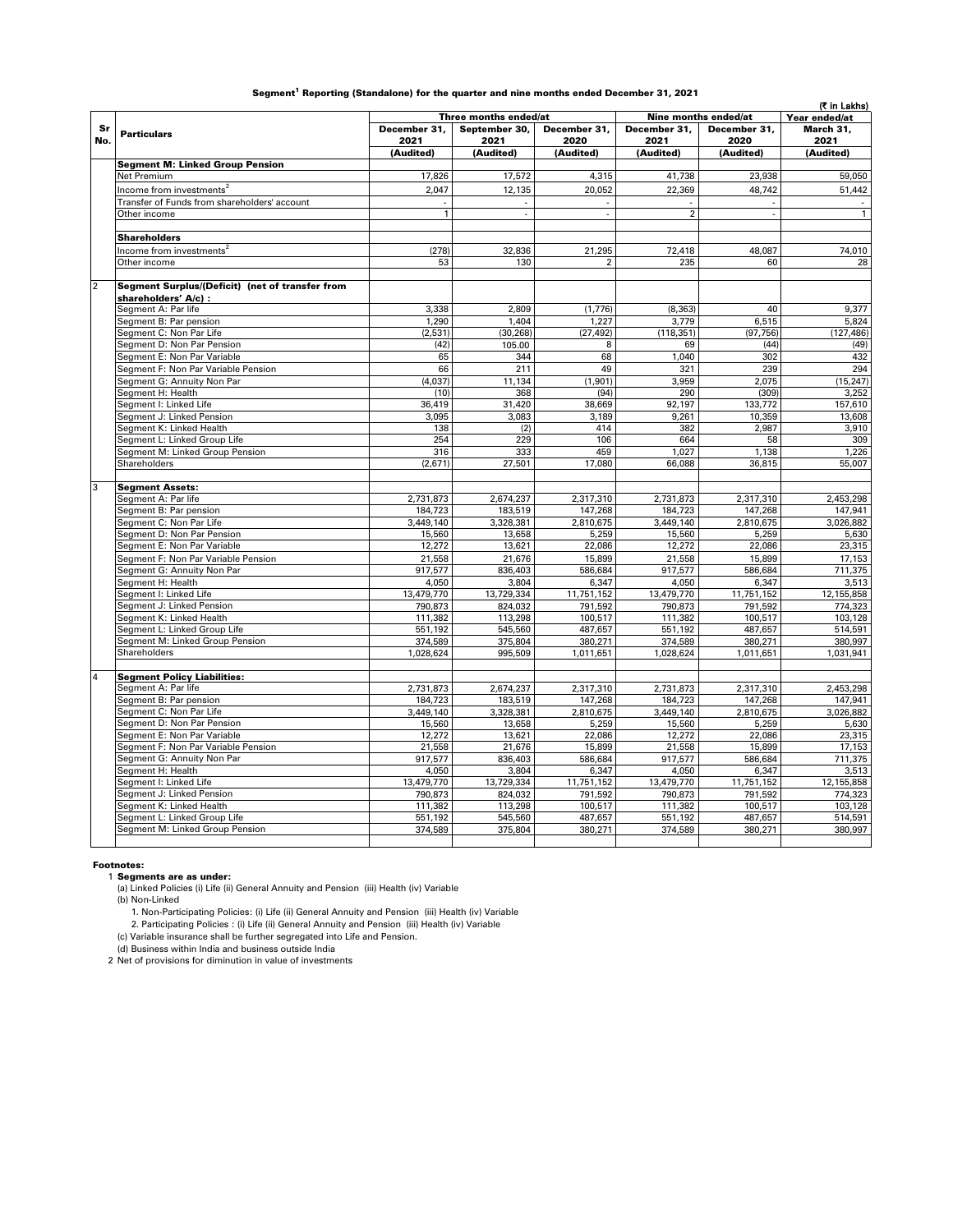#### Statement of Standalone Audited Results for the quarter and nine months ended December 31, 2021 ICICI Prudential Life Insurance Company Limited

|           |                                                                                                                                                                     | Three months ended/at  |                        |                        | Nine months ended/at   | Year ended/at          |                        |
|-----------|---------------------------------------------------------------------------------------------------------------------------------------------------------------------|------------------------|------------------------|------------------------|------------------------|------------------------|------------------------|
| Sr<br>No. | <b>Particulars</b>                                                                                                                                                  | December 31,<br>2021   | September 30,<br>2021  | December 31,<br>2020   | December 31,<br>2021   | December 31,<br>2020   | March 31,<br>2021      |
|           |                                                                                                                                                                     | (Audited)              | (Audited)              | (Audited)              | (Audited)              | (Audited)              | (Audited)              |
|           | Analytical Ratios: <sup>1</sup>                                                                                                                                     |                        |                        |                        |                        |                        |                        |
|           | (i) Solvency Ratio:                                                                                                                                                 | 202.2%                 | 199.9%                 | 226.1%                 | 202.2%                 | 226.1%                 | 216.8%                 |
|           | (ii) Expenses of management ratio                                                                                                                                   | 13.5%                  | 12.5%                  | 11.9%                  | 13.6%                  | 11.8%                  | 11.7%                  |
|           | (iii) Policyholder's liabilities to shareholders' fund                                                                                                              | 2492.2%                | 2588.6%                | 2178.3%                | 2492.2%                | 2178.3%                | 2228.0%                |
|           | (iv) Earnings per share (₹):<br>(a) Basic EPS before and after extraordinary items (net<br>of tax expense) for the period (not annualized for<br>three/nine months) | 2.16                   | 3.09                   | 2.13                   | 3.96                   | 6.24                   | 6.69                   |
|           | (b) Diluted EPS before and after extraordinary items<br>(net of tax expense) for the period (not annualized for<br>three/nine months)                               | 2.15                   | 3.08                   | 2.13                   | 3.94                   | 6.24                   | 6.67                   |
|           | (v) NPA ratios: (for policyholders' fund)                                                                                                                           |                        |                        |                        |                        |                        |                        |
|           | (a) Gross & Net NPAs                                                                                                                                                | <b>NIL</b>             | <b>NII</b>             | <b>NIL</b>             | <b>NIL</b>             | <b>NIL</b>             | <b>NIL</b>             |
|           | (b) % of Gross & Net NPAs                                                                                                                                           | <b>NIL</b>             | <b>NIL</b>             | <b>NIL</b>             | <b>NIL</b>             | <b>NIL</b>             | <b>NIL</b>             |
|           | (vi) Yield on Investments (On Policyholders' fund)<br>A. Without unrealised gains                                                                                   |                        |                        |                        |                        |                        |                        |
|           | Non Linked Par                                                                                                                                                      | 6.9%                   | 7.4%                   | 9.0%                   | 8.8%                   | 8.1%                   | 10.8%                  |
|           | Non Linked Non Par                                                                                                                                                  | 7.6%                   | 8.7%                   | 9.4%                   | 8.2%                   | 9.3%                   | 9.8%                   |
|           | - Linked Non Par                                                                                                                                                    | 15.3%                  | 14.3%                  | 12.8%                  | 14.0%                  | 5.4%                   | 6.9%                   |
|           | B. With unrealised gains                                                                                                                                            |                        |                        |                        |                        |                        |                        |
|           | Non Linked Par                                                                                                                                                      | (1.0%                  | 15.9%                  | 31.4%                  | 7.0%                   | 23.5%                  | 17.8%                  |
|           | Non Linked Non Par                                                                                                                                                  | (0.1%                  | 14.4%                  | 24.1%                  | 4.6%                   | 18.0%                  | 13.1%                  |
|           | - Linked Non Par                                                                                                                                                    | (2.8%                  | 36.1%                  | 74.0%                  | 17.6%                  | 50.5%                  | 40.9%                  |
|           | (vii) NPA ratios: (for shareholders' fund)                                                                                                                          |                        |                        |                        |                        |                        |                        |
|           | (a) Gross & Net NPAs                                                                                                                                                | <b>NIL</b>             | <b>NII</b>             | <b>NIL</b>             | <b>NIL</b>             | <b>NII</b>             | <b>NIL</b>             |
|           | (b) % of Gross & Net NPAs                                                                                                                                           | <b>NIL</b>             | <b>NIL</b>             | <b>NIL</b>             | <b>NIL</b>             | <b>NIL</b>             | <b>NIL</b>             |
|           | (viii) Yield on Investments (on Shareholders' A/c)                                                                                                                  |                        |                        |                        |                        |                        |                        |
|           | A. Without unrealised gains                                                                                                                                         | (0.1%                  | 15.3%                  | 9.7%                   | 11.3%                  | 7.9%                   | 8.8%                   |
|           | <b>B.</b> With unrealised gains<br>(ix) Persistency Ratio (Regular Premium / Limited Premium                                                                        | (2.3%)                 | 8.1%                   | 32.0%                  | 3.3%                   | 23.0%                  | 19.0%                  |
|           | Payment under Individual category) <sup>2</sup>                                                                                                                     |                        |                        |                        |                        |                        |                        |
|           | <b>Premium Basis</b>                                                                                                                                                |                        |                        |                        |                        |                        |                        |
|           | 13th month                                                                                                                                                          | 80.9%                  | 81.2%                  | 80.4%                  | 84.8%                  | 83.0%                  | 84.9%                  |
|           | 25th month                                                                                                                                                          | 73.5%                  | 74.6%                  | 68.2%                  | 75.7%                  | 72.6%                  | 72.9%                  |
|           | 37th month                                                                                                                                                          | 63.2%                  | 64.6%                  | 61.7%                  | 66.6%                  | 65.4%                  | 65.8%                  |
|           | 49th month<br>61st month                                                                                                                                            | 59.4%<br>50.3%         | 60.6%<br>50.2%         | 58.3%<br>44.2%         | 59.4%<br>52.7%         | 60.5%<br>50.3%         | 62.2%<br>48.9%         |
|           | Number of Policy Basis                                                                                                                                              |                        |                        |                        |                        |                        |                        |
|           | 13th month                                                                                                                                                          | 71.6%                  | 71.5%                  | 72.1%                  | 75.2%                  | 72.6%                  | 74.9%                  |
|           | 25th month                                                                                                                                                          | 66.1%                  | 66.7%                  | 59.7%                  | 65.9%                  | 62.4%                  | 63.0%                  |
|           | 37th month                                                                                                                                                          | 55.5%                  | 55.7%                  | 54.0%                  | 57.6%                  | 56.5%                  | 57.2%                  |
|           | 49th month                                                                                                                                                          | 51.5%                  | 51.4%                  | 52.3%                  | 51.6%                  | 53.8%                  | 55.4%                  |
|           | 61st month                                                                                                                                                          | 37.7%                  | 42.3%                  | 38.1%                  | 43.7%                  | 41.4%                  | 41.8%                  |
|           | (x) Conservation Ratio                                                                                                                                              |                        |                        |                        |                        |                        |                        |
|           | Par Life                                                                                                                                                            | 86.2%                  | 84.2%                  | 84.4%                  | 86.5%                  | 86.7%                  | 85.8%                  |
|           | Par Pension                                                                                                                                                         | 83.0%                  | 121.6%                 | 91.4%                  | 120.8%                 | <b>NA</b>              | <b>NA</b>              |
|           | Non Par Life                                                                                                                                                        | 90.0%                  | 89.4%                  | 88.6%                  | 91.1%                  | 75.0%                  | 79.6%                  |
|           | Non Par Pension<br>Non Par Variable                                                                                                                                 | <b>NA</b><br><b>NA</b> | <b>NA</b><br><b>NA</b> | <b>NA</b><br><b>NA</b> | <b>NA</b><br><b>NA</b> | <b>NA</b><br><b>NA</b> | <b>NA</b><br><b>NA</b> |
|           | Non Par Variable Pension                                                                                                                                            | <b>NA</b>              | <b>NA</b>              | <b>NA</b>              | <b>NA</b>              | <b>NA</b>              | <b>NA</b>              |
|           | Annuity Non Par                                                                                                                                                     | <b>NA</b>              | <b>NA</b>              | <b>NA</b>              | <b>NA</b>              | <b>NA</b>              | <b>NA</b>              |
|           | Health                                                                                                                                                              | 78.9%                  | 77.9%                  | 85.3%                  | 80.1%                  | 82.0%                  | 81.6%                  |
|           | Linked Life                                                                                                                                                         | 73.7%                  | 75.8%                  | 78.1%                  | 77.3%                  | 78.5%                  | 80.0%                  |
|           | Linked Pension                                                                                                                                                      | 74.0%                  | 77.3%                  | 74.0%                  | 77.9%                  | 68.6%                  | 73.3%                  |
|           | Linked Health                                                                                                                                                       | 91.4%                  | 87.0%                  | 92.2%                  | 90.4%                  | 93.8%                  | 93.4%                  |
|           | Linked Group Life                                                                                                                                                   | 23.4%                  | 109.6%                 | 97.8%                  | 60.7%                  | 50.3%                  | 119.7%                 |
|           | <b>Linked Group Pension</b>                                                                                                                                         | 102.2%                 | 57.5%                  | 98.6%                  | 81.1%                  | 86.5%                  | 94.0%                  |

Notes:

1 Analytical ratios have been calculated as per the definition given in IRDAI Analytical ratios disclosure.

2 Calculations are in accordance with the IRDA circular IRDA/ACT/CIR/GEN/21/02/2010 dated February 11, 2010.

a) Persistency ratios for the quarter ended December 31, 2021 have been calculated on December 31, 2021 for the policies issued in September to November period of the relevant years. For example, the 13th month persistency for quarter ended December 31, 2021 is calculated for policies issued from September 1, 2020 to November 30, 2020. b) Persistency ratios for the quarter ended September 30, 2021 have been calculated on October 31, 2021 for the policies issued in July to September period of the relevant years. For example, the 13th month persistency for quarter ended September 30, 2021 is calculated for policies issued from July 1, 2020 to September 30, 2020. c) Persistency ratios for the quarter ended December 31, 2020 have been calculated on January 31, 2021 for the policies issued in October to December period of the relevant years. For example, the 13th month persistency for quarter ended December 31, 2020 is calculated for policies issued from October 1, 2019 to December 31, 2019. d) Persistency ratios for the year ended December 31, 2021 have been calculated on December 31, 2021 for the policies issued in December to November period of the relevant years. For example, the 13th month persistency for year ended December 31, 2021 is calculated for policies issued from December 1, 2019 to November 30, 2020. e) Persistency ratios for year ended December 31, 2020 have been calculated on January 31, 2021 for the policies issued in January to December period of the relevant years. For example, the 13th month persistency for year ended December 31, 2020 is calculated for policies issued from January 1 , 2019 to December 30, 2019. f) Persistency ratios for year ended March 31, 2021 have been calculated on April 30, 2021 for the policies issued in April to March period of the relevant years. For example, the 13th month persistency for year ended March 31, 2021 is calculated for policies issued from April 1, 2019 to March 31, 2020.

g) Group policies and policies under micro insurance products are excluded.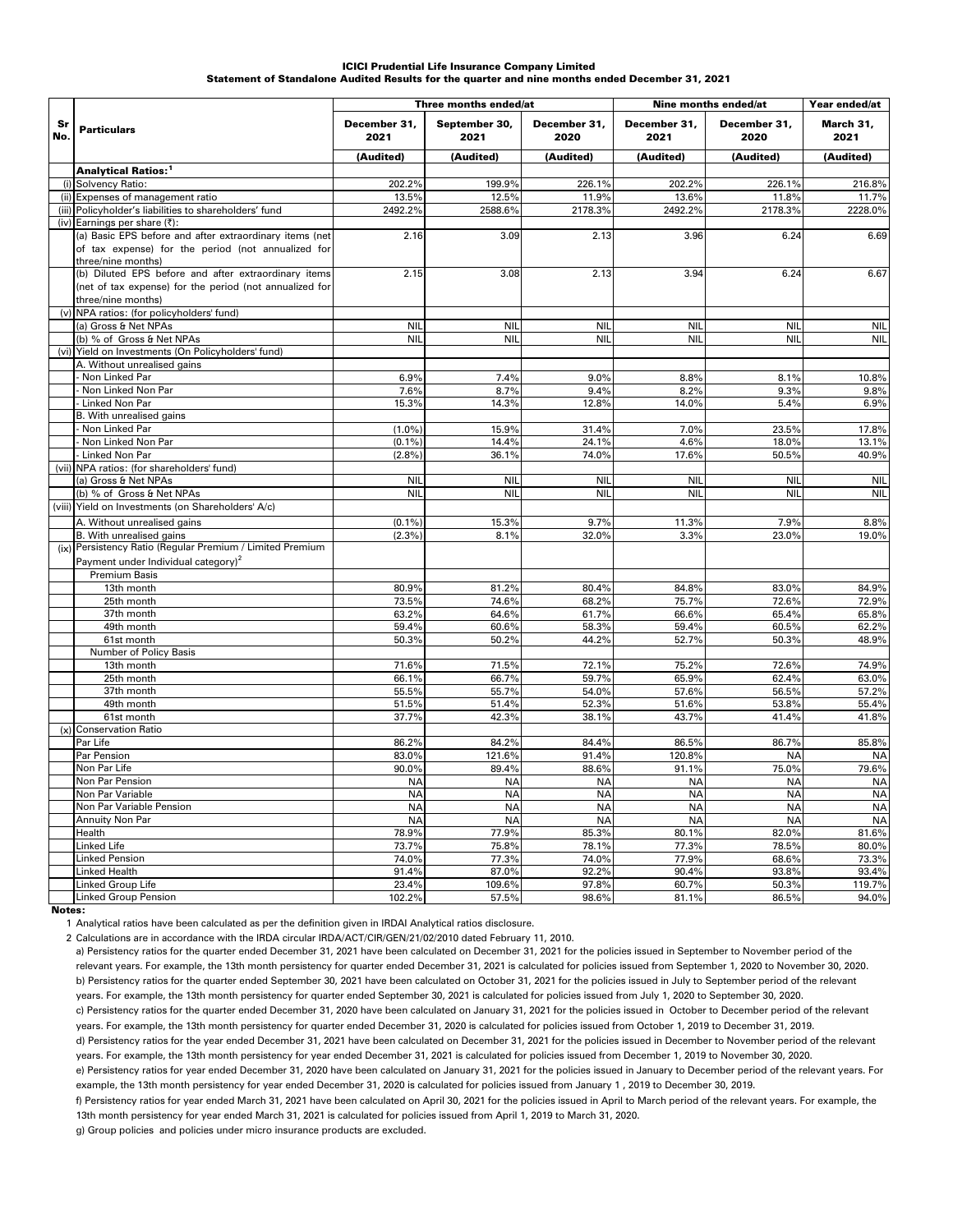#### ICICI Prudential Life Insurance Company Limited

Statement of Standalone quarterly disclosure as per Regulation 52 (4) of SEBI (Listing Obligation and Disclosure requirements) Regulations 2015, as amended

|                |                                                      |                      |                       |                      |                      |                      | (₹ in Lakhs)      |
|----------------|------------------------------------------------------|----------------------|-----------------------|----------------------|----------------------|----------------------|-------------------|
| Sr             | <b>Particulars</b>                                   |                      | Three months ended/at |                      |                      | Nine months ended/at | Year ended/at     |
| No.            |                                                      | December 31.<br>2021 | September 30,<br>2021 | December 31.<br>2020 | December 31.<br>2021 | December 31.<br>2020 | March 31.<br>2021 |
|                |                                                      | (Audited)            | (Audited)             | (Audited)            | (Audited)            | (Audited)            | (Audited)         |
|                | Assets Cover Available Ratio (Note 1)                | 850.5%               | 824.0%                | 838.8%               | 850.5%               | 838.8%               | 854.9%            |
| 2              | Debt-Equity Ratio (No of times) (Note 2)             | 0.13                 | 0.14                  | 0.13                 | 0.13                 | 0.13                 | 0.13              |
| 3              | Debt Service Coverage Ratio (DSCR) (No of times)     | 16.85                | 24.68                 | 28.02                | 10.99                | 81.32                | 35.71             |
|                | (not annualized for three/nine months) (Note 3)      |                      |                       |                      |                      |                      |                   |
|                | Interest Service Coverage Ratio (ISCR (No of times)  | 16.85                | 24.68                 | 28.02                | 10.99                | 81.32                | 35.71             |
| $\overline{a}$ | (not annualized for three/nine months) (Note 4)      |                      |                       |                      |                      |                      |                   |
| 5              | <b>Total Borrowings</b>                              | 120.000              | 120,000               | 120.000              | 120.000              | 120,000              | 120,000           |
| 6              | Outstanding redeemable preference share (quantity    | <b>NA</b>            | <b>NA</b>             | <b>NA</b>            | <b>NA</b>            | <b>NA</b>            | <b>NA</b>         |
|                | & value)                                             |                      |                       |                      |                      |                      |                   |
| $\overline{7}$ | Capital Redemption Reserve/Debenture redemption      | <b>NA</b>            | <b>NA</b>             | <b>NA</b>            | <b>NA</b>            | <b>NA</b>            | <b>NA</b>         |
|                | reserve (Note 5)                                     |                      |                       |                      |                      |                      |                   |
| 8              | Net worth (Note 6)                                   | 908.624              | 875,509               | 891.652              | 908.624              | 891.652              | 911,942           |
| 9              | Net Profit After Tax                                 | 31,062               | 44,457                | 30.555               | 56.947               | 89.636               | 96,015            |
| 10             | <b>Earnings Per Share</b>                            |                      |                       |                      |                      |                      |                   |
|                | (a) Basic EPS before and after extraordinary items   |                      |                       |                      |                      |                      |                   |
|                | (net of tax expense) for the period (not annualized  |                      |                       |                      |                      |                      |                   |
|                | for three/nine months)                               | 2.16                 | 3.09                  | 2.13                 | 3.96                 | 6.24                 | 6.69              |
|                | (b) Diluted EPS before and after extraordinary items |                      |                       |                      |                      |                      |                   |
|                | (net of tax expense) for the period (not annualized  |                      |                       |                      |                      |                      |                   |
|                | for three/nine months)                               | 2.15                 | 3.08                  | 2.13                 | 3.94                 | 6.24                 | 6.67              |
| 11             | Current ratio (Note 7)                               | 0.96                 | 1.13                  | 1.10                 | 0.96                 | 1.10                 | 1.04              |
| 12             | Long term debt to working capital (Note 8)           | <b>NA</b>            | <b>NA</b>             | <b>NA</b>            | <b>NA</b>            | <b>NA</b>            | <b>NA</b>         |
| 13             | Bad debts to Account receivable ratio (Note 8)       | <b>NA</b>            | <b>NA</b>             | <b>NA</b>            | <b>NA</b>            | <b>NA</b>            | <b>NA</b>         |
| 14             | Current liability ratio (Note 9)                     | 0.02                 | 0.02                  | 0.02                 | 0.02                 | 0.02                 | 0.02              |
| 15             | Total debts to total assets (Note 10)                | 0.01                 | 0.01                  | 0.01                 | 0.01                 | 0.01                 | 0.01              |
| 16             | Debtors turnover (Note 8)                            | <b>NA</b>            | <b>NA</b>             | <b>NA</b>            | <b>NA</b>            | <b>NA</b>            | <b>NA</b>         |
| 17             | Inventory turnover (Note 8)                          | <b>NA</b>            | <b>NA</b>             | <b>NA</b>            | <b>NA</b>            | <b>NA</b>            | <b>NA</b>         |
| 18             | Operating margin % (Note 8)                          | <b>NA</b>            | <b>NA</b>             | <b>NA</b>            | <b>NA</b>            | <b>NA</b>            | <b>NA</b>         |
| 19             | Net profit margin % (Note 8)                         | <b>NA</b>            | <b>NA</b>             | <b>NA</b>            | <b>NA</b>            | <b>NA</b>            | <b>NA</b>         |

Notes:

1 The Asset Cover Ratio computation is in accordance with the SEBI Circular SEBI/ HO/MIRSD/ CRADT/ CIR/ P/2020/230 dated November 12, 2020 and net assets are excluding Policyholders funds and Funds for Future Appropriations. Assets Cover ratio is computed as net assets divided by total borrowings. Further, the net assets include Credit/[debit] fair value change and revaluation reserve arising out of Shareholders' investments and Capital work in progress.

2 Debt-Equity Ratio is calculated as total borrowings divided by Equity. Equity is calculated as shareholder's funds excluding redeemable preference shares, if any.

3 DSCR is calculated as Profit before interest, depreciation and tax divided by interest expenses together with principal payments of long term debt during the period.

4 ISCR is calculated as Profit before interest, depreciation and tax divided by interest expenses of long term debt during the period.

5 Debenture redemption reserve is not required to be created as per Companies (Share Capital & Debenture) Amendment Rules, 2019 dated August 16, 2019

6 Net worth represents shareholder's funds excluding redeemable preference shares, if any.

7 Current ratio is computed as current assets divided by current liability.

8 Not applicable to insurance companies.

9 Current liability ratio is computed as current liability divided by total liability. Total liability includes borrowings, policyholders' liabilities, fund for future appropriation and current liability.

10 Total debt to total assets is computed as borrowings divided by total assets.

11 Sector specific equivalent ratios are disclosed in Analytical ratios forming part of Standalone audited financial SEBI results.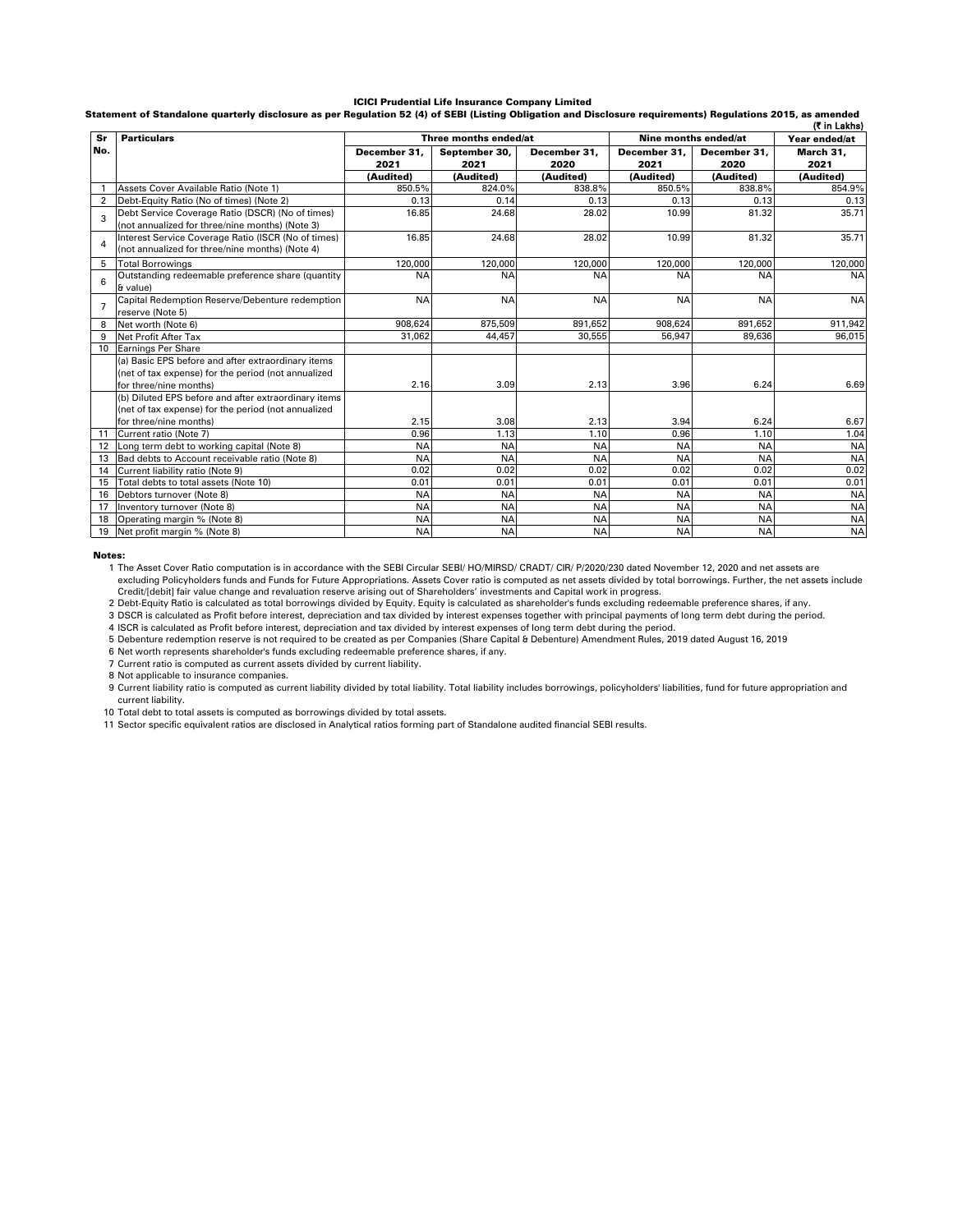|                |                                                                                               |                      |                       |                      |                      |                      | (₹ in Lakhs)         |
|----------------|-----------------------------------------------------------------------------------------------|----------------------|-----------------------|----------------------|----------------------|----------------------|----------------------|
|                |                                                                                               |                      | Three months ended/at |                      |                      | Nine months ended/at | Year ended/at        |
| Sr<br>No.      | <b>Particulars</b>                                                                            | December 31,<br>2021 | September 30,<br>2021 | December 31,<br>2020 | December 31,<br>2021 | December 31,<br>2020 | March 31.<br>2021    |
|                |                                                                                               | (Audited)            | (Audited)             | (Audited)            | (Audited)            | (Audited)            | (Audited)            |
|                | <b>POLICYHOLDERS' A/C</b>                                                                     |                      |                       |                      |                      |                      |                      |
|                | Gross premium income<br>(a) First Year Premium                                                | 154,754              | 155,724               | 136.050              | 398,504              | 315,788              | 518,720              |
|                | (b) Renewal Premium                                                                           | 544,488              | 557,035               | 568,012              | 1,515,267            | 1,559,415            | 2,250,676            |
|                | (c) Single Premium                                                                            | 235,178              | 240,561               | 211,142              | 660,965              | 488,019              | 803,886              |
| $\overline{2}$ | Net premium income <sup>1</sup>                                                               | 907,397              | 928,653               | 897,084              | 2,496,235            | 2,309,409            | 3,497,337            |
| 3              | Income from investments: (Net) <sup>2</sup>                                                   | 73,696               | 1,354,583             | 1,927,825            | 2,349,307            | 4,029,480            | 4,743,758            |
| $\overline{4}$ | Other income                                                                                  | 2,909                | 2,640                 | 2,342                | 7,981                | 7,062                | 9,340                |
| 5<br>6         | Transfer of funds from Shareholders' A/c                                                      | 2,532                | 27,063                | 27,529               | 118,353              | 98,108               | 157.478<br>8.407.913 |
|                | <b>Total (2 to 5)</b><br>Commission on                                                        | 986,534              | 2,312,939             | 2,854,780            | 4,971,876            | 6,444,059            |                      |
|                | (a) First Year Premium                                                                        | 26,013               | 26,486                | 23,391               | 68,323               | 56,997               | 93,061               |
|                | (b) Renewal Premium                                                                           | 10,506               | 10,106                | 10,172               | 28,063               | 27,395               | 39,833               |
|                | (c) Single Premium                                                                            | 3,939                | 3,579                 | 2,606                | 9,958                | 5,330                | 10,107               |
| 8              | Net Commission <sup>3</sup>                                                                   | 42,083               | 42,507                | 38,607               | 111,647              | 94,264               | 150,022              |
| 9              | Operating Expenses related to insurance business (a+b+c):                                     |                      |                       |                      |                      |                      |                      |
|                | (a) Employees remuneration and welfare expenses<br>(b) Advertisement and publicity            | 30,136<br>23,510     | 28,967<br>22,739      | 23,244<br>25,004     | 88,231<br>71,746     | 66,763<br>57,689     | 99,246<br>91,428     |
|                | (c) Other operating expenses                                                                  | 30,138               | 25,150                | 21,814               | 77,455               | 59,000               | 78,152               |
| 10             | <b>Expenses of Management (8+9)</b>                                                           | 125,867              | 119,363               | 108,669              | 349,079              | 277,716              | 418,848              |
| 11             | Provisions for doubtful debts (including bad debts written off)                               | 84                   | 113                   | 94                   | 294                  | 256                  | 366                  |
| 12             | Provisions for diminution in value of investments                                             |                      |                       |                      |                      | 2,012                | 2,012                |
| 13             | Goods and Service tax charge on linked charges                                                | 17,900               | 17,497                | 16,707               | 51,282               | 47,297               | 65,464               |
| 14             | Provision for taxes (a+b)                                                                     | 4,744                | 2,604                 | 2,414                | 7,348                | 8,218                | 14,185               |
|                | (a) Current tax<br>(b) Deferred tax                                                           | 4,744                | 2,604                 | 2,414                | 7,348                | 8,218                | 14,185               |
| 15             | Benefits Paid <sup>4</sup> (Net)                                                              | 766,461              | 802,286               | 681,744              | 2,135,506            | 1,432,327            | 2,264,090            |
| 16             | Change in actuarial liability                                                                 | 30,585               | 1,322,843             | 2,004,697            | 2,323,739            | 4,518,749            | 5.432.410            |
| 17             | Total (10+11+12+13+14+15+16)                                                                  | 945,641              | 2,264,706             | 2,814,325            | 4,867,248            | 6,286,575            | 8,197,375            |
| 18             | Surplus/(Deficit) (6-17)                                                                      | 40,893               | 48,233                | 40,455               | 104,628              | 157,484              | 210,538              |
| 19             | <b>Appropriations</b>                                                                         |                      |                       |                      |                      |                      |                      |
|                | (a) Transferred to Shareholders                                                               | 36,265               | 44,019                | 41,004               | 109,212              | 150.929              | 198,486              |
|                | (b) Funds for Future Appropriations                                                           | 4,628                | 4,214                 | (549)                | (4,584)              | 6,555                | 12,051               |
| 20             | <b>Details of Surplus/(Deficit)</b><br>(a) Interim bonus paid                                 | 5,653                | 4,809                 | 3,370                | 13,987               | 7,758                | 11,623               |
|                | (b) Allocation of bonus to policyholders                                                      |                      |                       |                      |                      |                      | 60,824               |
|                | (c) Surplus shown in the Revenue Account                                                      | 40,893               | 48,233                | 40,455               | 104,628              | 157,484              | 210,538              |
|                | <b>Total Surplus</b>                                                                          | 46,546               | 53,042                | 43,825               | 118,615              | 165,242              | 282,985              |
|                | <b>SHAREHOLDERS' A/C</b>                                                                      |                      |                       |                      |                      |                      |                      |
| 21             | Transfer from Policyholders' Account                                                          | 36,265               | 44,019                | 41,004               | 109,212              | 150,929              | 198,486              |
| 22             | Total income under Shareholders' Account<br>(a) Investment Income                             | 11,888               | 32,892                | 21,352               | 84,695               | 51,113               | 77,091               |
|                | (b) Other income                                                                              | 310                  | 354                   | 22                   | 915                  | 116                  | 115                  |
| 23             | Expenses other than those related to insurance business <sup>b</sup>                          | 2,656                | 2,632                 | 1,883                | 7,952                | 4,160                | 6,824                |
| 24             | Transfer of funds to Policyholders A/c                                                        | 2,532                | 27,063                | 27,529               | 118,353              | 98,108               | 157,478              |
| 25             | Provisions for doubtful debts (including write off)                                           |                      |                       | 430                  | (791)                | 531                  | 791                  |
| 26             | Provisions for diminution in value of investments                                             | 12,075               |                       |                      | 12,075               | 2,858                | 2,858                |
| 27<br>28       | Profit/ (loss) before tax<br>Provisions for tax $(a + b)$                                     | 31,200               | 47,570<br>3,008       | 32,536<br>2,106      | 57,233               | 96,501<br>7,137      | 107,741<br>12,125    |
|                | (a) Current tax (credit)/charge                                                               |                      | (2)                   | 2,106                |                      | 7,137                | 12,125               |
|                | (b) Deferred tax (credit)/charge                                                              |                      | 3,010                 |                      |                      |                      |                      |
| 29             | Profit/(loss) after tax and before extraordinary items                                        | 31,200               | 44.562                | 30,430               | 57,233               | 89,364               | 95,616               |
| 30             | Extraordinary Items (Net of tax expenses)                                                     |                      |                       |                      |                      |                      |                      |
| 31             | Profit/(loss) after tax and extraordinary items                                               | 31,200               | 44,562                | 30,430               | 57,233               | 89,364               | 95,616               |
| 32             | Dividend per share (₹) (Nominal Value ₹ 10 per share):                                        |                      |                       |                      |                      |                      |                      |
|                | (a) Interim Dividend                                                                          |                      |                       |                      |                      |                      |                      |
|                | (b) Final Dividend                                                                            |                      |                       |                      |                      |                      | 2.00                 |
| 33             | Profit/(Loss) carried to Balance Sheet                                                        | 388,564              | 357,364               | 353,811              | 388,564              | 353,811              | 360,062              |
| 34             | Paid up equity share capital                                                                  | 143,729              | 143,712               | 143,590              | 143,729              | 143,590              | 143,597              |
| 35             | Reserve & Surplus (excluding Revaluation Reserve)                                             | 736,744              | 704,913               | 696,847              | 736,744              | 696,847              | 703,361              |
| 36<br>37       | Fair value Change Account and revaluation reserve<br><b>Total Assets:</b>                     | 27,422               | 26,012                | 50,204               | 27,422               | 50,204               | 63,912               |
|                | (a) Investments:                                                                              |                      |                       |                      |                      |                      |                      |
|                | Shareholders'                                                                                 | 934,254              | 855,739               | 962,375              | 934,254              | 962,375              | 1,008,071            |
|                | Policyholders Fund excluding Linked Assets                                                    | 7,401,097            | 7,104,902             | 5,887,638            | 7,401,097            | 5,887,638            | 6,357,256            |
|                | Assets held to cover Linked Liabilities                                                       | 15,223,181           | 15,504,933            | 13,444,471           | 15,223,181           | 13,444,471           | 13,854,914           |
|                | (b) Other Assets (Net of current liabilities and provisions)                                  | 113,922              | 192,395               | 138,996              | 113,922              | 138,996              | 128,688              |
|                | 1 Net of reinsurance<br>2 Net of amortisation and losses (including capital gains)            |                      |                       |                      |                      |                      |                      |
|                | 3 Inclusive of rewards and/or remuneration to agents, brokers or other intermediaries         |                      |                       |                      |                      |                      |                      |
|                | 4 Inclusive of interim bonus                                                                  |                      |                       |                      |                      |                      |                      |
|                | 5 Inclusive of remuneration of MD/CEOs/ WTDs over specified limits and interest on debentures |                      |                       |                      |                      |                      |                      |

# ICICI Prudential Life Insurance Company Limited<br>Statement of Consolidated Audited Results for the quarter and nine months ended December 31, 2021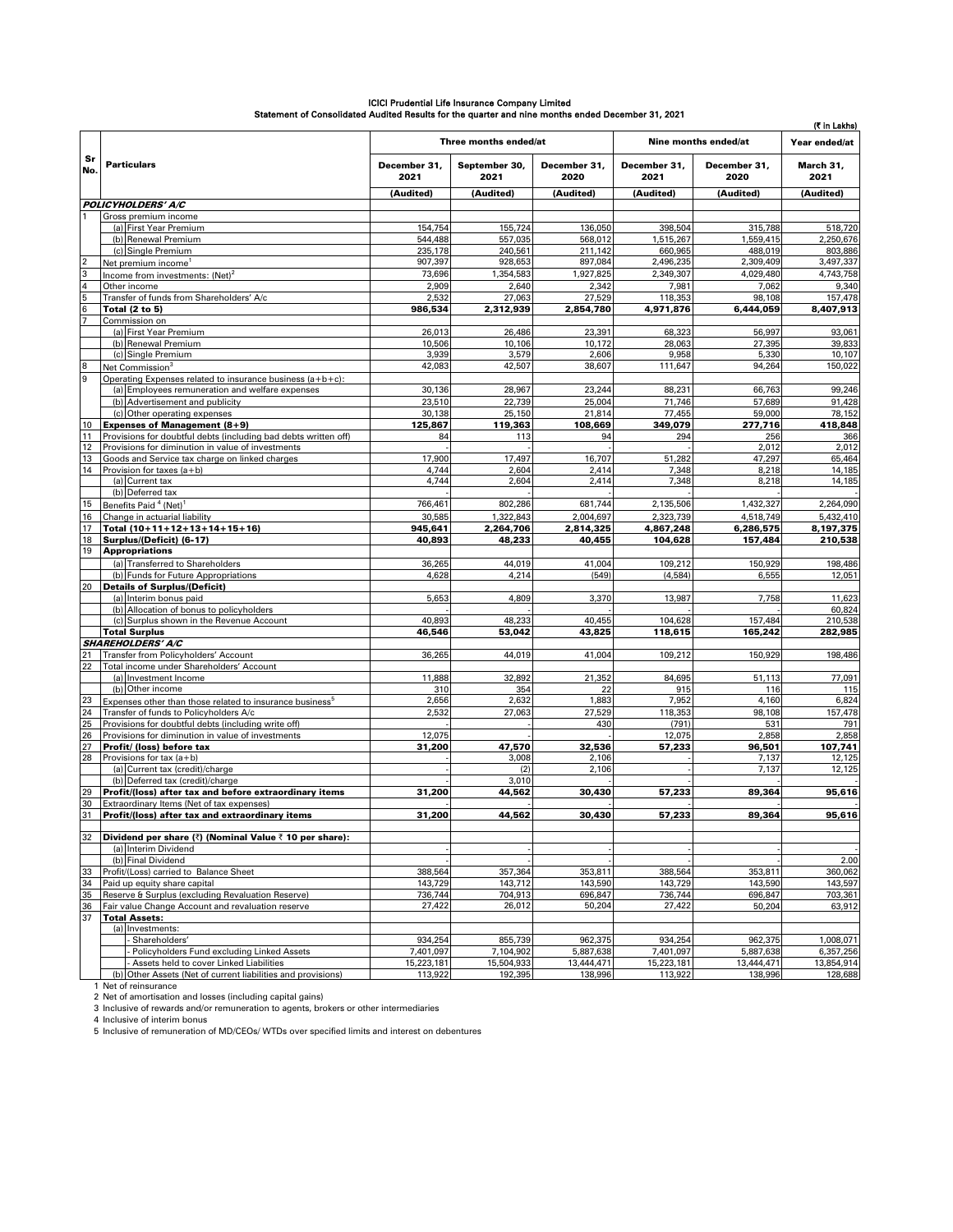#### ICICI Prudential Life Insurance Company Limited Consolidated Balance Sheet at December 31, 2021

| <b>Particulars</b>                                                                   | <b>At December</b><br>31, 2021 | <b>At September</b><br>30, 2021 | At March 31,<br>2021     | At December 31,<br>2020  |
|--------------------------------------------------------------------------------------|--------------------------------|---------------------------------|--------------------------|--------------------------|
|                                                                                      | (Audited)                      | (Audited)                       | (Audited)                | (Audited)                |
|                                                                                      |                                |                                 |                          |                          |
| Sources of funds                                                                     |                                |                                 |                          |                          |
| Shareholders' funds:<br>Share capital                                                | 143,729                        | 143,712                         | 143,597                  | 143,590                  |
| Share application money                                                              |                                | 5                               | 55                       | 122                      |
| Reserve and surplus                                                                  | 739,079                        | 707.248                         | 705,696                  | 699,432                  |
| Credit/[debit] fair value change account                                             | 25,086                         | 23,676                          | 61.577                   | 47,619                   |
| <b>Deferred Tax Liability</b>                                                        |                                |                                 |                          |                          |
| Sub - total                                                                          | 907,895                        | 874,642                         | 910,925                  | 890,763                  |
| <b>Borrowings</b>                                                                    | 120,000                        | 120,000                         | 120,000                  | 120,000                  |
| Policyholders' funds:                                                                |                                |                                 |                          |                          |
| Credit/[debit] fair value change account                                             | 306,747                        | 360,727                         | 299,349                  | 323,535                  |
| Revaluation reserve - Investment property                                            | 6,867                          | 6,867                           | 6,867                    | 6,552                    |
|                                                                                      |                                |                                 |                          |                          |
| Policy liabilities $(A)+(B)+(C)$<br>Non unit liabilities (mathematical reserves) (A) | 22,200,211                     | 22,169,626                      | 19,876,470               | 18,962,809               |
| Insurance Reserve                                                                    | 6,977,030                      | 6,664,693                       | 6,021,556                | 5,518,338                |
|                                                                                      |                                |                                 |                          |                          |
| Provision for linked liabilities (fund reserves) (B)                                 | 14,125,463                     | 14,383,271                      | 12,777,040               | 12,349,048               |
| (a) Provision for linked liabilities                                                 | 11,337,068                     | 11,053,266                      | 10,585,509               | 10,328,195               |
| (b) Credit/[debit] fair value change account (Linked)                                | 2,788,395                      | 3,330,005                       | 2,191,531                | 2,020,853                |
|                                                                                      |                                |                                 |                          |                          |
| Funds for discontinued policies (C)                                                  | 1,097,718                      | 1,121,662                       | 1,077,874                | 1,095,423                |
| (a) Discontinued on account of non-payment of premium<br>(b) Other discontinuance    | 1,125,277<br>5,661             | 1,138,476<br>6,200              | 1,086,806<br>6,180       | 1,091,871<br>5,530       |
| (c) Credit/[debit] fair value change account                                         | (33, 220)                      | (23, 014)                       | (15, 112)                | (1,978)                  |
| Total linked liabilities $(B) + (C)$                                                 | 15,223,181                     | 15,504,933                      | 13,854,914               | 13,444,471               |
| Sub - total                                                                          | 22,633,825                     | 22,657,220                      | 20,302,686               | 19,412,896               |
|                                                                                      |                                |                                 |                          |                          |
| <b>Funds for Future Appropriations</b>                                               |                                |                                 |                          |                          |
| Non linked<br>Sub - total                                                            | 130,734<br>130,734             | 126,107<br>126,107              | 135,318<br>135,318       | 129,821<br>129,821       |
| <b>Total</b>                                                                         | 23,672,454                     | 23,657,969                      | 21,348,929               | 20,433,480               |
|                                                                                      |                                |                                 |                          |                          |
| <b>Application of funds</b>                                                          |                                |                                 |                          |                          |
| Investments                                                                          |                                |                                 |                          |                          |
| Shareholders'                                                                        | 934,254                        | 855,739                         | 1,008,071                | 962,375                  |
| Policyholders'<br>Asset held to cover linked liabilities                             | 7,401,097<br>15,223,181        | 7,104,902<br>15,504,933         | 6,357,256<br>13,854,914  | 5,887,638<br>13,444,471  |
| Loans                                                                                | 86,008                         | 78,572                          | 66,282                   | 59,155                   |
| Fixed assets - net block                                                             | 47,308                         | 45,660                          | 45,734                   | 45,242                   |
|                                                                                      |                                |                                 |                          |                          |
| <b>Current assets</b>                                                                |                                |                                 |                          |                          |
| Cash and Bank balances                                                               | 25,244                         | 91,620                          | 55,834                   | 52,466                   |
| Advances and Other assets                                                            | 436,226                        | 495,727                         | 333,897                  | 333,041                  |
| Sub-Total (A)                                                                        | 461,470                        | 587,347                         | 389,731                  | 385,507                  |
| <b>Current liabilities</b>                                                           | 478,292                        | 516,628                         | 370,736                  | 348,521                  |
| Provisions                                                                           | 2,572                          | 2,556                           | 2,323                    | 2,387                    |
| Sub-Total (B)                                                                        | 480,864                        | 519,184                         | 373,059                  | 350,908                  |
| Net Current Assets $(C) = (A-B)$                                                     | (19, 394)                      | 68,163                          | 16,672                   | 34,599                   |
|                                                                                      |                                |                                 |                          |                          |
| Miscellaneous expenditure (to the extent not written-off or adjusted)                | $\overline{\phantom{a}}$       | $\overline{\phantom{a}}$        | $\overline{\phantom{a}}$ | $\overline{\phantom{a}}$ |
| Debit Balance in Profit & Loss Account (Shareholders' account)<br><b>Total</b>       | 23,672,454                     | 23,657,969                      | 21,348,929               | 20,433,480               |
| Contingent liabilities                                                               | 97,341                         | 129,260                         | 131,164                  | 127,240                  |
|                                                                                      |                                |                                 |                          |                          |

(₹ in Lakhs)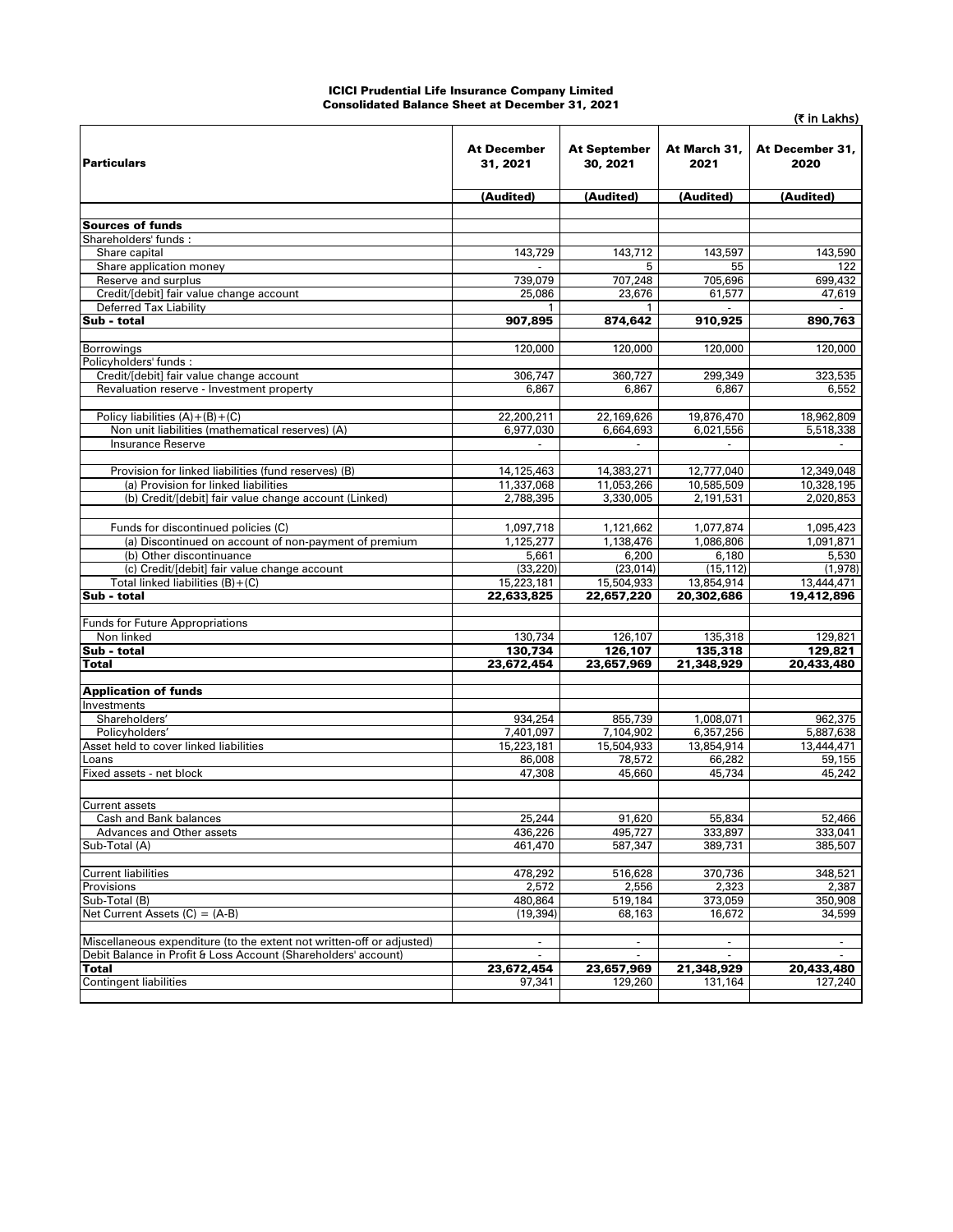#### ICICI Prudential Life Insurance Company Limited

Segment $^{\rm 1}$  Reporting (Consolidated) for the quarter and nine months ended December 31, 2021

|     |                                                              |                             |                             |                             |                          |                          | (₹ in Lakhs)     |  |
|-----|--------------------------------------------------------------|-----------------------------|-----------------------------|-----------------------------|--------------------------|--------------------------|------------------|--|
|     |                                                              |                             | Three months ended/at       |                             | Nine months ended/at     |                          | Year ended/at    |  |
| Sr  | <b>Particulars</b>                                           | December 31,                | September 30,               | December 31,                | December 31,             | December 31,             | March 31,        |  |
| No. |                                                              | 2021<br>(Audited)           | 2021                        | 2020                        | 2021                     | 2020                     | 2021             |  |
|     |                                                              |                             | (Audited)                   | (Audited)                   | (Audited)                | (Audited)                | (Audited)        |  |
|     | <b>Segment Income:</b>                                       |                             |                             |                             |                          |                          |                  |  |
|     | <b>Segment A: Par life</b>                                   |                             |                             |                             |                          |                          |                  |  |
|     | Net Premium                                                  | 116,844                     | 111,033                     | 114,976                     | 302,437                  | 298,371                  | 432,247          |  |
|     | Income from investments <sup>2</sup>                         | 40,943                      | 43,604                      | 45,616                      | 152,999                  | 116.052                  | 210,078          |  |
|     | Transfer of Funds from shareholders' account<br>Other income | 944                         | 826                         | 645                         | 2,539                    | 1,727                    | 4,901<br>2,456   |  |
|     |                                                              |                             |                             |                             |                          |                          |                  |  |
|     | <b>Segment B: Par pension</b>                                |                             |                             |                             |                          |                          |                  |  |
|     | Net Premium<br>Income from investments $^2$                  | 301<br>4,081                | 30,702<br>2,859             | 364<br>2,903                | 31,262<br>9,596          | 25,870<br>8,335          | 26,980<br>14,849 |  |
|     | Transfer of Funds from shareholders' account                 |                             |                             |                             |                          |                          |                  |  |
|     | Other income                                                 |                             | $\mathbf{1}$                | $\overline{a}$              | 3                        | 3                        | $\overline{4}$   |  |
|     |                                                              |                             |                             |                             |                          |                          |                  |  |
|     | <b>Segment C: Non Par Life</b><br>Net Premium                | 197,240                     | 177,399                     | 141,532                     | 501,026                  | 314,219                  | 537,349          |  |
|     | Income from investments <sup>2</sup>                         | 58,712                      | 67,193                      | 60,748                      | 184,522                  | 164,912                  | 242,095          |  |
|     | Transfer of Funds from shareholders' account                 | 2,532                       | 30,270                      | 27,491                      | 118,353                  | 97,757                   | 137,281          |  |
|     | Other income                                                 | 827                         | 771                         | 615                         | 2,304                    | 1,756                    | 2,450            |  |
|     |                                                              |                             |                             |                             |                          |                          |                  |  |
|     | <b>Segment D: Non Par Pension</b><br>Net Premium             | 1,600                       | 6,200                       |                             | 9,800                    | 2,500                    | 2,798            |  |
|     | Income from investments <sup>2</sup>                         | 270                         | 202                         | 92                          | 603                      | 244                      | 339              |  |
|     | Transfer of Funds from shareholders' account                 |                             | $\sim$                      | (8)                         | $\sim$                   | 44                       | 49               |  |
|     | Other income                                                 |                             | $\overline{\phantom{a}}$    |                             |                          |                          | $\sim$           |  |
|     | <b>Segment E: Non Par Variable</b>                           |                             |                             |                             |                          |                          |                  |  |
|     | Net Premium                                                  | 13                          | 818                         | 1,917                       | 1,398                    | 2,629                    | 4,770            |  |
|     | Income from investments <sup>2</sup>                         | 243                         | 515                         | 405                         | 1,793                    | 1,256                    | 1,727            |  |
|     | Transfer of Funds from shareholders' account                 | $\mathcal{L}_{\mathcal{A}}$ | $\mathcal{L}$               | $\mathcal{L}_{\mathcal{A}}$ | $\overline{\phantom{a}}$ | $\overline{\phantom{a}}$ | $\sim$           |  |
|     | Other income                                                 |                             |                             | ÷,                          |                          |                          |                  |  |
|     | <b>Segment F: Non Par Variable Pension</b>                   |                             |                             |                             |                          |                          |                  |  |
|     | Net Premium                                                  | 1,078                       | 8,061                       | 521                         | 10,170                   | 542                      | 1,623            |  |
|     | Income from investments <sup>2</sup>                         | 381                         | 530                         | 306                         | 1,243                    | 879                      | 1,187            |  |
|     | Transfer of Funds from shareholders' account                 |                             |                             | $\overline{a}$              |                          |                          |                  |  |
|     | Other income                                                 |                             | $\sim$                      | $\overline{\phantom{a}}$    | $\sim$                   | $\sim$                   | $\sim$           |  |
|     | <b>Segment G: Annuity Non Par</b>                            |                             |                             |                             |                          |                          |                  |  |
|     | Net Premium                                                  | 77,428                      | 78,769                      | 51,783                      | 212,110                  | 120,993                  | 229,245          |  |
|     | Income from investments <sup>2</sup>                         | 14,914                      | 13,732                      | 10,514                      | 41,188                   | 35,053                   | 47,821           |  |
|     | Transfer of Funds from shareholders' account                 |                             | (3, 139)                    |                             |                          |                          | 15,247           |  |
|     | Other income                                                 | $\overline{2}$              | 1                           | 3                           | 14                       | 5                        | 6                |  |
|     | Segment H: Health                                            |                             |                             |                             |                          |                          |                  |  |
|     | Net Premium                                                  | 734                         | 792                         | 791                         | 2,248                    | 2,310                    | 3,302            |  |
|     | Income from investments <sup>2</sup>                         | 121                         | 117                         | 102                         | 353                      | 340                      | 443              |  |
|     | Transfer of Funds from shareholders' account                 |                             | (68)                        | 94                          |                          | 309                      |                  |  |
|     | Other income                                                 |                             | $\overline{\phantom{a}}$    | $\mathbf{1}$                | $\mathbf{1}$             | 1                        | $\overline{2}$   |  |
|     |                                                              |                             |                             |                             |                          |                          |                  |  |
|     | Segment I: Linked Life<br>Net Premium                        | 473,336                     | 463,259                     | 505,932                     | 1,284,150                | 1,341,805                | 1,955,032        |  |
|     | Income from investments <sup>2</sup>                         | (51, 735)                   | 1,119,753                   | 1,635,266                   | 1,776,623                | 3,309,835                | 3,795,053        |  |
|     | Transfer of Funds from shareholders' account                 |                             |                             |                             |                          |                          |                  |  |
|     | Other income                                                 | 1,134                       | 1,041                       | 1,073                       | 3,099                    | 3,561                    | 4,413            |  |
|     |                                                              |                             |                             |                             |                          |                          |                  |  |
|     | <b>Segment J: Linked Pension</b><br>Net Premium              | 4,216                       | 4,499                       | 5,382                       | 12,829                   | 15,002                   | 22,551           |  |
|     | Income from investments <sup>2</sup>                         | 469                         | 67,024                      | 112,955                     | 110,998                  | 252,683                  | 282,022          |  |
|     | Transfer of Funds from shareholders' account                 |                             |                             |                             |                          |                          |                  |  |
|     | Other income                                                 | $\sim$                      | $\mathcal{L}_{\mathcal{A}}$ | $\overline{\phantom{a}}$    | $\mathbf{1}$             | $\mathbf{1}$             | $\mathbf{1}$     |  |
|     |                                                              |                             |                             |                             |                          |                          |                  |  |
|     | <b>Segment K: Linked Health</b><br>Net Premium               | (60)                        | 113                         | 602                         | 643                      | 2,179                    | 4,047            |  |
|     | Income from investments <sup>2</sup>                         | 303                         | 9,116                       | 13,288                      | 14,759                   | 28,238                   | 32,006           |  |
|     | Transfer of Funds from shareholders' account                 |                             |                             |                             |                          |                          |                  |  |
|     | Other income                                                 | $\overline{\phantom{a}}$    | $\overline{\phantom{a}}$    | $\overline{\phantom{a}}$    | $\overline{\phantom{a}}$ | $\overline{\phantom{a}}$ |                  |  |
|     |                                                              |                             |                             |                             |                          |                          |                  |  |
|     | Segment L: Linked Group Life<br>Net Premium                  | 16,841                      | 29,436                      | 68,969                      | 86,424                   | 159,051                  | 218,343          |  |
|     | Income from investments <sup>2</sup>                         | 2,947                       | 17,803                      | 25,578                      | 32,261                   | 60,896                   | 62,684           |  |
|     | Transfer of Funds from shareholders' account                 |                             |                             | (48)                        |                          |                          |                  |  |
|     | Other income                                                 | $\overline{1}$              | $\overline{\phantom{a}}$    | 5                           | 18                       | 6                        | $\overline{7}$   |  |
|     |                                                              |                             |                             |                             |                          |                          |                  |  |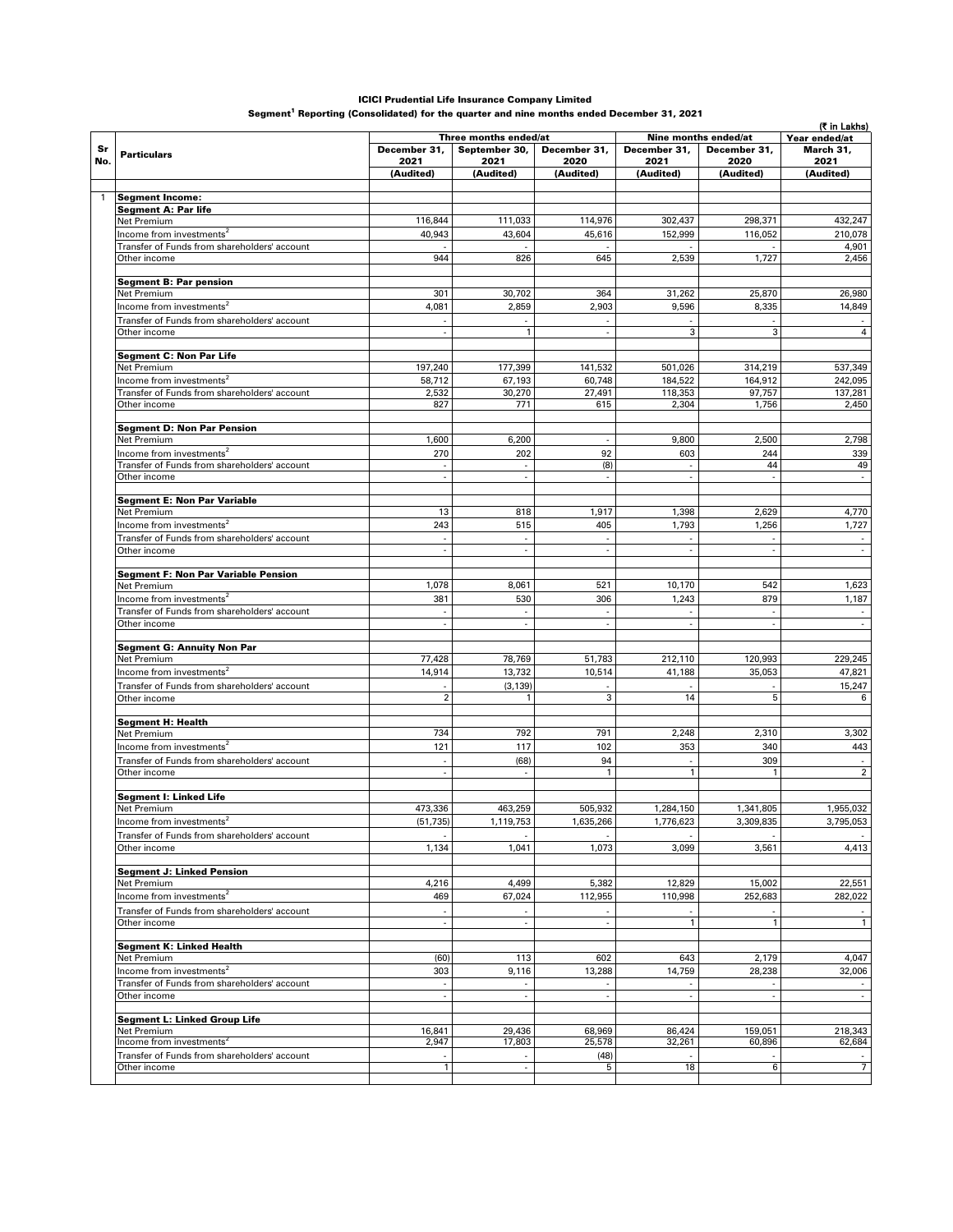|  |  | Segment <sup>1</sup> Reporting (Consolidated) for the quarter and nine months ended December 31, 2021 |  |  |  |  |  |  |  |  |
|--|--|-------------------------------------------------------------------------------------------------------|--|--|--|--|--|--|--|--|
|--|--|-------------------------------------------------------------------------------------------------------|--|--|--|--|--|--|--|--|

|                |                                                 |                                               |                          |                          |                |              | (₹ in Lakhs)   |
|----------------|-------------------------------------------------|-----------------------------------------------|--------------------------|--------------------------|----------------|--------------|----------------|
|                |                                                 | Three months ended/at<br>Nine months ended/at |                          |                          |                |              | Year ended/at  |
| Sr             |                                                 | December 31,                                  | September 30,            | December 31,             | December 31,   | December 31, | March 31,      |
| No.            | <b>Particulars</b>                              | 2021                                          | 2021                     | 2020                     | 2021           | 2020         | 2021           |
|                |                                                 | (Audited)                                     | (Audited)                | (Audited)                | (Audited)      | (Audited)    | (Audited)      |
|                | <b>Segment M: Linked Group Pension</b>          |                                               |                          |                          |                |              |                |
|                | Net Premium                                     | 17,826                                        | 17,572                   | 4,315                    | 41,738         | 23,938       | 59,050         |
|                | Income from investments <sup>2</sup>            | 2.047                                         |                          | 20.052                   |                |              |                |
|                |                                                 |                                               | 12,135                   |                          | 22,369         | 48.742       | 51,442         |
|                | Transfer of Funds from shareholders' account    |                                               |                          |                          |                |              |                |
|                | Other income                                    | $\overline{1}$                                | $\overline{\phantom{a}}$ | $\overline{\phantom{a}}$ | $\overline{2}$ | ÷,           | $\overline{1}$ |
|                |                                                 |                                               |                          |                          |                |              |                |
|                | <b>Shareholders</b>                             |                                               |                          |                          |                |              |                |
|                | Income from investments <sup>2</sup>            | (187)                                         | 32,892                   | 21,352                   | 72,620         | 48,255       | 74,233         |
|                | Other income                                    | 310                                           | 354                      | 22                       | 915            | 116          | 115            |
|                |                                                 |                                               |                          |                          |                |              |                |
| $\overline{2}$ | Segment Surplus/(Deficit) (net of transfer from |                                               |                          |                          |                |              |                |
|                | shareholders' A/c) :                            |                                               |                          |                          |                |              |                |
|                | Segment A: Par life                             | 3,338                                         | 2,809                    | (1,776)                  | (8, 363)       | 40           | 9,377          |
|                | Segment B: Par pension                          | 1,290                                         | 1.404                    | 1.227                    | 3,779          | 6,515        | 5,824          |
|                | Segment C: Non Par Life                         | (2, 531)                                      | (30, 268)                | (27, 492)                | (118, 351)     | (97, 756)    | (127, 486)     |
|                | Segment D: Non Par Pension                      | (42)                                          | 105.00                   | 8                        | 69             | (44)         | (49)           |
|                | Segment E: Non Par Variable                     | 65                                            | 344                      | 68                       | 1,040          | 302          | 432            |
|                | Segment F: Non Par Variable Pension             | 66                                            | 211                      | 49                       | 321            | 239          | 294            |
|                | Segment G: Annuity Non Par                      | (4,037)                                       | 11,134                   | (1, 901)                 | 3,959          | 2,075        | (15, 247)      |
|                | Segment H: Health                               | (10)                                          | 368                      | (94)                     | 290            | (309)        | 3,252          |
|                | Segment I: Linked Life                          | 36,419                                        | 31,420                   | 38,669                   | 92,197         | 133,773      | 157,610        |
|                | Segment J: Linked Pension                       | 3.095                                         | 3,083                    | 3,189                    | 9.261          | 10,358       | 13,609         |
|                | Segment K: Linked Health                        | 138                                           | (2)                      | 414                      | 382            | 2.987        | 3,910          |
|                | Segment L: Linked Group Life                    | 254                                           | 229                      | 106                      | 664            | 58           | 309            |
|                | Segment M: Linked Group Pension                 | 316                                           | 333                      | 459                      | 1,027          | 1,138        | 1,226          |
|                | Shareholders                                    | (2, 533)                                      | 27,606                   | 16,955                   | 66,374         | 36,543       | 54,608         |
|                |                                                 |                                               |                          |                          |                |              |                |
| $\overline{3}$ | <b>Segment Assets:</b>                          |                                               |                          |                          |                |              |                |
|                | Segment A: Par life                             | 2,731,873                                     | 2,674,237                | 2,317,310                | 2,731,873      | 2,317,310    | 2,453,298      |
|                | Segment B: Par pension                          | 184,723                                       | 183,519                  | 147,268                  | 184,723        | 147,268      | 147,941        |
|                | Segment C: Non Par Life                         | 3,449,140                                     | 3,328,381                | 2,810,675                | 3,449,140      | 2,810,675    | 3,026,882      |
|                | Segment D: Non Par Pension                      | 15,560                                        | 13,658                   | 5,259                    | 15,560         | 5,259        | 5,630          |
|                | Segment E: Non Par Variable                     | 12,272                                        | 13,621                   | 22,086                   | 12,272         | 22,086       | 23,315         |
|                |                                                 |                                               |                          |                          |                |              |                |
|                | Segment F: Non Par Variable Pension             | 21,558                                        | 21,676                   | 15,899                   | 21,558         | 15,899       | 17,153         |
|                | Segment G: Annuity Non Par                      | 917,577                                       | 836,403                  | 586,684                  | 917,577        | 586,684      | 711,375        |
|                | Segment H: Health                               | 4.050                                         | 3,804                    | 6,347                    | 4.050          | 6,347        | 3.513          |
|                | Segment I: Linked Life                          | 13,479,770                                    | 13,729,334               | 11,751,152               | 13,479,770     | 11,751,152   | 12,155,858     |
|                | Segment J: Linked Pension                       | 790,873                                       | 824,032                  | 791,592                  | 790,873        | 791,592      | 774,323        |
|                | Segment K: Linked Health                        | 111,382                                       | 113,298                  | 100,517                  | 111,382        | 100,517      | 103,128        |
|                | Segment L: Linked Group Life                    | 551,192                                       | 545,560                  | 487,657                  | 551.192        | 487,657      | 514,591        |
|                | Segment M: Linked Group Pension                 | 374,589                                       | 375,804                  | 380,271                  | 374,589        | 380,271      | 380,997        |
|                | Shareholders                                    | 1,027,895                                     | 994,642                  | 1,010,763                | 1,027,895      | 1,010,763    | 1,030,925      |
|                |                                                 |                                               |                          |                          |                |              |                |
| $\overline{4}$ | <b>Segment Policy Liabilities:</b>              |                                               |                          |                          |                |              |                |
|                | Segment A: Par life                             | 2,731,873                                     | 2,674,237                | 2,317,310                | 2,731,873      | 2,317,310    | 2,453,298      |
|                | Segment B: Par pension                          | 184,723                                       | 183,519                  | 147,268                  | 184,723        | 147,268      | 147,941        |
|                | Segment C: Non Par Life                         | 3,449,140                                     | 3,328,381                | 2,810,675                | 3,449,140      | 2,810,675    | 3,026,882      |
|                | Segment D: Non Par Pension                      | 15,560                                        | 13,658                   | 5,259                    | 15,560         | 5,259        | 5,630          |
|                | Segment E: Non Par Variable                     | 12,272                                        | 13,621                   | 22,086                   | 12,272         | 22,086       | 23,315         |
|                | Segment F: Non Par Variable Pension             | 21,558                                        | 21,676                   | 15,899                   | 21,558         | 15,899       | 17,153         |
|                | Segment G: Annuity Non Par                      | 917,577                                       | 836,403                  | 586,684                  | 917,577        | 586,684      | 711,375        |
|                | Segment H: Health                               | 4,050                                         | 3,804                    | 6,347                    | 4,050          | 6,347        | 3,513          |
|                | Segment I: Linked Life                          | 13,479,770                                    | 13,729,334               | 11,751,152               | 13,479,770     | 11,751,152   | 12,155,858     |
|                | Segment J: Linked Pension                       | 790,873                                       | 824,032                  | 791,592                  | 790,873        | 791,592      | 774,323        |
|                | Segment K: Linked Health                        | 111,382                                       | 113,298                  | 100,517                  | 111,382        | 100,517      | 103,128        |
|                | Segment L: Linked Group Life                    | 551,192                                       | 545,560                  | 487,657                  | 551,192        | 487,657      | 514,591        |
|                | Segment M: Linked Group Pension                 | 374,589                                       | 375,804                  | 380,271                  | 374,589        | 380,271      | 380,997        |
|                |                                                 |                                               |                          |                          |                |              |                |

#### Footnotes:

1 Segments are as under: (a) Linked Policies (i) Life (ii) General Annuity and Pension (iii) Health (iv) Variable

(b) Non-Linked

1. Non-Participating Policies: (i) Life (ii) General Annuity and Pension (iii) Health (iv) Variable 2. Participating Policies : (i) Life (ii) General Annuity and Pension (iii) Health (iv) Variable

(c) Variable insurance shall be further segregated into Life and Pension.

(d) Business within India and business outside India 2 Net of provisions for diminution in value of investments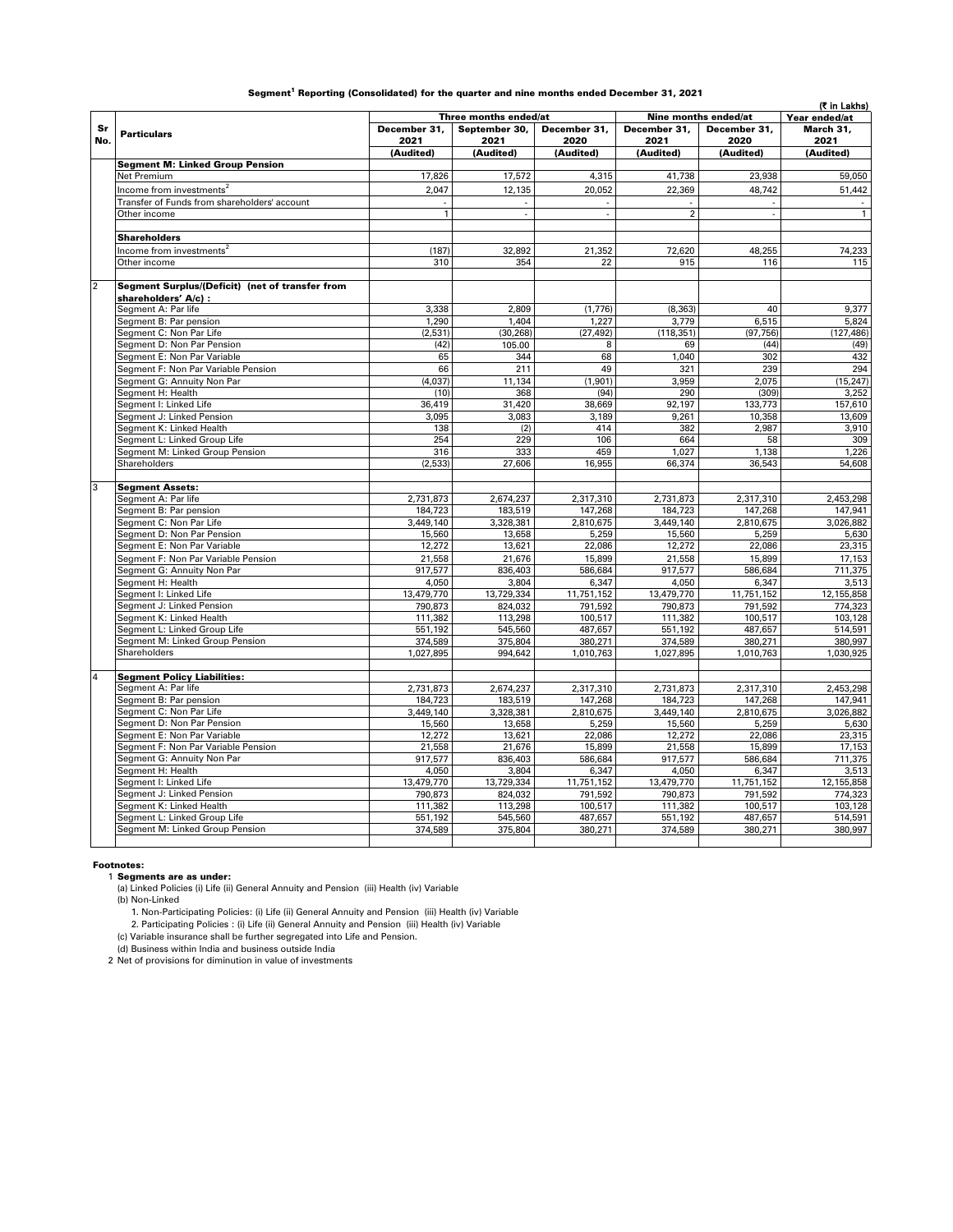#### Statement of Consolidated Audited Results for the quarter and nine months ended December 31, 2021 ICICI Prudential Life Insurance Company Limited

|           |                                                                                                                                                                     |                      | Three months ended/at |                      | Nine months ended/at |                      | Year ended/at          |  |
|-----------|---------------------------------------------------------------------------------------------------------------------------------------------------------------------|----------------------|-----------------------|----------------------|----------------------|----------------------|------------------------|--|
| Sr<br>No. | <b>Particulars</b>                                                                                                                                                  | December 31,<br>2021 | September 30,<br>2021 | December 31,<br>2020 | December 31,<br>2021 | December 31,<br>2020 | March 31,<br>2021      |  |
|           |                                                                                                                                                                     | (Audited)            | (Audited)             | (Audited)            | (Audited)            | (Audited)            | (Audited)              |  |
|           | Analytical Ratios: <sup>1</sup>                                                                                                                                     |                      |                       |                      |                      |                      |                        |  |
|           | (i) Solvency Ratio:                                                                                                                                                 | 202.2%               | 199.9%                | 226.1%               | 202.2%               | 226.1%               | 216.8%                 |  |
|           | (ii) Expenses of management ratio                                                                                                                                   | 13.5%                | 12.5%                 | 11.9%                | 13.6%                | 11.8%                | 11.7%                  |  |
|           | (iii) Policyholder's liabilities to shareholders' fund                                                                                                              | 2494.2%              | 2591.2%               | 2180.5%              | 2494.2%              | 2180.5%              | 2230.5%                |  |
|           | (iv) Earnings per share (₹):<br>(a) Basic EPS before and after extraordinary items (net<br>of tax expense) for the period (not annualized for<br>three/nine months) | 2.17                 | 3.10                  | 2.12                 | 3.98                 | 6.22                 | 6.66                   |  |
|           | (b) Diluted EPS before and after extraordinary items<br>(net of tax expense) for the period (not annualized for<br>three/nine months)                               | 2.16                 | 3.09                  | 2.12                 | 3.96                 | 6.22                 | 6.65                   |  |
|           | (v) NPA ratios: (for policyholders' fund)                                                                                                                           |                      |                       |                      |                      |                      |                        |  |
|           | (a) Gross & Net NPAs                                                                                                                                                | <b>NIL</b>           | <b>NII</b>            | <b>NIL</b>           | <b>NIL</b>           | <b>NIL</b>           | <b>NIL</b>             |  |
|           | (b) % of Gross & Net NPAs                                                                                                                                           | <b>NIL</b>           | <b>NIL</b>            | <b>NIL</b>           | <b>NIL</b>           | <b>NIL</b>           | <b>NIL</b>             |  |
|           | (vi) Yield on Investments (On Policyholders' fund)<br>A. Without unrealised gains                                                                                   |                      |                       |                      |                      |                      |                        |  |
|           | Non Linked Par                                                                                                                                                      | 6.9%                 | 7.4%                  | 9.0%                 | 8.8%                 | 8.1%                 | 10.8%                  |  |
|           | Non Linked Non Par                                                                                                                                                  | 7.6%                 | 8.7%                  | 9.4%                 | 8.2%                 | 9.3%                 | 9.8%                   |  |
|           | Linked Non Par                                                                                                                                                      | 15.3%                | 14.3%                 | 12.8%                | 14.0%                | 5.4%                 | 6.9%                   |  |
|           | B. With unrealised gains                                                                                                                                            |                      |                       |                      |                      |                      |                        |  |
|           | Non Linked Par                                                                                                                                                      | (1.0%                | 15.9%                 | 31.4%                | 7.0%                 | 23.5%                | 17.8%                  |  |
|           | Non Linked Non Par                                                                                                                                                  | (0.1%                | 14.4%                 | 24.1%                | 4.6%                 | 18.0%                | 13.1%                  |  |
|           | Linked Non Par                                                                                                                                                      | (2.8%                | 36.1%                 | 74.0%                | 17.6%                | 50.5%                | 40.9%                  |  |
|           | (vii) NPA ratios: (for shareholders' fund)                                                                                                                          |                      |                       |                      |                      |                      |                        |  |
|           | (a) Gross & Net NPAs                                                                                                                                                | <b>NIL</b>           | <b>NII</b>            | <b>NIL</b>           | <b>NIL</b>           | <b>NIL</b>           | <b>NIL</b>             |  |
|           | (b) % of Gross & Net NPAs                                                                                                                                           | <b>NIL</b>           | <b>NIL</b>            | <b>NIL</b>           | <b>NIL</b>           | <b>NIL</b>           | <b>NIL</b>             |  |
|           | (viii) Yield on Investments (on Shareholders' A/c)                                                                                                                  |                      |                       |                      |                      |                      |                        |  |
|           | A. Without unrealised gains                                                                                                                                         | (0.1%                | 15.3%                 | 9.7%                 | 11.3%                | 7.9%                 | 8.8%                   |  |
|           | B. With unrealised gains<br>(ix) Persistency Ratio (Regular Premium / Limited Premium<br>Payment under Individual category) <sup>2</sup>                            | (2.3%)               | 8.1%                  | 32.0%                | 3.3%                 | 23.0%                | 19.0%                  |  |
|           | <b>Premium Basis</b>                                                                                                                                                |                      |                       |                      |                      |                      |                        |  |
|           | 13th month                                                                                                                                                          | 80.9%                | 81.2%                 | 80.4%                | 84.8%                | 83.0%                | 84.9%                  |  |
|           | 25th month                                                                                                                                                          | 73.5%                | 74.6%                 | 68.2%                | 75.7%                | 72.6%                | 72.9%                  |  |
|           | 37th month                                                                                                                                                          | 63.2%                | 64.6%                 | 61.7%                | 66.6%                | 65.4%                | 65.8%                  |  |
|           | 49th month                                                                                                                                                          | 59.4%                | 60.6%                 | 58.3%                | 59.4%                | 60.5%                | 62.2%                  |  |
|           | 61st month                                                                                                                                                          | 50.3%                | 50.2%                 | 44.2%                | 52.7%                | 50.3%                | 48.9%                  |  |
|           | Number of Policy Basis<br>13th month                                                                                                                                | 71.6%                | 71.5%                 | 72.1%                | 75.2%                | 72.6%                | 74.9%                  |  |
|           | 25th month                                                                                                                                                          | 66.1%                | 66.7%                 | 59.7%                | 65.9%                | 62.4%                | 63.0%                  |  |
|           | 37th month                                                                                                                                                          | 55.5%                | 55.7%                 | 54.0%                | 57.6%                | 56.5%                | 57.2%                  |  |
|           | 49th month                                                                                                                                                          | 51.5%                | 51.4%                 | 52.3%                | 51.6%                | 53.8%                | 55.4%                  |  |
|           | 61st month                                                                                                                                                          | 37.7%                | 42.3%                 | 38.1%                | 43.7%                | 41.4%                | 41.8%                  |  |
|           | (x) Conservation Ratio                                                                                                                                              |                      |                       |                      |                      |                      |                        |  |
|           | Par Life                                                                                                                                                            | 86.2%                | 84.2%                 | 84.4%                | 86.5%                | 86.7%                | 85.8%                  |  |
|           | Par Pension                                                                                                                                                         | 83.0%                | 121.6%                | 91.4%                | 120.8%               | <b>NA</b>            | <b>NA</b>              |  |
|           | Non Par Life                                                                                                                                                        | 90.0%                | 89.4%                 | 88.6%                | 91.1%                | 75.0%                | 79.6%                  |  |
|           | Non Par Pension                                                                                                                                                     | <b>NA</b>            | <b>NA</b>             | <b>NA</b>            | <b>NA</b>            | <b>NA</b>            | <b>NA</b>              |  |
|           | Non Par Variable                                                                                                                                                    | <b>NA</b>            | <b>NA</b>             | <b>NA</b>            | <b>NA</b>            | <b>NA</b>            | <b>NA</b>              |  |
|           | Non Par Variable Pension                                                                                                                                            | <b>NA</b>            | <b>NA</b>             | <b>NA</b>            | <b>NA</b>            | <b>NA</b>            | <b>NA</b><br><b>NA</b> |  |
|           | Annuity Non Par<br>Health                                                                                                                                           | <b>NA</b><br>78.9%   | <b>NA</b><br>77.9%    | <b>NA</b><br>85.3%   | <b>NA</b><br>80.1%   | <b>NA</b><br>82.0%   | 81.6%                  |  |
|           | Linked Life                                                                                                                                                         | 73.7%                | 75.8%                 | 78.1%                | 77.3%                | 78.5%                | 80.0%                  |  |
|           | Linked Pension                                                                                                                                                      | 74.0%                | 77.3%                 | 74.0%                | 77.9%                | 68.6%                | 73.3%                  |  |
|           | <b>Linked Health</b>                                                                                                                                                | 91.4%                | 87.0%                 | 92.2%                | 90.4%                | 93.8%                | 93.4%                  |  |
|           | Linked Group Life                                                                                                                                                   | 23.4%                | 109.6%                | 97.8%                | 60.7%                | 50.3%                | 119.7%                 |  |
|           | Linked Group Pension                                                                                                                                                | 102.2%               | 57.5%                 | 98.6%                | 81.1%                | 86.5%                | 94.0%                  |  |

Notes:

1 Analytical ratios have been calculated as per the definition given in IRDAI Analytical ratios disclosure.

2 Calculations are in accordance with the IRDA circular IRDA/ACT/CIR/GEN/21/02/2010 dated February 11, 2010.

a) Persistency ratios for the quarter ended December 31, 2021 have been calculated on December 31, 2021 for the policies issued in September to November period of the relevant years. For example, the 13th month persistency for quarter ended December 31, 2021 is calculated for policies issued from September 1, 2020 to November 30, 2020. b) Persistency ratios for the quarter ended September 30, 2021 have been calculated on October 31, 2021 for the policies issued in July to September period of the relevant years. For example, the 13th month persistency for quarter ended September 30, 2021 is calculated for policies issued from July 1, 2020 to September 30, 2020. c) Persistency ratios for the quarter ended December 31, 2020 have been calculated on January 31, 2021 for the policies issued in October to December period of the relevant years. For example, the 13th month persistency for quarter ended December 31, 2020 is calculated for policies issued from October 1, 2019 to December 31, 2019. d) Persistency ratios for the year ended December 31, 2021 have been calculated on December 31, 2021 for the policies issued in December to November period of the relevant years. For example, the 13th month persistency for year ended December 31, 2021 is calculated for policies issued from December 1, 2019 to November 30, 2020. e) Persistency ratios for year ended December 31, 2020 have been calculated on January 31, 2021 for the policies issued in January to December period of the relevant years. For example, the 13th month persistency for year ended December 31, 2020 is calculated for policies issued from January 1 , 2019 to December 30, 2019. f) Persistency ratios for year ended March 31, 2021 have been calculated on April 30, 2021 for the policies issued in April to March period of the relevant years. For example, the

13th month persistency for year ended March 31, 2021 is calculated for policies issued from April 1, 2019 to March 31, 2020.

g) Group policies and policies under micro insurance products are excluded.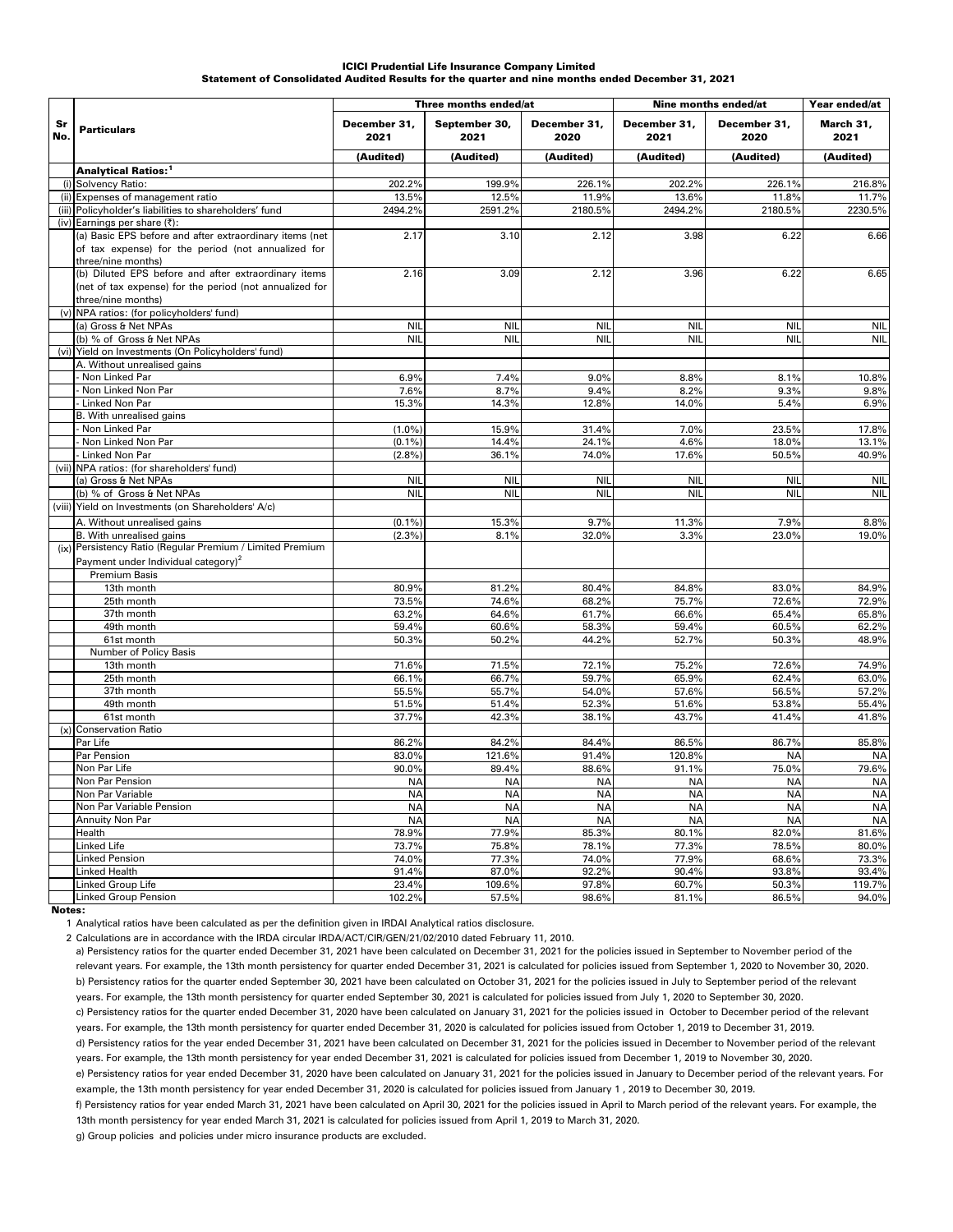#### ICICI Prudential Life Insurance Company Limited

Statement of Consolidated quarterly disclosure as per Regulation 52 (4) of SEBI (Listing Obligation and Disclosure requirements) Regulations 2015, as amended

|                | (₹ in Lakhs)                                                        |              |                       |              |                      |               |           |
|----------------|---------------------------------------------------------------------|--------------|-----------------------|--------------|----------------------|---------------|-----------|
| Sr             | <b>Particulars</b>                                                  |              | Three months ended/at |              | Nine months ended/at | Year ended/at |           |
| No.            |                                                                     | December 31, | September 30,         | December 31, | December 31,         | December 31.  |           |
|                |                                                                     | 2021         | 2021                  | 2020         | 2021                 | 2020          | 2021      |
|                |                                                                     | (Audited)    | (Audited)             | (Audited)    | (Audited)            | (Audited)     | (Audited) |
|                | Assets Cover Available Ratio (Note 1)                               | 849.9%       | 823.0%                | 838.1%       | 849.9%               | 838.1%        | 854.1%    |
| $\overline{2}$ | Debt-Equity Ratio (No of times) (Note 2)                            | 0.13         | 0.14                  | 0.13         | 0.13                 | 0.13          | 0.13      |
|                | Debt Service Coverage Ratio (DSCR) (No of times)                    | 16.91        | 24.73                 | 27.93        | 11.03                | 81.10         | 35.59     |
| 3              | (not annualized for three/nine months) (Note 3)                     |              |                       |              |                      |               |           |
|                | Interest Service Coverage Ratio (ISCR (No of                        | 16.91        | 24.73                 | 27.93        | 11.03                | 81.10         | 35.59     |
| 4              | times) (not annualized for three/nine months)<br>(Note 4)           |              |                       |              |                      |               |           |
| 5              | <b>Total Borrowings</b>                                             | 120,000      | 120,000               | 120.000      | 120,000              | 120.000       | 120,000   |
| 6              | Outstanding redeemable preference share                             | <b>NA</b>    | <b>NA</b>             | <b>NA</b>    | <b>NA</b>            | <b>NA</b>     | <b>NA</b> |
|                | (quantity & value)                                                  |              |                       |              |                      |               |           |
| $\overline{7}$ | Capital Redemption Reserve/Debenture<br>redemption reserve (Note 5) | <b>NA</b>    | <b>NA</b>             | <b>NA</b>    | <b>NA</b>            | <b>NA</b>     | <b>NA</b> |
| 8              | Net worth (Note 6)                                                  | 907.895      | 874.642               | 890.764      | 907.895              | 890.764       | 910.926   |
| 9              | Net Profit After Tax                                                | 31,200       | 44.562                | 30,432       | 57,233               | 89.364        | 95.616    |
| 10             | Earnings Per Share                                                  |              |                       |              |                      |               |           |
|                | (a) Basic EPS before and after extraordinary items                  |              |                       |              |                      |               |           |
|                | (net of tax expense) for the period (not annualized                 |              |                       |              |                      |               |           |
|                | for three/nine months)                                              | 2.17         | 3.10                  | 2.12         | 3.98                 | 6.22          | 6.66      |
|                | (b) Diluted EPS before and after extraordinary                      |              |                       |              |                      |               |           |
|                | items (net of tax expense) for the period (not                      |              |                       |              |                      |               |           |
|                | annualized for three/nine months)                                   | 2.16         | 3.09                  | 2.12         | 3.96                 | 6.22          | 6.65      |
| 11             | Current ratio (Note 7)                                              | 0.96         | 1.13                  | 1.10         | 0.96                 | 1.10          | 1.04      |
| 12             | Long term debt to working capital (Note 8)                          | <b>NA</b>    | <b>NA</b>             | <b>NA</b>    | <b>NA</b>            | <b>NA</b>     | <b>NA</b> |
| 13             | Bad debts to Account receivable ratio (Note 8)                      | <b>NA</b>    | <b>NA</b>             | <b>NA</b>    | <b>NA</b>            | <b>NA</b>     | <b>NA</b> |
| 14             | Current liability ratio (Note 9)                                    | 0.02         | 0.02                  | 0.02         | 0.02                 | 0.02          | 0.02      |
| 15             | Total debts to total assets (Note 10)                               | 0.01         | 0.01                  | 0.01         | 0.01                 | 0.01          | 0.01      |
| 16             | Debtors turnover (Note 8)                                           | <b>NA</b>    | <b>NA</b>             | <b>NA</b>    | <b>NA</b>            | <b>NA</b>     | <b>NA</b> |
| 17             | Inventory turnover (Note 8)                                         | <b>NA</b>    | <b>NA</b>             | <b>NA</b>    | <b>NA</b>            | <b>NA</b>     | <b>NA</b> |
| 18             | Operating margin % (Note 8)                                         | <b>NA</b>    | <b>NA</b>             | <b>NA</b>    | <b>NA</b>            | <b>NA</b>     | <b>NA</b> |
| 19             | Net profit margin % (Note 8)                                        | <b>NA</b>    | <b>NA</b>             | <b>NA</b>    | <b>NA</b>            | <b>NA</b>     | <b>NA</b> |

Notes:

1 The Asset Cover Ratio computation is in accordance with the SEBI Circular SEBI/ HO/MIRSD/ CRADT/ CIR/ P/2020/230 dated November 12, 2020 and net assets are excluding Policyholders funds and Funds for Future Appropriations. Assets Cover ratio is computed as net assets divided by total borrowings. Further, the net assets include

2 3 Credit/[debit] fair value change and revaluation reserve arising out of Shareholders' investments and Capital work in progress.<br>Debt-Equity Ratio is calculated as total borrowings divided by Equity is calculated as shareho

4 ISCR is calculated as Profit before interest, depreciation and tax divided by interest expenses of long term debt during the period.<br>5 Debenture redemption reserve is not required to be created as per Companies (Share Ca

6 Net worth represents shareholder's funds excluding redeemable preference shares, if any.

7 Current ratio is computed as current assets divided by current liability. 8 Not applicable to insurance companies.

9 Current liability ratio is computed as current liability divided by total liability. Total liability includes borrowings, policyholders' liabilities, fund for future appropriation and current liability.

10 11 Total debt to total assets is computed as borrowings divided by total assets. Sector specific equivalent ratios are disclosed in Analytical ratios forming part of Standalone audited financial SEBI results.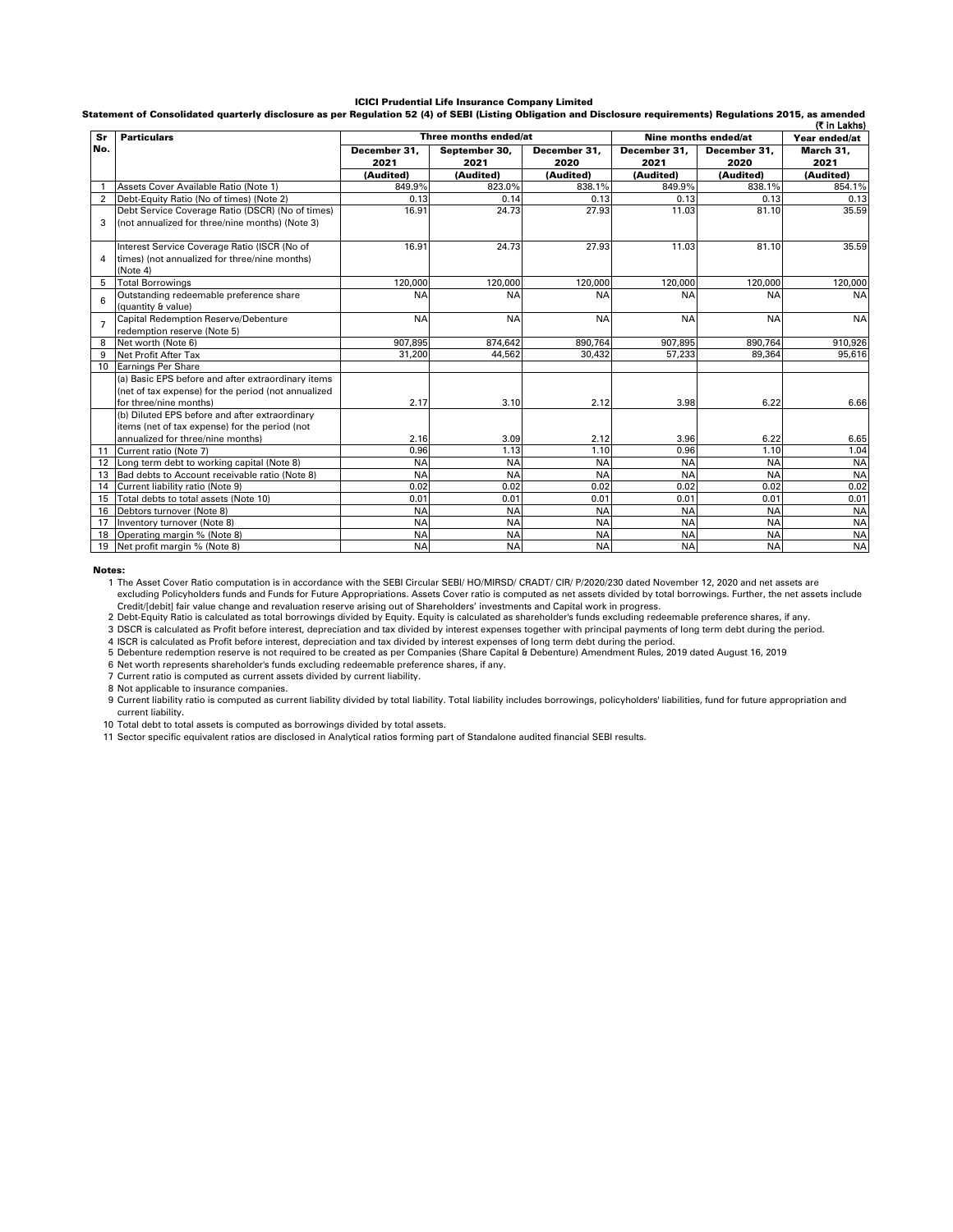### ICICI Prudential Life Insurance Company Limited

### Status of Shareholders Complaints for nine months ended December 31, 2021 Other disclosures:

| <b>Sr No.   Particulars</b>                                                 | Number |
|-----------------------------------------------------------------------------|--------|
| 1 No. of investor complaints pending at the beginning of period             |        |
| 2 No. of investor complaints received during the period                     | 104    |
| 3 No. of investor complaints disposed off during the period                 | 100    |
| 4 No. of investor complaints remaining unresolved at the end of the period* |        |

\* These complaints have been responded to within timeline.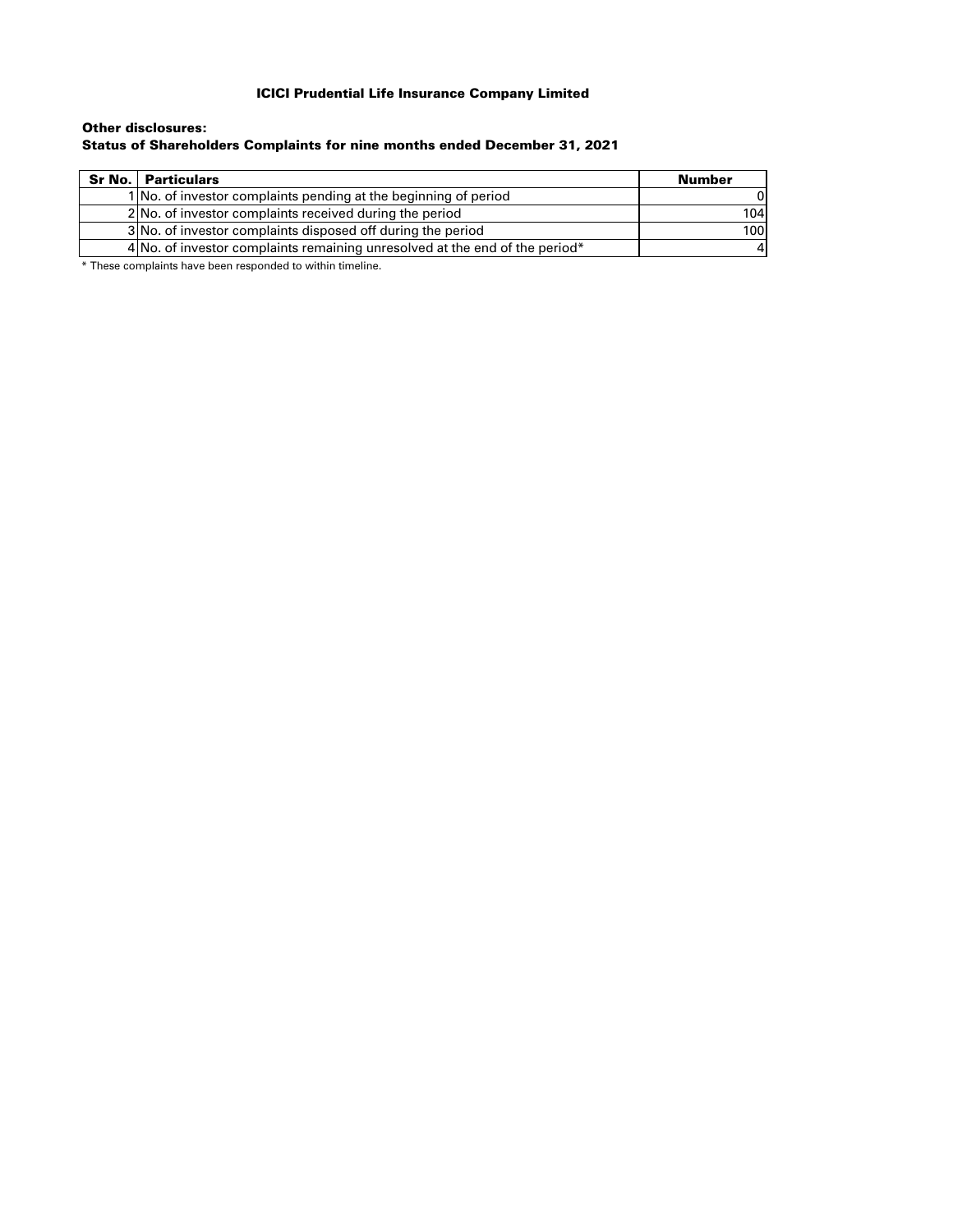#### Notes:

- 1. The above financial results of the Company for the quarter and nine months ended December 31, 2021 were reviewed by the Audit Committee and subsequently approved by the Board of Directors at its meeting held on January 18, 2022.
- 2. These financial results have been prepared in accordance with the requirements of Regulation 33 and Regulation 52 read with Regulation 63(2) of the SEBI (Listing Obligation and Disclosure Requirements) Regulations, 2015, as amended from time to time, to the extent applicable, and IRDAI circular IRDA/F&I/REG/CIR/208/10/2016 dated October 25, 2016 on publication of financial results for life insurance companies.
- 3. The above standalone and consolidated financial results are audited by the joint statutory auditors, B S R & Co. LLP, Chartered Accountants and Walker Chandiok & Co LLP, Chartered Accountants.
- 4. In view of seasonality of the Industry, the financial results for the nine months ended December 31, 2022 are not indicative of full year's expected performance.
- 5. During the quarter ended December 31, 2021, the Company has allotted 165,820 equity shares value of ₹10 each pursuant to exercise of employee stock options.
- 6. For the quarter ended December 31, 2021, the Company has assessed the impact of COVID-19 on its operations as well its financial statements, including but not limited to the areas of valuation of investment assets, valuation of policy liabilities and solvency. Based on the assessment, the Company is carrying a provision (net of reinsurance) of ₹ 20,335 lakhs for COVID-19 claims at December 31, 2021, which is included in the policy liabilities. Further, there have been no material changes in the controls or processes followed in the financial statement closing process of the Company. The impact of COVID-19 in the future may be different from that estimated at the date of approval of these financial results and the Company will continue to closely monitor any material changes to future economic conditions.
- 7. Figures of the previous period have been re-grouped wherever necessary, to conform to the current vear presentation.
- 8. In accordance with requirements of IRDAI Circular on "Public disclosures by Insurers" dated September 30, 2021, the Company will publish the financials on the Company's website latest by February 14, 2022.

### For and on behalf of the Board of Directors

سىمە

N. S. Kannan **Managing Director & CEO** DIN: 00066009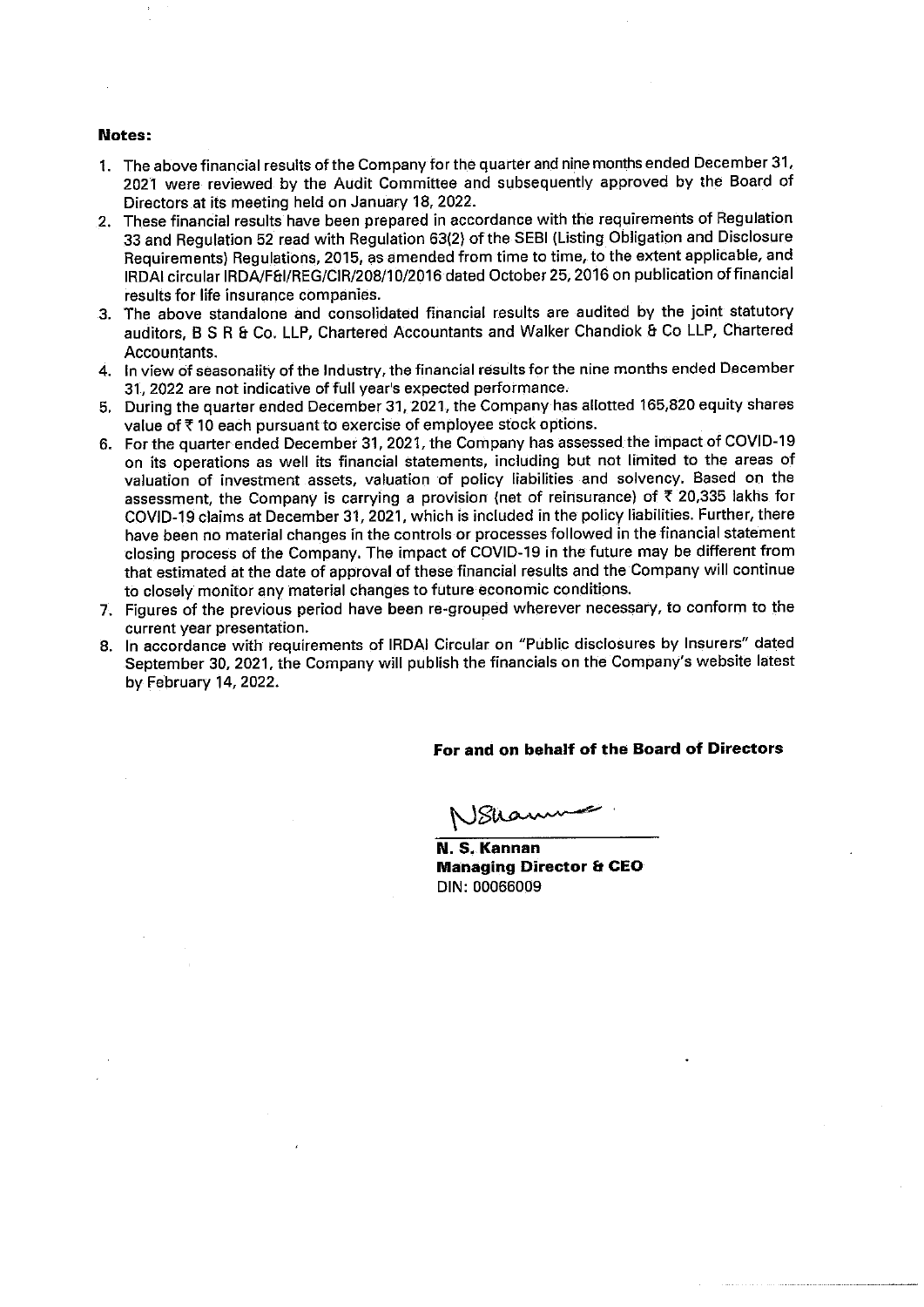**B S R & Co. LLP** Chartered Accountants 14<sup>th</sup> Floor, Central B Wing and North C Wing, Nesco IT Park 4, Nesco Center, Western Express Highway, Goregaon (East). Mumbai - 400 063 Telephone +91 22 6257 1000 +91 22 6257 1010 Fax

Walker Chandiok & Co LLP **Chartered Accountants** 11<sup>th</sup> Floor, Tower II One International Center SB Marg, Prabhadevi (West) Mumbai - 400.013 India Telephone +91 22 6626 2699 +91 22 6626 2601 Fax

Auditor's Report on Standalone Financial Results of ICICI Prudential Life Insurance Company Limited pursuant to the Regulation 33 and Regulation 52 read with Regulation 63(2) of the SEBI (Listing Obligations and Disclosure Requirements) **Circular** reference: Regulations. 2015 read with **IRDAI** IRDAI/F&I/REG/CIR/208/10/2016 dated 25 October 2016

# To The Board of Directors of **ICICI** Prudential Life Insurance Company Limited

We have audited the accompanying standalone financial results of ICICI Prudential Life Insurance Company Limited (the "Company") for the quarter ended 31 December 2021 and standalone year to date financial results for the period from 1 April 2021 to 31 December 2021 attached herewith, being submitted by the Company, pursuant to the requirement of Regulation 33 and Regulation 52 read with Regulation 63(2) of The Securities and Exchange Board of India ("SEBI") (Listing Obligations and Disclosure Requirements) Regulations, 2015 (as amended) ("Listing Regulations") and the Insurance Regulatory and Development Authority of India ("IRDAI"/ "Authority") Circular reference: IRDAI/F&I/REG/CIR/208/10/2016, dated 25 October 2016. These quarterly standalone financial results as well as year to date standalone financial results have been prepared on the basis of the condensed standalone interim financial statements, which are the responsibility of the Company's management and have been approved by the Board of Directors on 18 January 2022.

Our responsibility is to express an opinion on these quarterly standalone financial results and year to date standalone financial results based on our audit of such condensed standalone interim financial statements, which have been prepared in accordance with the recognition and measurement principles laid down in Accounting Standard ("AS") 25, "Interim Financial Reporting", specified under Section 133 of the Companies Act, 2013 (the "Act"), including the relevant provisions of the Insurance Act, 1938 (the "Insurance Act"), the Insurance Regulatory and Development Authority Act, 1999 (the "IRDA Act") and other accounting principles generally accepted in India, to the extent considered relevant and appropriate for the purpose of quarterly standalone financial results as well as year to date standalone financial results and which are not inconsistent with the accounting principles as prescribed in the Insurance Regulatory and Development Authority (Preparation of Financial Statements and Auditors' Report of Insurance Companies) Regulations, 2002 (the "IRDA Financial Statements Regulations") and orders/directions/circulars issued by the IRDAI, to the extent applicable.

We conducted our audit in accordance with the auditing standards generally accepted in India. Those Standards require that we plan and perform the audit to obtain reasonable assurance about whether the quarterly standalone financial results as well as the year to date standalone financial results are free of material misstatements. An audit includes examining, on a test basis, evidence supporting the amounts disclosed as quarterly standalone financial results and the year to date standalone financial results. An audit also includes assessing the accounting principles used and significant estimates made by management. We believe that our audit provides a reasonable basis for our opinion.

B S R & Co. (a partnership firm with Registration No. BA61223) converted into B S R & Co. J, LP (a Limited Liability<br>Purtnership with LLP Registration No. AAB-8181) with effect from October 14, 2013 Registered Office:



14th Fioor, Central B Wing and Sorth C Wing, Nesco IT Park 4, Nesco<br>Center, Western Express Highway, Goregana (East), Mumbai - 400063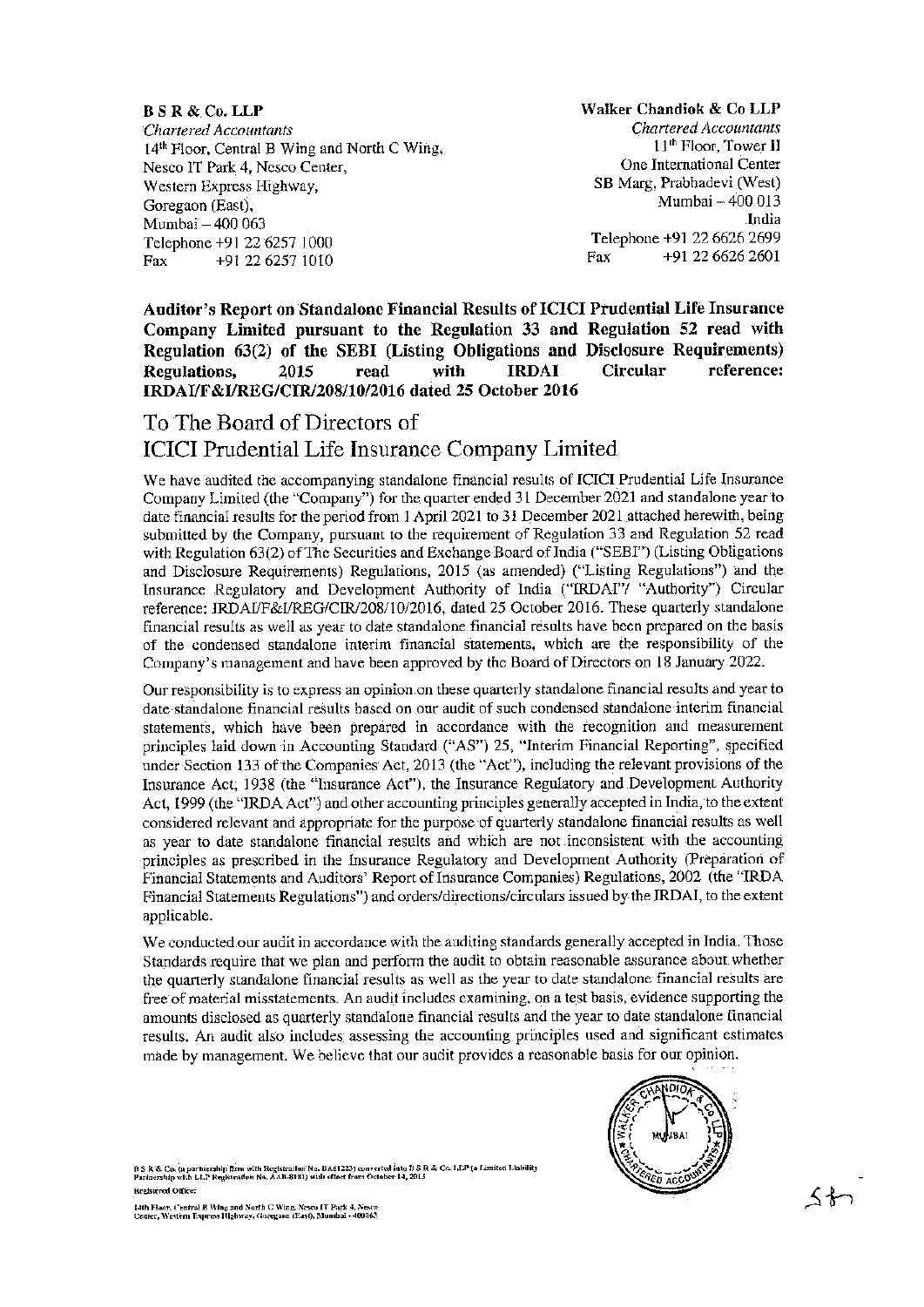### **BSR & Co. LLP**

Auditor's Report on Standalone Financial Results of ICICI Prudential Life Insurance Company Limited pursuant to the Regulation 33 and Regulation 52 read with Regulation 63(2) of the SEBI (Listing Obligations and Disclosure Requirements) Regulations, 2015 read with IRDAI Circular reference: IRDAI/F&I/REG/CIR/208/10/2016 dated 25 October 2016 (Continued)

# **ICICI Prudential Life Insurance Company Limited**

In our opinion and to the best of our information and according to the explanations given to us, these quarterly standalone financial results and year to date standalone financial results:

- are presented in accordance with the requirements of Regulation 33 and Regulation 52 read  $(i)$ with Regulation 63(2) of the of the Listing Regulations and IRDAI Circular reference IRDAI/F&I/REG/CIR/208/10/2016 dated 25 October 2016 in this regard; and
- (ii) give a true and fair view of the standalone net profit and other financial information for the quarter ended 31 December 2021 as well as the year to date standalone financial results for the period from 1 April 2021 to 31 December 2021.

### Other matter

1. The actuarial valuation of liabilities for life policies in force and for policies in respect of which premium has been discontinued but liability exists as at 31 December 2021 is the responsibility of the Company's Appointed Actuary (the "Appointed Actuary"). The actuarial valuation of these liabilities for life policies in force and for policies in respect of which premium has been discontinued but liability exists as at 31 December 2021 has been duly certified by the Appointed Actuary and in his opinion, the assumptions for such valuation are in accordance with the guidelines and norms issued by the IRDAI and the Institute of Actuaries of India in concurrence with the Authority. We have relied upon the Appointed Actuary's certificate in this regard for forming our opinion on the valuation of liabilities for life policies in force and for policies in respect of which premium has been discontinued but liability exists, as contained in the condensed standalone interim financial statements of the Company. Our opinion is not modified in respect of this matter.

For **B** S.R & Co. LLP **Chartered Accountants** ICAI Firm's Registration No: 101248W/W-100022

Shortchar

Sagar Lakhani Partner Membership No: 111855 UDIN: 22111855AAAAAAF8813

Mumbai 18 January 2022

For Walker Chandiok & Co LLP **Chartered Accountants** ICAI Firm Registration No:001076N/N500013

Khushroo B. Panthaky Partner Membership No: 042423 UDIN: 22042423AAAAAE3798

Mumbai 18 January 2022

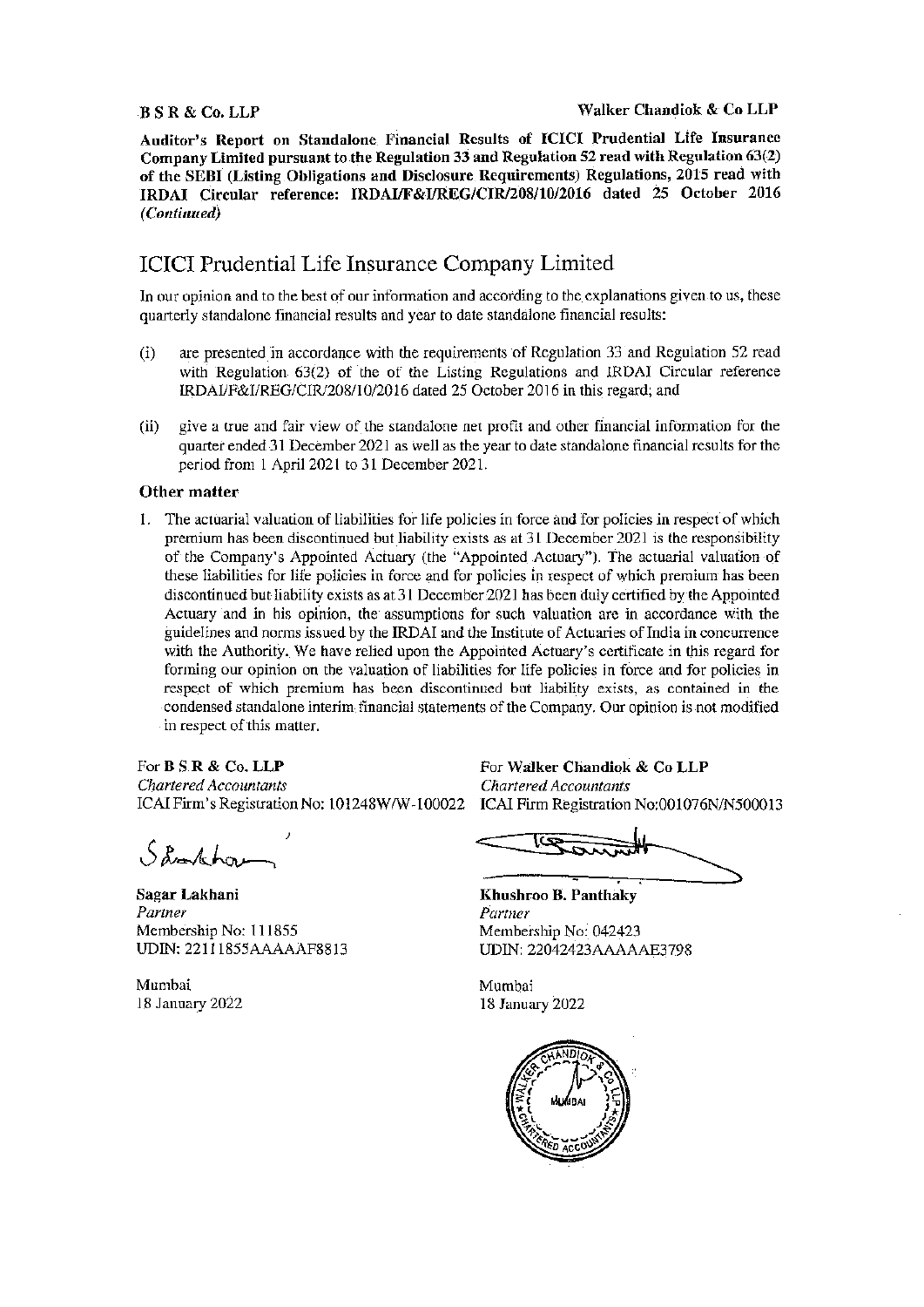**B S R & Co. LLP Chartered Accountants** 14<sup>th</sup> Floor, Central Wing and North C Wing Nesco IT Park 4, Nesco Center, Western Express Highway, Goregaon (East), Mumbai - 400 063 Telephone +91 22 6257 1000 Fax +91 22 6257 1010

Walker Chandiok & Co LLP Chartered Accountants 11<sup>th</sup> Floor, Tower II One International Center SB Marg, Prabhadevi (West) Mumbai - 400 013 India Telephone +91 22 6626 2699 Fax +91 22 6626 2601

Auditor's Report on Consolidated Financial Results of ICICI Prudential Life Insurance Company Limited pursuant to the Regulation 33 and Regulation 52 read with Regulation 63(2) of the SEBI (Listing Obligations and Disclosure Requirements) 2015 Regulations, read with **IRDAI** Circular reference: IRDAI/F&I/REG/CIR/208/10/2016 dated 25 October 2016

# To The Board of Directors of **ICICI** Prudential Life Insurance Company Limited

We have audited the accompanying consolidated financial results of ICICI Prudential Life Insurance Company Limited (hereinafter referred to as the "Holding Company") and its subsidiary "ICICI Prudential Pension Funds Management Company Limited" (the Holding Company and its subsidiary together referred to as the "Group") for the quarter ended 31 December 2021 and consolidated year to date financial results for the period from 1 April 2021 to 31 December 2021 attached herewith, being submitted by the Holding Company, pursuant to the requirement of Regulation 33 and Regulation 52 read with Regulation 63(2) of The Securities and Exchange Board of India ("SEBI") (Listing Obligations and Disclosure Requirements) Regulations, 2015 (as amended) ("Listing Regulations") and the Insurance Regulatory and Development Authority of India ("IRDAI") "Authority") Circular reference: IRDAI/F&I/REG/CIR/208/10/2016 dated 25 October 2016. These quarterly consolidated financial results as well as year to date consolidated financial results have been prepared on the basis of the condensed consolidated interim financial statements, which are the responsibility of the Holding Company's Management and have been approved by the Holding Company's Board of Directors on 18 January 2022.

Our responsibility is to express an opinion on these quarterly consolidated financial results and year to date consolidated financial results based on our audit of such condensed consolidated interim financial statements, which have been prepared by the Holding Company's Management in accordance with the recognition and measurement principles laid down in Accounting Standard ("AS") 25, "Interim Financial Reporting", specified under Section 133 of the Companies Act, 2013 (the "Act"), including the relevant provisions of the Insurance Act, 1938 (the "Insurance Act"), the Insurance Regulatory and Development Authority Act, 1999 (the "IRDA Act") and other accounting principles generally accepted in India, to the extent considered relevant and appropriate for the purpose of quarterly consolidated financial results as well as year to date consolidated financial results which are not inconsistent with the accounting principles as prescribed in the Insurance Regulatory and Development Authority (Preparation of Financial Statements and Auditors' Report of Insurance Companies) Regulations, 2002 (the "IRDA Financial Statements Regulations") and orders/directions/circulars issued by the IRDAI, to the extent applicable.

We conducted our audit in accordance with the auditing standards generally accepted in India. Those Standards require that we plan and perform the audit to obtain reasonable assurance about whether the quarterly consolidated financial results as well as the year to date consolidated financial results are free of material misstatements. An audit includes examining, on a test basis, evidence supporting the amounts disclosed as quarterly consolidated financial results and the year to date consolidated financial results. An audit also includes assessing the accounting principles used and significant estimates made by Management. We believe that our audit provides a reasonable basis for our opinion.

B S R & Co. (a partnership firm with Registration No. BA61223) converted into B S R & Co. LLP (a.Limited Liab<br>Partnership with LLP Registration No. AAB-8181) with effect from October 14, 2013 Registered Office: